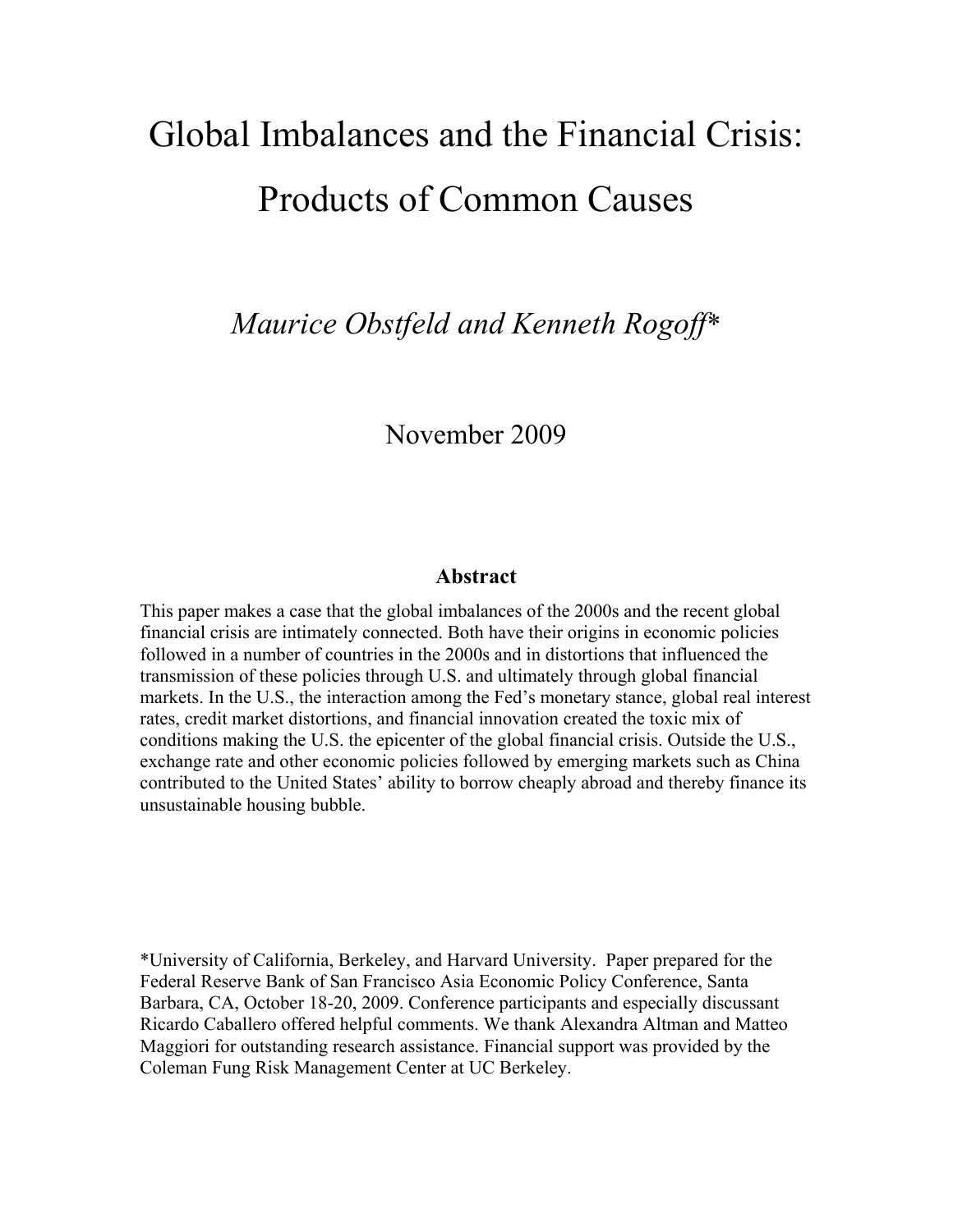*In my view … it is impossible to understand this crisis without reference to the global*  imbalances in trade and capital flows that began in the latter half of the 1990s.

--Ben S. Bernanke<sup>1</sup>

# **Introduction**

 Until the outbreak of financial crisis in August 2007, the mid-2000s was a period of strong economic performance throughout the world. Economic growth was generally robust; inflation generally low; international trade and especially financial flows expanded; and the emerging and developing world experienced widespread progress and a notable absence of crises.

 This apparently favorable equilibrium was underpinned, however, by three trends that appeared increasingly unsustainable as time went by. First, real estate values were rising at a high rate in many countries, including the world's largest economy, the United States. Second, a number of countries were simultaneously running high and rising current account deficits, including the world's largest economy, the United States. Third, leverage had built up to extraordinary levels in many sectors across the globe, notably among consumers in the United States and Britain and financial entities in many countries. Indeed, we ourselves began pointing to the potential risks of the "global imbalances" in a series of papers beginning in  $2001$ .<sup>2</sup> As we will argue, the global imbalances did not cause the leverage and housing bubbles, but they were a critically important codeterminant.

In addition to being the world's largest economy, the United States had the world's highest rate of private homeownership and the world's deepest, most dynamic

 $1$  Bernanke (2009).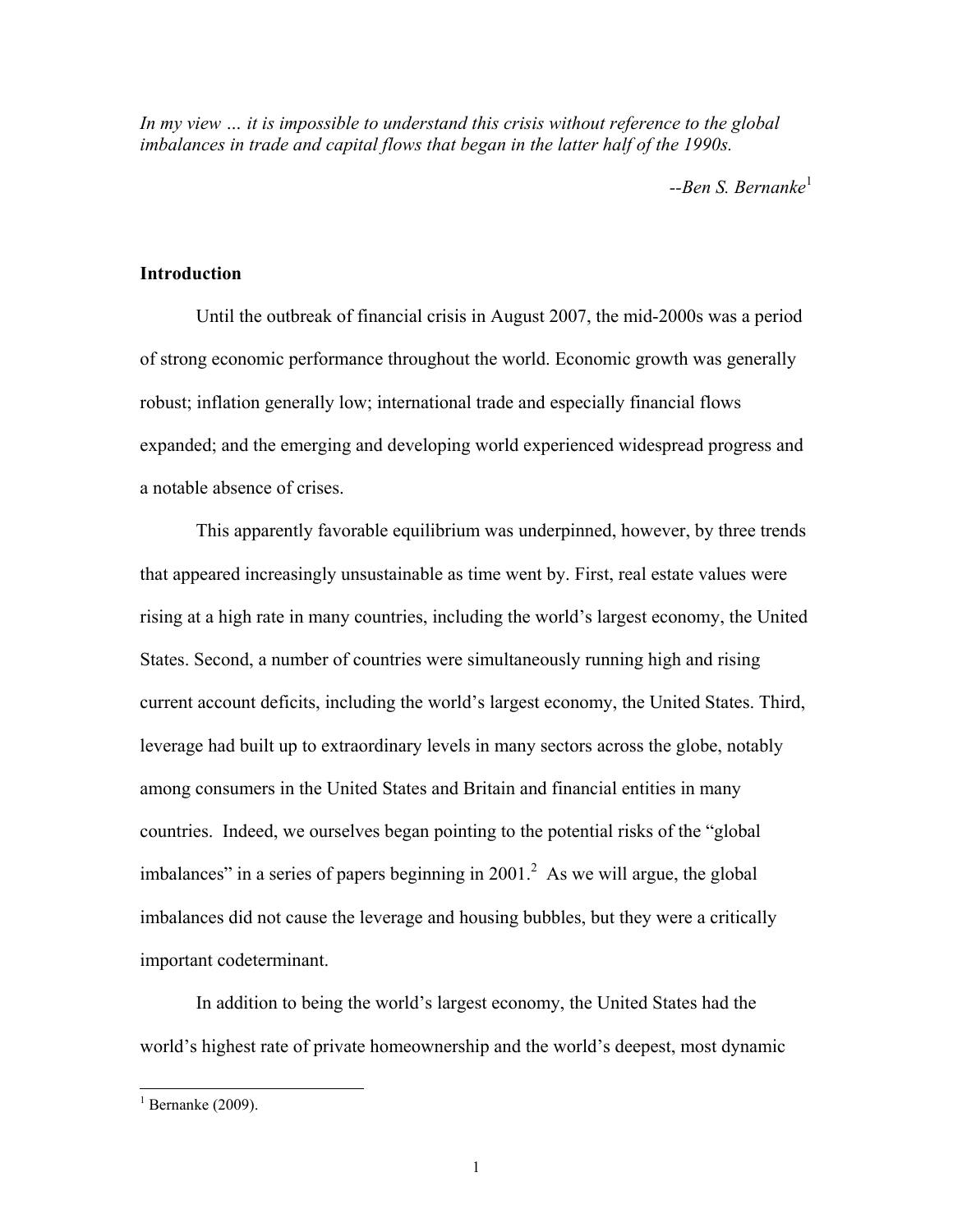financial markets. And those markets, having been progressively deregulated since the 1970s, were confronted by a particularly fragmented and ineffective system of government prudential oversight. This mix of ingredients, as we now know, was deadly.

 Controversy remains about the precise connection between global imbalances and the global financial meltdown. Some commentators argue that external imbalances had little or nothing to do with the crisis, which instead was the result of financial regulatory failures and policy errors, mainly on the part of the U.S. Others put forward various mechanisms through which global imbalances are claimed to have played a prime role in causing the financial collapse. Former U.S. Treasury Secretary Henry Paulson argued, for example, that the high savings of China, oil exporters, and other surplus countries depressed global real interest rates, leading investors to scramble for yield and underprice risk. $3$ 

We too believe that the global imbalances and the financial crisis are intimately connected, but we take a more nuanced stance on the nature of the connections.In our view, both originated primarily in economic policies followed in a number of countries in the 2000s (including the United States) and in distortions that influenced the transmission of these policies through U.S. and ultimately through global financial markets.

The United States' ability to finance macroeconomic imbalances through easy foreign borrowing allowed it to postpone tough policy choices (something that was of course true in many other deficit countries as well). Foreign banks' appetite for assets that turned out to be toxic provided one ready source of external funding for the U.S. deficit. Not only was the U.S. able to borrow in dollars at nominal interest rates kept low

<sup>&</sup>lt;sup>2</sup>  $2$  See Obstfeld and Rogoff (2001, 2005, 2007).

 $3$  Guha (2009).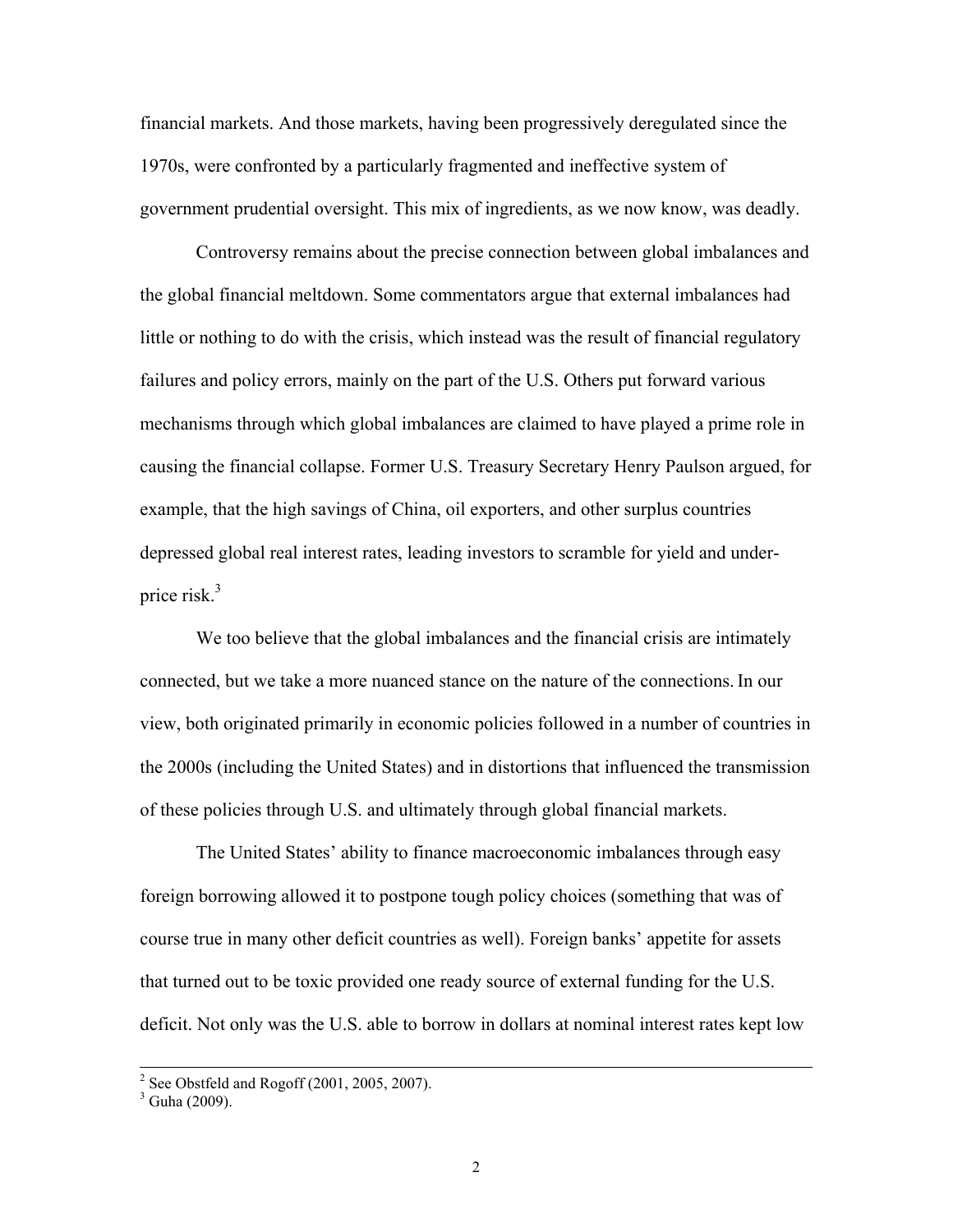by a loose monetary policy. Also, until around the autumn of 2008, exchange rate and other asset-price movements kept U.S. net foreign liabilities growing at a rate far below the cumulative U.S. current account deficit.

At the same time, countries with current account surpluses faced minimal pressures to adjust. China's ability to sterilize the immense reserve purchases it placed in U.S. markets allowed it to maintain an undervalued currency and defer rebalancing its own economy. Complementary policy distortions therefore kept China artificially far from its lower autarky interest rate and the U.S. artificially far from its higher autarky interest rate. Had seemingly low-cost postponement options not been available, the subsequent crisis might well have been mitigated, if not contained.<sup>4</sup>

 We certainly do not agree with the many commentators and scholars who argued that the global imbalances were an essentially benign phenomenon, a natural and inevitable corollary of backward financial development in emerging markets. These commentators, including Cooper (2007) and Dooley, Folkerts-Landau, and Garber (2005), as well as Caballero, Farhi, and Gourinchas (2008a) and Mendoza, Quadrini, and Rios-Rull (2007), advanced frameworks in which the global imbalances were essentially a "win-win" phenomenon, with developing countries' residents (including governments) enjoying safety and liquidity for their savings, while rich countries (especially the dollar-

<sup>&</sup>lt;sup>4</sup> While we would not fully subscribe to Portes' (2009) blunt assessment that "global macroeconomic imbalances are the underlying cause of the crisis," we find common ground in identifying several key transmission mechanisms from policies to the endogenous outcomes. Perhaps (to paraphrase Bill Clinton) it depends what you mean by "underlying." Jagannathan, Kapoor, and Schaumberg (2009) ascribe industrialcountry policies of the 2000s to the increase in the effective global labor force brought about by the collapse of the Soviet bloc and economic liberalization in China and India. It is plausible that these changes exerted downward pressure on global inflation, as suggested by Greenspan (2004), reducing the price pressures that low policy interest rates might otherwise have unleashed. Nishimura (2008) posits that the same demographic forces placed upward pressure on industrial-country asset prices in the late 1990s and 2000s.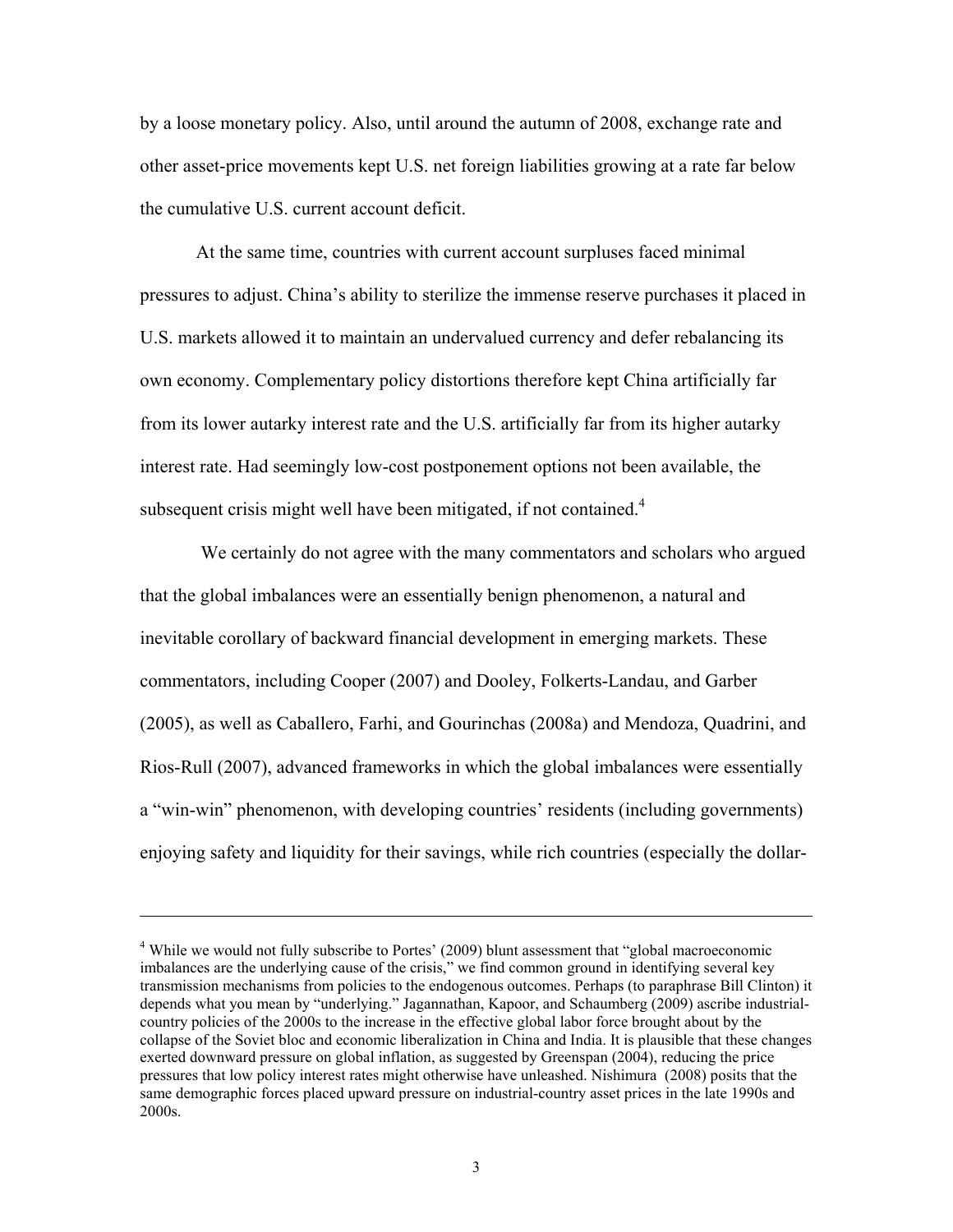issuing United States) benefited from easier borrowing terms.<sup>5</sup> The fundamental flaw in these analyses, of course, was the assumption that advanced-country capital markets, especially those of the United States, were fundamentally perfect, and so able to take on ever-increasing leverage without risk. In our 2001 paper we ourselves underscored this point, identifying the rapid evolution of financial markets as posing new, untested hazards that might be triggered by a rapid change in the underlying equilibrium.<sup>6</sup>

Bini Smaghi's (2008) assessment thus seems exactly right to us: "[E]xternal imbalances are often a reflection, and even a prediction, of internal imbalances. [E]conomic policies … should not ignore external imbalances and just assume that they will sort themselves out."<sup>7</sup> In this paper we describe how the global imbalances of the 2000s both reflected and magnified the ultimate causal factors behind the recent financial crisis. At the end, we identify policy lessons learned. In effect, the global imbalances posed stress tests for weaknesses in the United States, British, and other advancedcountry financial and political systems – tests that those countries did not pass.

<sup>&</sup>lt;sup>5</sup> At the end of their paper, Caballero, Farhi, and Gourinchas (2008a) point to the risks of excessive leverage, which are not incorporated in their model. Caballero, Farhi, and Gourinchas (2008b) extend their earlier framework to analyze the aftermath of a bubble collapse. Gruber and Kamin (2008) argue that as an empirical matter, conventional measures of financial development explain neither the size of the net capital flows from emerging to mature economies, nor their concentration on U.S. assets. Gruber and Kamin also argue that U.S. bond yields have been comparable to those of other industrial countries, contrary to the view that American liabilities have been especially attractive to foreign portfolio investors. Acharya and Schnabl (2010) show that banks in industrial surplus and deficit countries alike set up extensive assetbacked commercial paper conduits to issue purportedly risk-free short-term liabilities and purchase risky longer-term assets from industrial deficit countries, mostly denominated in dollars. This finding also throws doubt on the hypothesis that emerging-market demand for risk-free assets that only the U.S. could provide was the underlying cause of the U.S. current account deficit.

 $<sup>6</sup>$  See also the concerns raised by Obstfeld and Rogoff (2005, 2007), as well as Obstfeld (2005), who</sup> follows up on these themes by warning that "The complex chains of counterparty obligation that have arisen in the global economy, typically involving hedge funds and other nonbanks and impossible to track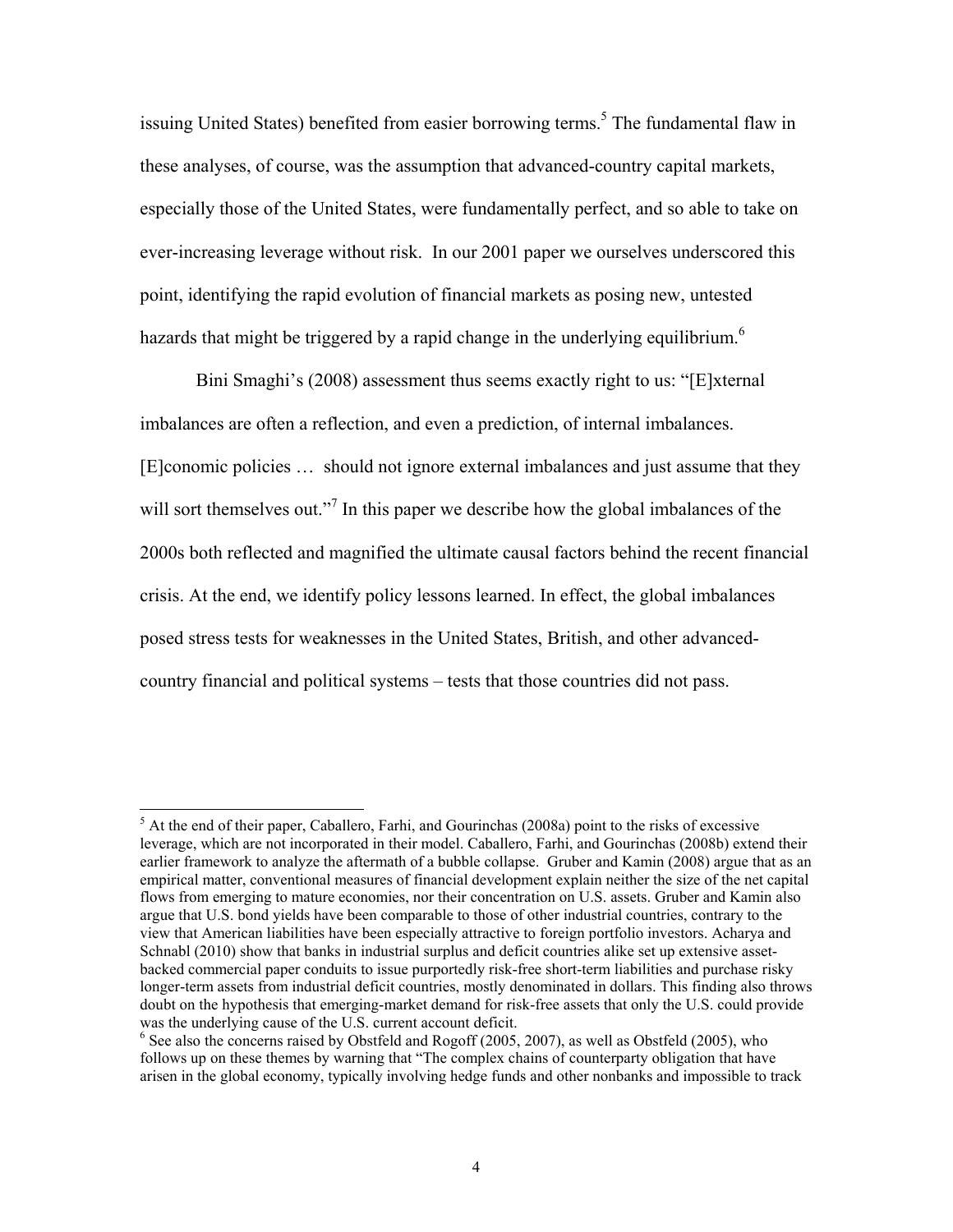### **World Policymakers React to Growing Imbalances**

 Between 1989 and 1997, the United States current account deficit fluctuated in a range below two percent of GDP. In 1998, with the Asian financial crisis and its backwash in full swing, the deficit reached 2.4 percent of GDP, climbing to 4.8 percent by 2003. Driven largely by high investment during the late 1990s, the U.S. deficit reflected low national saving by 2003. United Sates external borrowing was to climb to roughly 6 percent of GDP by 2005-06 before falling, gradually in 2007-08 and then more abruptly afterward. The IMF's October 2009 forecast was for U.S. deficits around 2.8 per cent of GDP in 2009 and 2.2 percent in 2010, then rising back to around 2.9 percent by 2012. These levels are less than half those of 2005-06.

 Official discussion of the risks posed by large global imbalances intensified in the fall of 2003 as G7 officials pressured Japan and (verbally) China to reduce their intervention purchases of dollars. At the G7 and IMF meeting in Dubai in 2003, the United States also pledged to take steps to promote national saving, while Europe committed to raise productivity. Later, in February 2004, the G7 finance ministers and central bank governors asserted clearly that, along with structural policies to enhance growth, "sound fiscal policies over the medium-term are key to addressing global current account imbalances." Following the October 2004 G7 meeting – which again noted the problem of imbalances – Governor Toshihiko Fukui of the Bank of Japan outlined potential hazards and asserted: "Policy makers cannot adopt benign neglect in this context."<sup>8</sup> Japan, of course, had ended its massive 2003-04 foreign exchange

by any national regulator, raise a serious systemic threat…. The systemic threat raised by Long-Term Capital Management's difficulties in 1998 could pale compared with what is possible now."

Bini Smaghi (2008).

<sup>8</sup> Fukui (2004).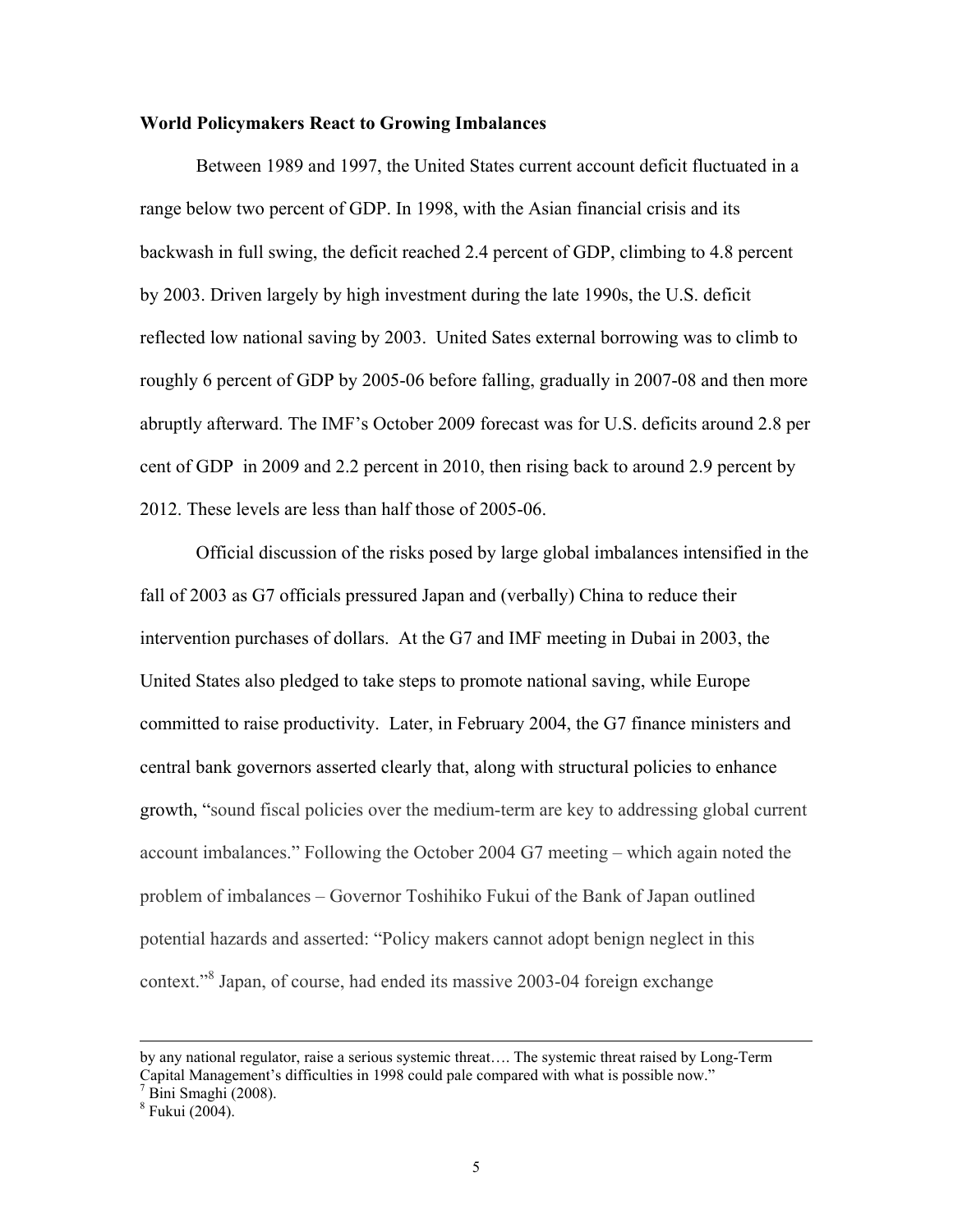interventions in March 2004 and, as of this writing, has refrained from further intervention.

European policymakers likewise saw risks. The European Central Bank's December 2004 *Financial Stability Review* stated that "Large and growing U.S. current account deficits have generally been perceived as posing a significant risk for global financial stability, at least since 2000." The report noted that high levels of U.S. household mortgage borrowing implied risks of interest rate hikes or employment loss, risks that ultimately could impact banks and other creditors. In turn, the ECB noted that "A widening of the household sector deficit was a pattern not seen in earlier episodes of current account deficit widening." In a presentation accompanying the press briefing for the *Financial Stability Review*, Tomasso Padoa-Schioppa flagged the U.S. external deficit and the rising price of oil as two main risks, and also mentioned the run-up in real estate values and in loan-value ratios in some eurozone countries. His general conclusion, however, was that risks to financial stability had "become less pronounced since late 2003," in part because of strength in the real economy.<sup>9,10</sup>

The Federal Reserve responded in sanguine terms. Alan Greenspan opined in February 2005 that "The U.S. current account deficit cannot widen forever but … fortunately, the increased flexibility of the American economy will likely facilitate any adjustment without significant consequences to aggregate economic activity."11 In his famous Sandridge Lecture of March 10, 2005, Ben Bernanke argued that the causes of the U.S. foreign deficit, and therefore its cures, were primarily external to the U.S. While

<sup>&</sup>lt;sup>9</sup> See European Central Bank (2004, pp. 9 and 17) and Padoa-Schioppa (2004).

<sup>&</sup>lt;sup>10</sup> Little mention was made of the fact that, while the current account of the euro zone as a whole was more or less balanced, a number of member countries were running large and rapidly increasing current account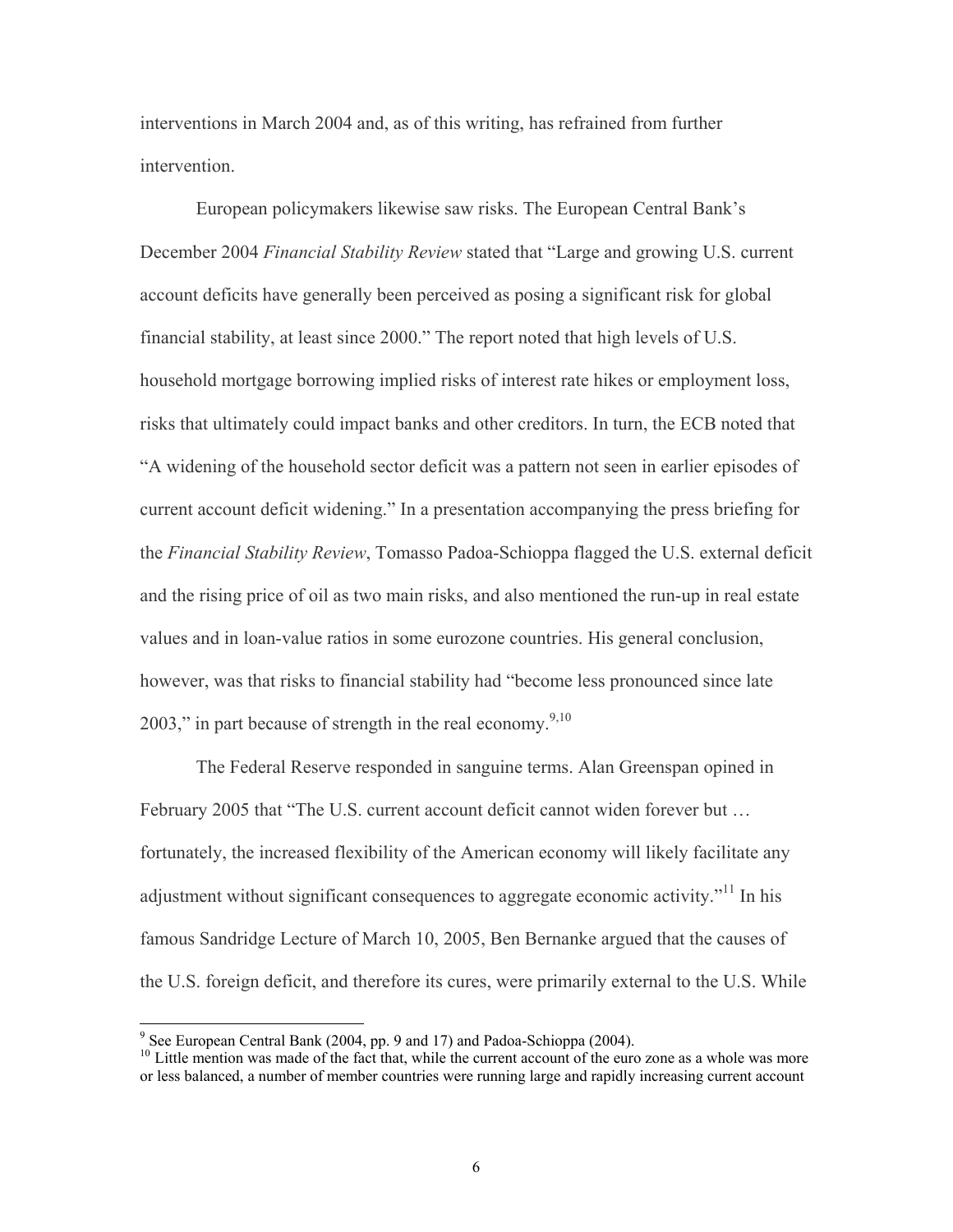not disagreeing with Greenspan's expectation of a gradual, smooth adjustment process, Bernanke did note that "the risk of a disorderly adjustment in financial markets always exists, and the appropriately conservative approach for policymakers is to be on guard for any such developments."12 Unfortunately, U.S. politicians, financial regulators, and monetary authorities did not put serious weight on these risks.

 Although it was not fully realized at the time, the world economy was indeed entering a new and more dangerous phase in 2004. Developments beginning in that year led to a further widening of global imbalances. At the same time, these very same developments planted the seeds of financial fragility both in the United States and Europe, with consequences that became evident only in the summer of 2007. While the factors driving the expansion of global imbalances starting in 2004 have their roots in policies of the immediately preceding years, some powerful propagation mechanisms hugely amplified the lagged effects of the policies.

Thus, the first step in understanding the increasingly destabilizing forces driving global imbalances starting around 2004 is to return to the period following the Asian crisis – though as we shall see, the effects of the Asian crisis itself are only part of the story, and perhaps not even the most important part.

#### **Global Imbalances: Mid-1990s through 2003**

Current account configurations in the mid-1990s were on the whole unexceptional, as shown in the three panels of Figure 1. In 1995 developing Asia (which includes China)

deficits (see below). Nor was much concern expressed openly about the fragmented nature of the eurozone's system of prudential oversight of financial markets.

 $11$  Greenspan (2005). See also Greenspan (2004).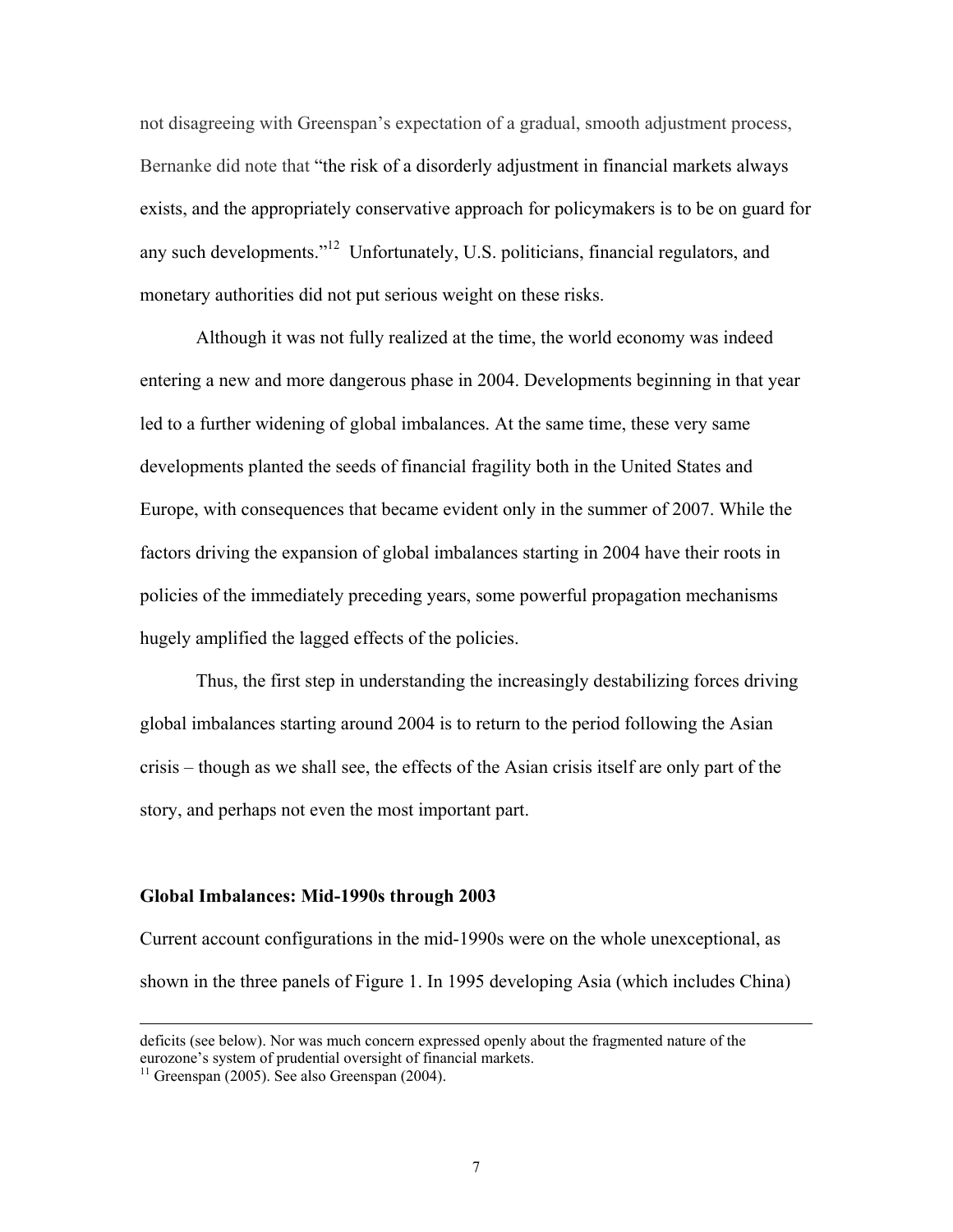and the Western Hemisphere countries had comparable deficits, and the countries of central and Eastern Europe were also net borrowers on a smaller scale. Other regions were in surplus, with the mature economies as a group providing the main finance for the developing borrowers. True, in 1995 the United States was running a current-account deficit that was large in absolute terms, but as a percentage of U.S. GDP it was about half the size of the Reagan-era deficits at their height (about 1.5 percent of GDP).<sup>13</sup>

Then, in 1997, the Asian crisis struck. Bernanke (2005) provided a particularly eloquent and concise summary of the influential view that the crisis contributed to a sequence of events and policy responses in emerging-market economies that set the stage for the arrival of much larger global imbalances starting in the late 1990s.

 The Asian turbulence began with Thailand's currency crisis. Thailand had long maintained a fixed exchange rate of the baht against the U.S. dollar. Prior to 1996, when a previously torrid growth rate slowed markedly, rapid credit expansion within a liberalized financial system fueled bubbles in real estate and stocks. Ascending asset prices then reversed course, as the current-account deficit reached nearly 8 percent of GDP. Fierce currency speculation against the baht broke out in May 1997, and the bahtdollar peg was broken in July. The crisis spread contagiously to other Asian countries, many of which had seemingly healthier fundamentals than Thailand's. Under market pressure, however, weaknesses were revealed in a number of Asian banking systems. Most of the affected countries turned to the International Monetary Fund for support.

<sup>&</sup>lt;sup>12</sup> Bernanke (2005). Bernanke's ex post view, as expressed four years later (to the day) in Bernanke (2009), is more balanced in its assessment of the dangers of large U.S. current account deficits.

<sup>&</sup>lt;sup>13</sup> Unless otherwise noted, all data come from the International Monetary Fund's April 2009 *World Economic Outlook* database.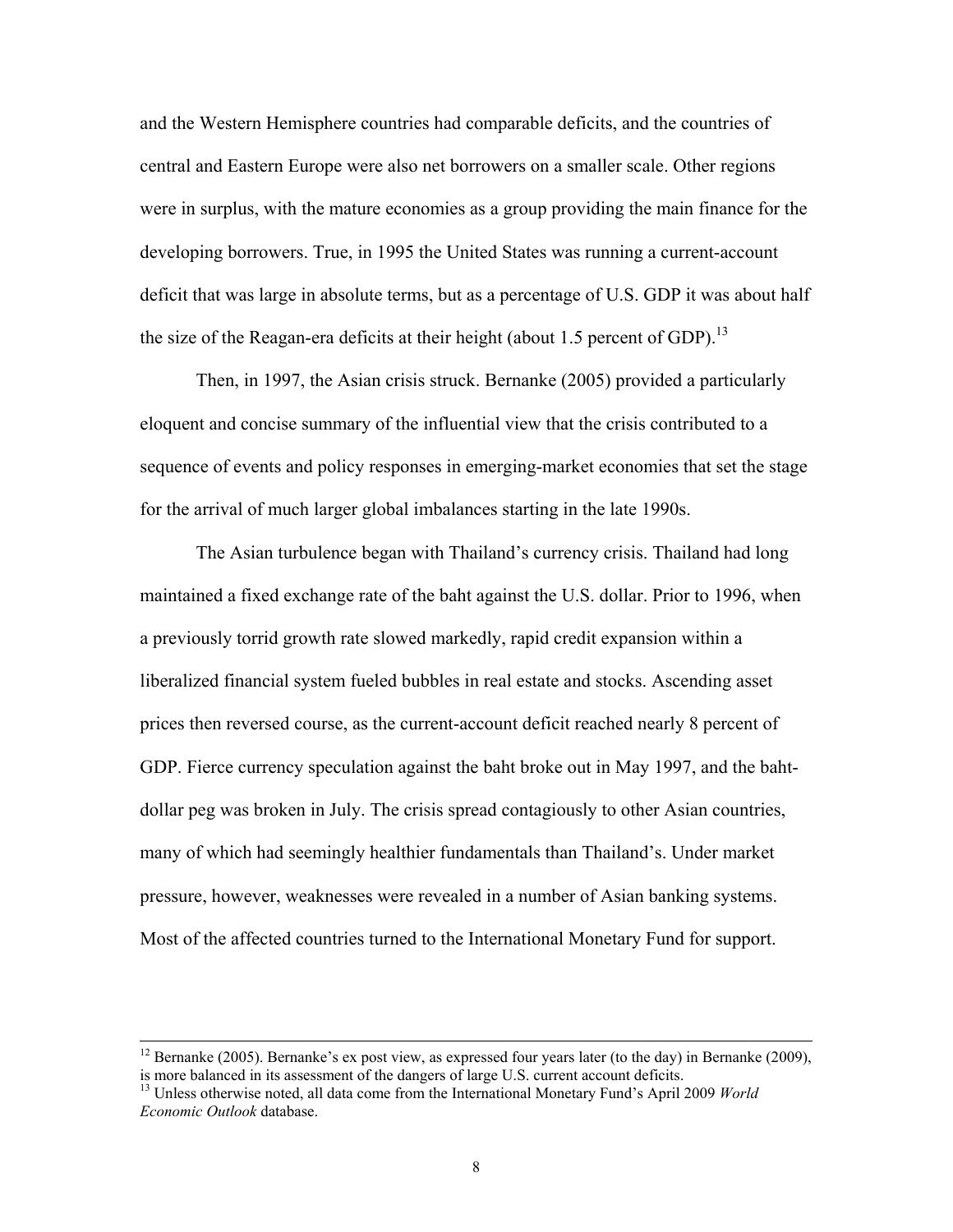The harsh consequences of the crisis, and in particular the conditionality imposed by the IMF as the quid pro quo for financial assistance, left a bitter memory. As Figure 1 shows, the developing Asian countries and the newly industrialized Asian group of Hong Kong, Korea, Singapore, and Taiwan, some of them with much weaker currencies than before the crisis, went into surplus afterward. As the recessionary effects of the crisis dissipated and the dot-com boom reached a peak, global commodity prices rose (Figure 2), helping to generate surpluses for the oil-producing Middle East and the Commonwealth of Independent States. The advanced economies as a group ran a correspondingly bigger deficit. As noted above, the U.S. deficit rose to 2.4 percent of GDP in 1998. It rose to 3.2 percent in 1999 and 4.3 percent in 2000, with only a slight reduction in 2001 (when the U.S. was briefly in recession) before rising further.

 The surpluses of the Asian countries and oil producers proved to be persistent. In newly industrialized Asia, gross saving remained more or less at pre-crisis levels but investment declined. In developing Asia, saving returned to the pre-crisis level of around 33 percent of GDP only in 2002, from which level it continued to rise quickly (reaching a staggering 47 percent of GDP in 2007). Gross investment returned to the pre-crisis level of about 35 percent of GDP only in 2004, and while it continued to rise significantly thereafter, it did not rise as much as saving did. In time, investment in much of Asia did recover relative to saving, but developments in China outweighed this phenomenon. China accounted for slightly over half of developing Asia's aggregate external surplus in 2000, but accounted for virtually all of it by 2005. By then, China's imbalance, along with those of the oil exporting countries, had become a major counterpart of the global deficits.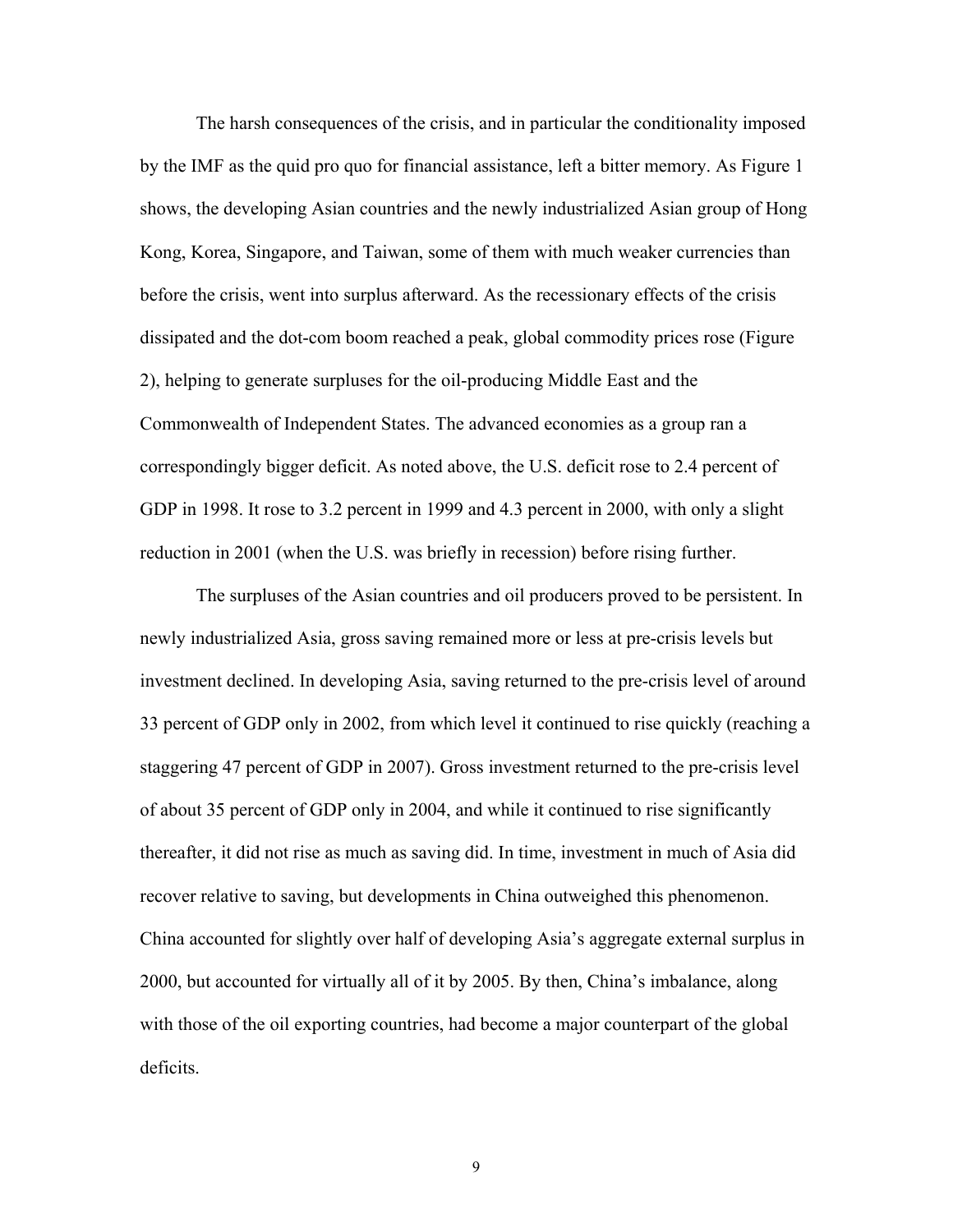Supporting these enhanced current account surpluses were exchange rate policies that tended to maintain rates at competitive levels compared to the pre-crisis period. One motivation for foreign exchange intervention policies in Asia was to pursue export-led strategies for maintaining high economic growth rates. Another was to accumulate substantial stocks of international reserves as buffers against future financial crises that might otherwise force renewed dependence on the IMF. In the Middle East, countries such as Saudi Arabia maintained longstanding pegs to the U.S. dollar. Wolf (2008) offers an extensive discussion of how exchange-rate policies in emerging markets supported the constellation of growing global imbalances through the 2000s.

The two panels of Figure 3 shows bilateral real exchange rates against the U.S. dollar for six Asian countries, one of them (Korea) an Asian crisis graduate that is in the newly industrialized group. In the definitions used to construct this diagram, an upward movement is a real *depreciation* against the dollar. All countries remained at depreciated levels compared to 1997 for many years after the crisis. Indeed, in Figure 3, only the Korean won ever returns to its 1997 level. Intervention policies were associated with rapid growth in international reserves, as we have noted. During the closing years of the Bretton Woods system, speculation against the overvalued dollar contributed to worldwide growth in international reserves and eventually to higher global inflation. In the 2000s up until the autumn of 2008, reserve growth similarly caused inflationary pressures outside the U.S., also driving increases in commodity, housing, and other asset prices.

Figure 4 shows the evolution of international reserves for emerging and developing economies. In the developing and newly industrial Asian countries as a group,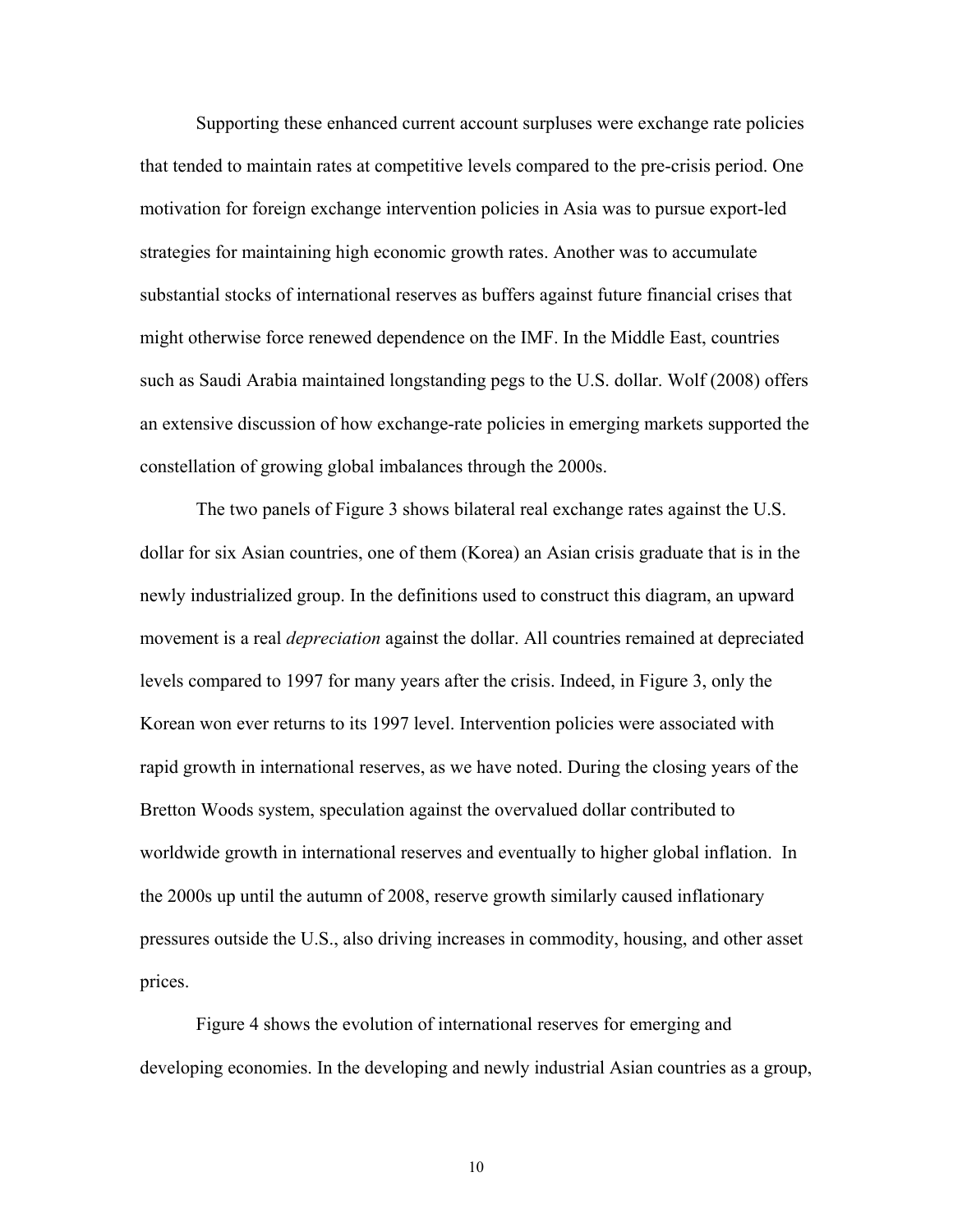and particularly in China, reserve accumulation tended to outstrip even the growing current account surpluses as strong inward FDI flows (and in China's case later on, hot money inflows) augmented balance of payments surpluses. In general, strong attempts were made to sterilize the incipient effects on Asian money supplies, so as to dampen inflationary pressures that might otherwise have eroded competitiveness (while simultaneously compromising macroeconomic stability). Figure 5 shows the stark contrast between the smooth growth of China's monetary base and the explosion in its international reserves (measured in renminbi). In contrast to China, Middle Eastern countries' reserves rose more slowly than overall net external assets, as a substantial portion of their surpluses flowed into investment vehicles other than liquid reserves.

In both cases, economic policies and market developments helped to generate significant current account surpluses, which in turn entailed rapid accumulation of public and private claims on industrial countries, in particular the United States. What economic adjustments elsewhere in the world allowed these emerging-market surpluses, and the counterpart advanced-country deficits, to emerge as equilibrium phenomena?

Bernanke (2005) posits that an outward shift of emerging-market saving schedules, both in Asian economies and in commodity exporters enriched by improved terms of trade, was the principal cause of the expansion of U.S. external deficits starting in the latter 1990s. According to this theory, the advent of this "global saving glut" led to worldwide asset-price adjustments that induced a number of mature economies, most importantly that of the United States, to borrow more heavily from foreigners. While we believe that Bernanke's story is incomplete in several important respects, it is useful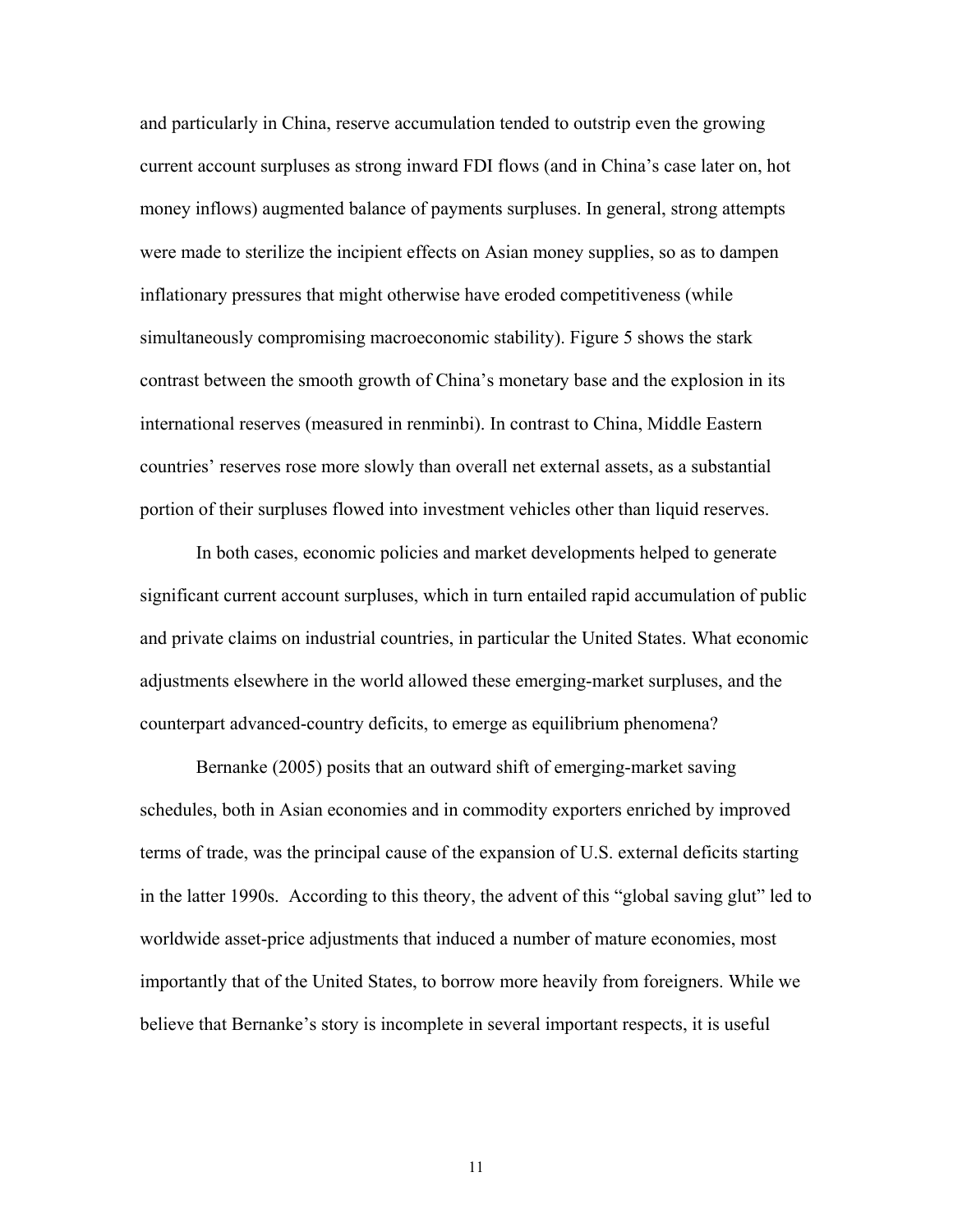nonetheless to review the outlines of his argument, especially as it provides a frame of reference for so many subsequent discussions.<sup>14</sup>

Bernanke divides the 1996-2004 period into two halves. In the first period, ending early in 2000, "equity prices played a key equilibrating role in international financial markets" (Bernanke 2005, p. 8). Financial capital from emerging-market savers flowed into the U.S., "fueling large appreciations in stock prices and in the value of the dollar" and implying wealth and international competitiveness effects consistent with a larger U.S. deficit. At the same time, Bernanke argues, expectations of rapid future productivity growth in the United States encouraged investment and further discouraged saving. But he seems to view this second set of domestically generated causal factors as secondary in quantitative significance to the effects of increased emerging-market saving. Thus Bernanke posits that the "global saving glut," rather than particularly unusual factors in the United States, drove the imbalances. In particular, he assigns only a very minor role to monetary policy. (We would assign a somewhat larger role to monetary policy, and our work at the time argued against the prevailing view that leverage-fueled asset price bubbles, particularly in the housing market, should be very secondary determinants of interest rate policy.)

The period ending in early 2000 was not accompanied by falling real interest rates in the United States. For a sample of mature economies, Figure 6 shows interest rates on ten-year government inflation-indexed obligations, a market-based measure of the real interest rate. The United States TIPS rate rose mildly over the period ending in March

<sup>&</sup>lt;sup>14</sup> Some econometric studies likewise conclude that the saving glut theory offers at best a partial explanation of the high U.S. external deficit over the 2000s. See Chinn and Ito (2007) and Gruber and Kamin (2007).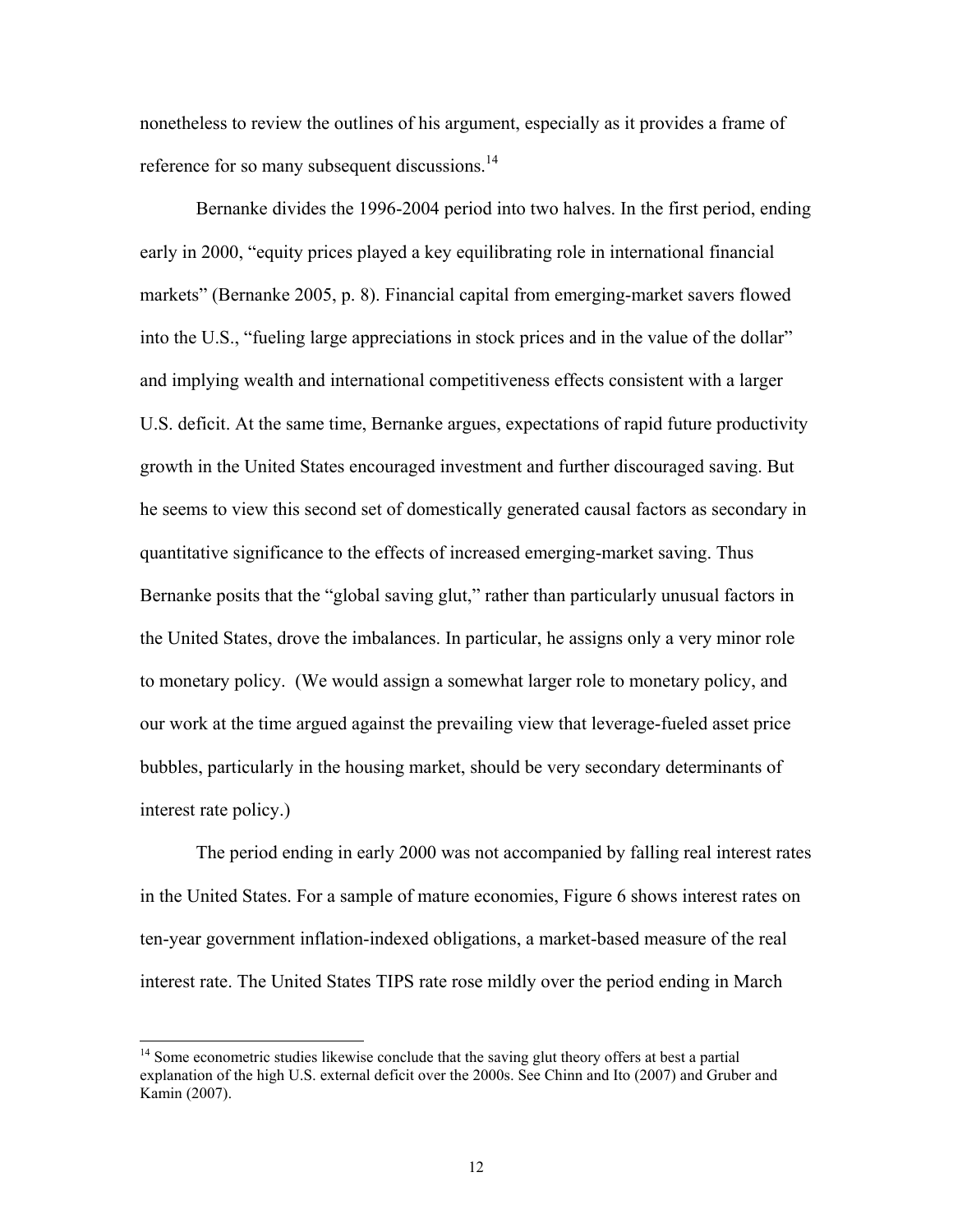2000, and other industrial country rates other than the United Kingdom's do not diverge too far from the U.S. rate in those years.

Early 2000 marked the peak of the U.S. equity markets and the prelude to the dotcom collapse. Bernanke (2005, pp. 8-9) suggests that investment demand fell around the world as a result, yet with desired saving still high, he argues, real interest rates had to decline. As a result, "low real interest rates rather than high stock prices became a principal cause of lower U.S. saving."

The U.S. real interest rate indeed shows a remarkable coherence with the U.S. equity markets, as illustrated in Figure 7. Both the equity markets and the real interest rate peaked roughly in the period between February and October 2000, and then both began to decline sharply. Real long-term interest rates outside the U.S. also fell (Figure 6). The fall in equity values starting in 2000 could have been caused by a perception of lower future productivity, hence a reduced marginal productivity of capital. (Neither the size of the sharp run-up in equity prices to March 2000 nor the timing of their subsequent fall is easily rationalizable in terms of standard economic theory.) In any case, the data do not support a claim that the proximate cause of the fall in global real interest rates starting in 2000 was a contemporaneous increase in desired global saving (an outward shift of the world saving schedule). Indeed, according to IMF data, global saving (like global investment, of course), fell between 2000 and 2002 by about 1.8 percent of world GDP; aggregate global saving rose only later in the decade. If anything, the fall in real interest rates is more closely related to the global decline of the high-tech sector, which in the U.S. was a main driver of the foreign deficit during the 1990s. To restate this important point, market perceptions that the tech-driven productivity boom of the 1990s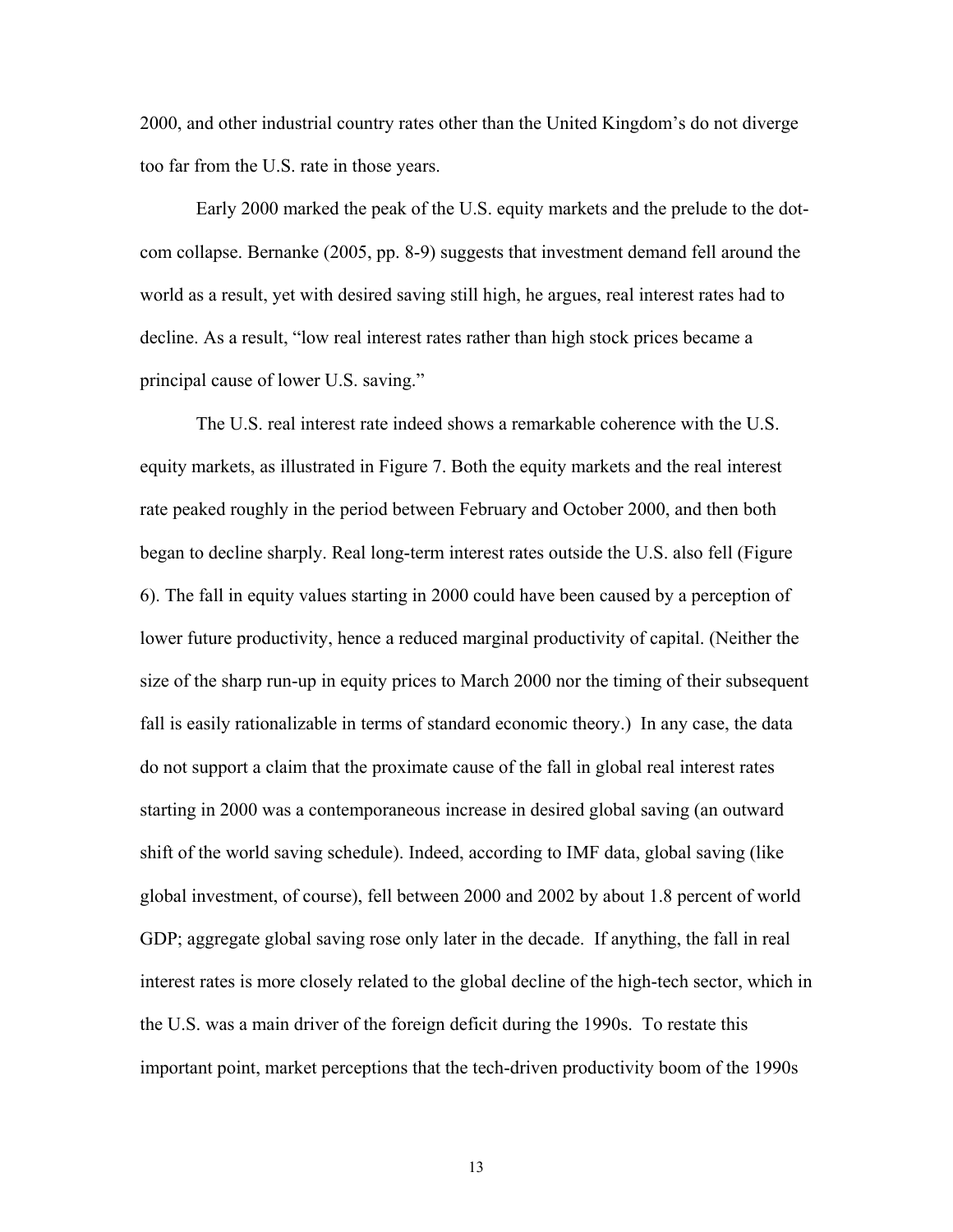had ended, not the rise in global saving that occurred later in the 2000s, is a more plausible explanation of the general level of low real interest rates at the decade's start.<sup>15</sup>

The fall in long-term interest rates brought down mortgage rates in the U.S. (and elsewhere in the world), with powerful effects on real estate markets. Home prices had been rising steadily in the U.S. since the middle 1990s; they began to rise more rapidly.<sup>16</sup> Given the wide extent of homeownership in the U.S. and the relative ease, compared to other countries, of borrowing against housing equity, faster home appreciation reduced saving sharply and had an especially strong effect on the U.S. deficit, as argued by Bernanke. In most emerging markets, with much less developed financial markets, tighter borrowing constraints, and more restricted asset ownership, we would expect such assetprice effects on saving to be much weaker. For surplus countries, moreover, the conventional substitution effect on saving of lower world real interest rates was largely offset by an intertemporal terms of trade effect. But in the U.S. these effects reinforced each other (Obstfeld and Rogoff 1996). Residential investment rose along with real estate prices, adding a further impetus to deficits in countries with housing price booms.

While global factors have clearly been important for long-term real interest rates, short-term nominal interest rates are controlled by central banks. In the United States, the Federal Reserve had been allowing the federal funds rate to rise since early 2000, reaching a target rate of 6.5 percent in May of that year (see Figure 8). Perceiving rapidly accelerating weakness in the economy after the high-tech collapse, the FOMC initiated a loosening cycle after a telephone conference on January 3, 2001. The FOMC cut the

<sup>&</sup>lt;sup>15</sup> Even before the high-tech bust, the Asian crisis had created conditions that contributed to a long-lasting fall in investment in the crisis countries (for example, see Coulibaly and Millar 2008). This investment decline contributed to current-account surpluses ("excess" savings) for those countries. <sup>16</sup> Figure 7 shows the Case-Shiller ten-city index.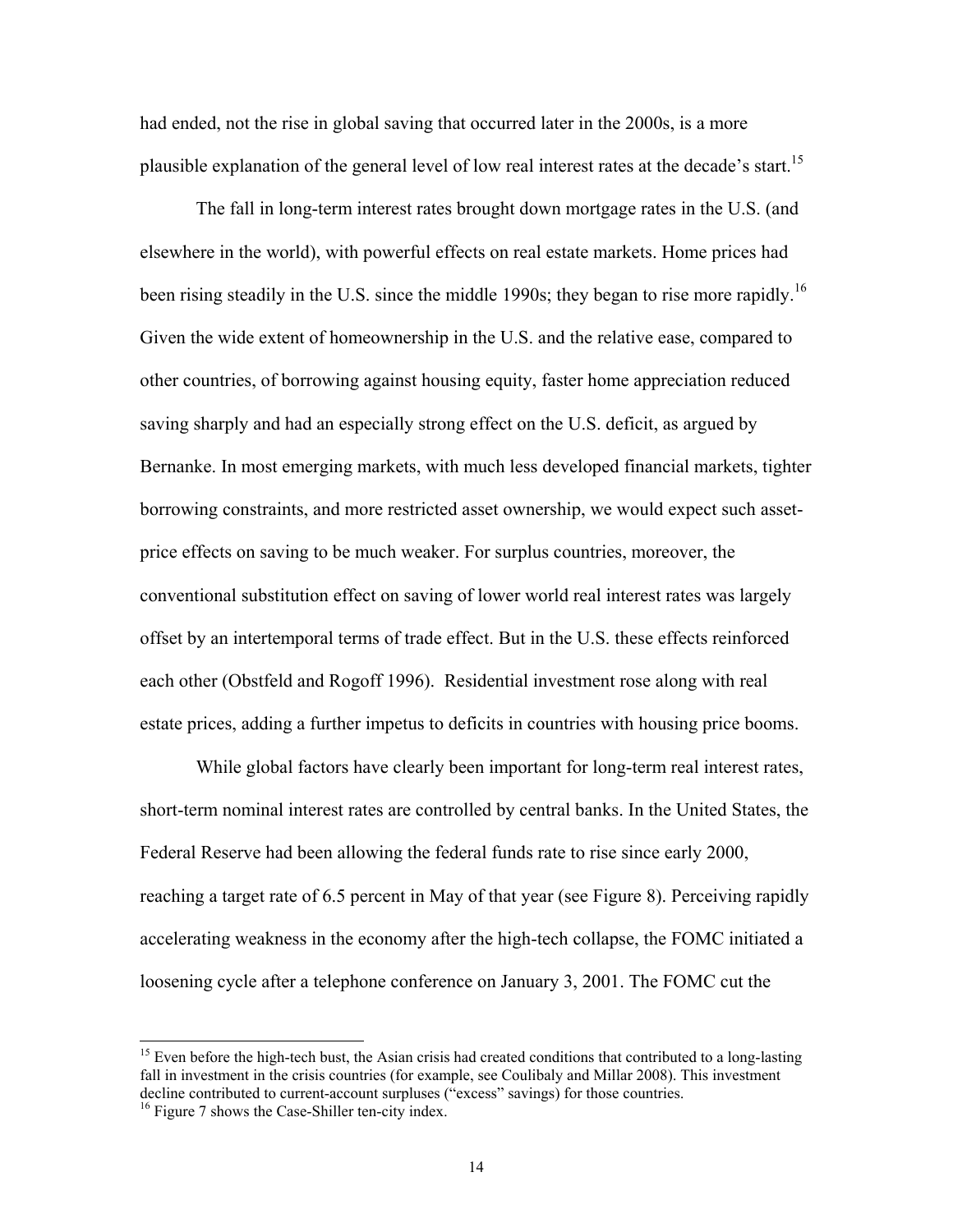federal funds rate by 50 basis points immediately and then cut by a further 50 basis points at its next regularly scheduled meeting four weeks later. By the end of August 2001 the target rate stood at 3.5 percent. Further sharp cuts followed the 9/11 attacks, however, and at the end of 2001 the rate stood at 1.75 percent. The rate was reduced further through 2002 and 2003, finally reaching a level of only 1 percent in June 2003. As argued by the Bank for International Settlements (2009, p. 6), the dollar's vehicle-currency role in the world economy makes it plausible that U.S. monetary ease had an effect on global credit conditions more than proportionate to the U.S. economy's size.

In early 2003 concern over economic uncertainties related to the Iraq war played a dominant role in the FOMC's thinking, whereas in August, the FOMC stated for the first time that "the risk of inflation becoming undesirably low is likely to be the predominant concern for the foreseeable future. In these circumstances, the Committee believes that policy accommodation can be maintained for a considerable period."17 Deflation was viewed as a real threat, especially in view of Japan's concurrent struggle with actual deflation, and the Fed intended to fight it by promising to maintain interest rates at low levels over a long period. The Fed did not increase its target rate until nearly a year later. Other major central banks were also cutting their policy rates during the 2001-03 period, although not as sharply as the Fed did (Figure 8). The Bank of Japan (not included in Figure 8) had been following a zero interest rate policy since February 1999, with only a brief (but somewhat disastrous) interruption, and it reaffirmed that policy in March 2001. As Figure 7 makes clear, another U.S. stock market boom had started by the spring of 2003.

<sup>&</sup>lt;sup>17</sup> See Federal Reserve System (2003).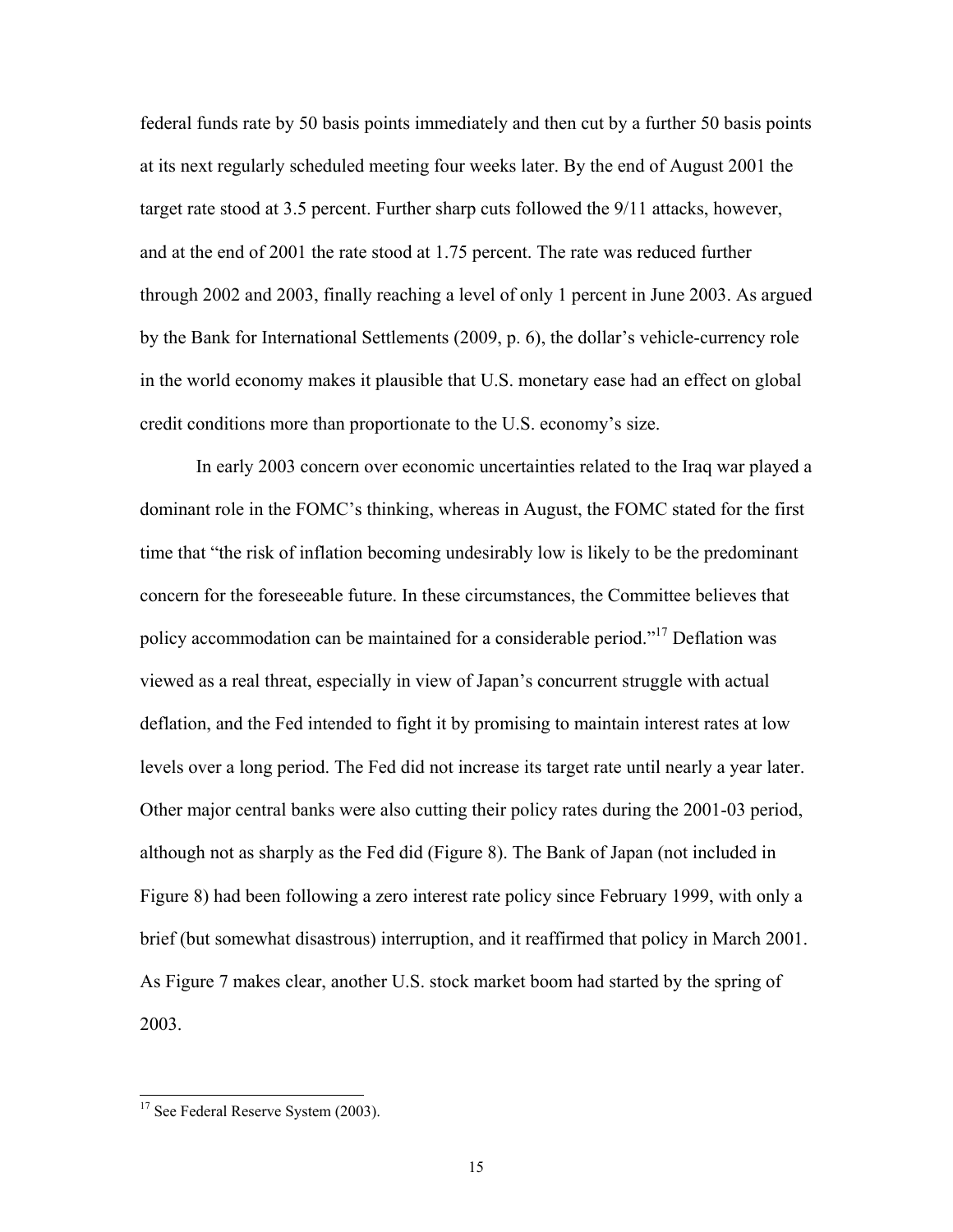Coupled with low long-term real interest rates, the accommodative stance of monetary policy, particularly U.S. monetary policy, played a key role in the expansion of both housing-market excesses and the global imbalances starting in 2004. Among other critics of the Fed, John B. Taylor (2009) has argued than the central bank adopted an overly accommodative stance starting in 2001 and maintained it for much too long.<sup>18</sup> That policy accommodation, according to him, helped propel house prices and residential investment upward.<sup>19</sup> Of course, as we document later, many countries outside the U.S. likewise experienced rapid housing appreciation during the 2000s, typically accompanied by growing current account deficits. Many (but not all) of these countries were running relatively loose monetary policies, policies seemingly justified by the absence of an imminent inflation threat. We agree with Taylor that U.S. monetary ease was important in promoting the U.S. deficit and setting the stage for the crisis. We argue below, however, that the interaction among the Fed's monetary stance, global real interest rates, credit market distortions, and financial innovation created the toxic mix of conditions making the U.S. the epicenter of the global financial crisis. Given the regulatory weaknesses outside the U.S. and competitive pressures in the banking industry, financial globalization ensured that the crisis quickly spread abroad, even to some countries with current account surpluses.

<sup>&</sup>lt;sup>18</sup> Taylor's critique is based on departures of actual Fed policy from historical Taylor rules consistent with macro stability before the 2000s. Other dissenters, such as Borio and White (2004), argued in real time that monetary policy could not adequately safeguard financial (and therefore macroeconomic) stability by focusing only on the narrow set of macro variables included in the simple Taylor rule. Instead, they argued, a broader view of the economic landscape, including asset prices and credit flows, should inform monetary policy.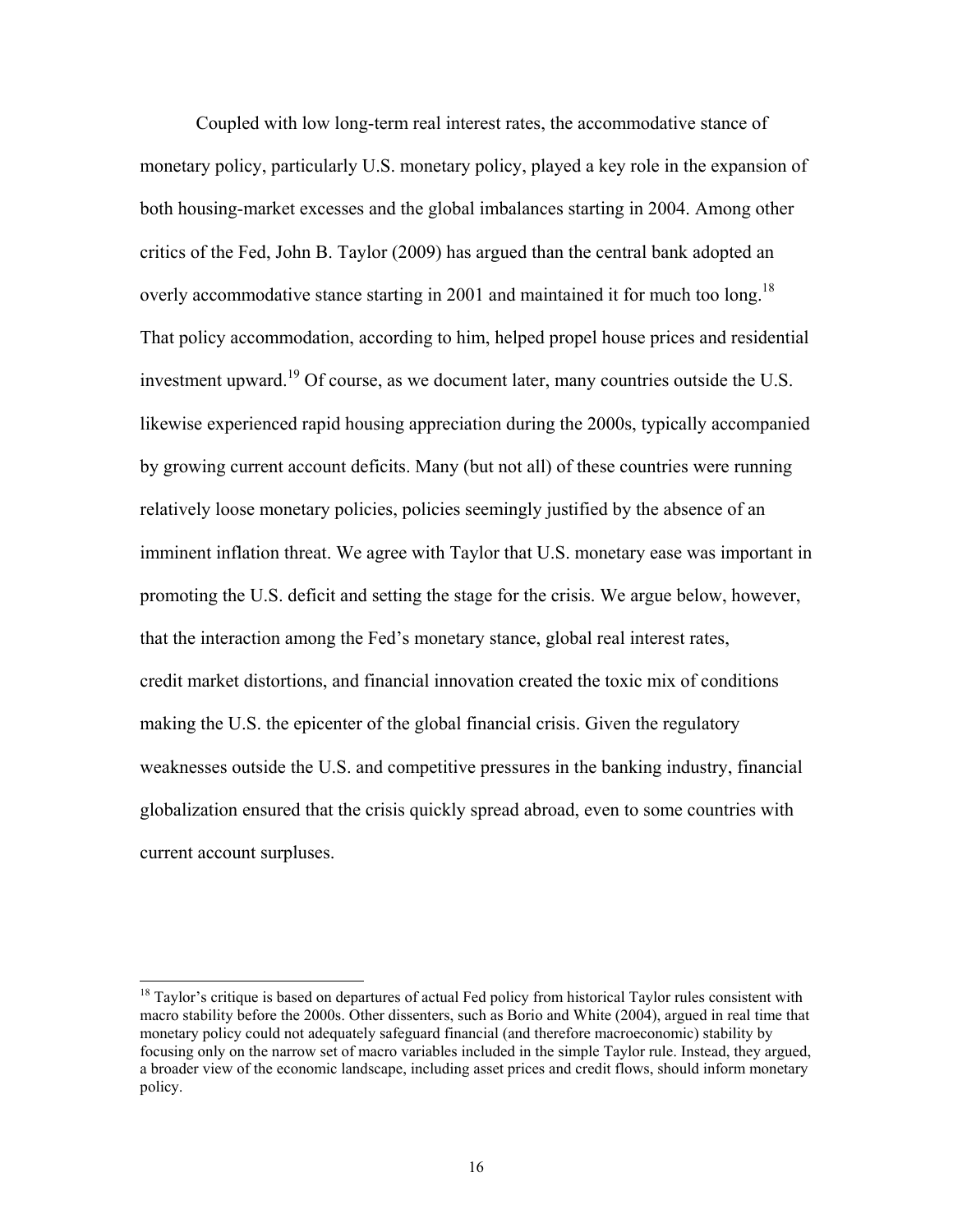#### **Global Imbalances: 2004 through 2008**

During 2004 the global economic landscape evolved in a number of respects as global imbalances generally widened under the pressure of continuing increases in housing and equity prices. Three key interlocking causes of the widening were related to China's external position and exchange rate policies; the escalation of global commodity prices; and an acceleration of financial innovation in the U.S. and in European banks' demand for U.S. structured financial products.

 The ways in which these seemingly unrelated developments might interact were certainly far from obvious at the time, yet by 2004 some policymakers were becoming nervous about the ongoing effects of low policy interest rates, with inflation as well as financial instability viewed as potential threats down the road. The minutes of the FOMC's March 2004 meeting stated that:

Some members, while supporting an unchanged policy at this meeting, nonetheless emphasized that the maintenance of a very accommodative monetary policy over an extended period in concert with a stimulative fiscal policy called for careful attention to the possible emergence of inflationary pressures. And, while adjustments in financial markets to low rates had generally been consistent with the usual operation of the monetary transmission mechanism, some members were concerned that keeping monetary policy stimulative for so long might be encouraging increased leverage and excessive risk-taking. Such developments could heighten the potential for the emergence of financial and economic instability when policy tightening proved necessary in the future.<sup>20</sup>

Perceiving increasing upward pressure on prices, the FOMC embarked on a tightening cycle at the end of June 2004, initially raising the target federal funds rate from 1 to  $1\frac{1}{4}$ 

 $19$  Ahearne et al. (2005) present cross-country evidence on the effect of monetary ease on housing prices. A more recent study is by Iossifov, Čihák, and Shanghavi (2008). See also the discussion in Mishkin (2008). <sup>20</sup> Federal Open Market Committee (2004).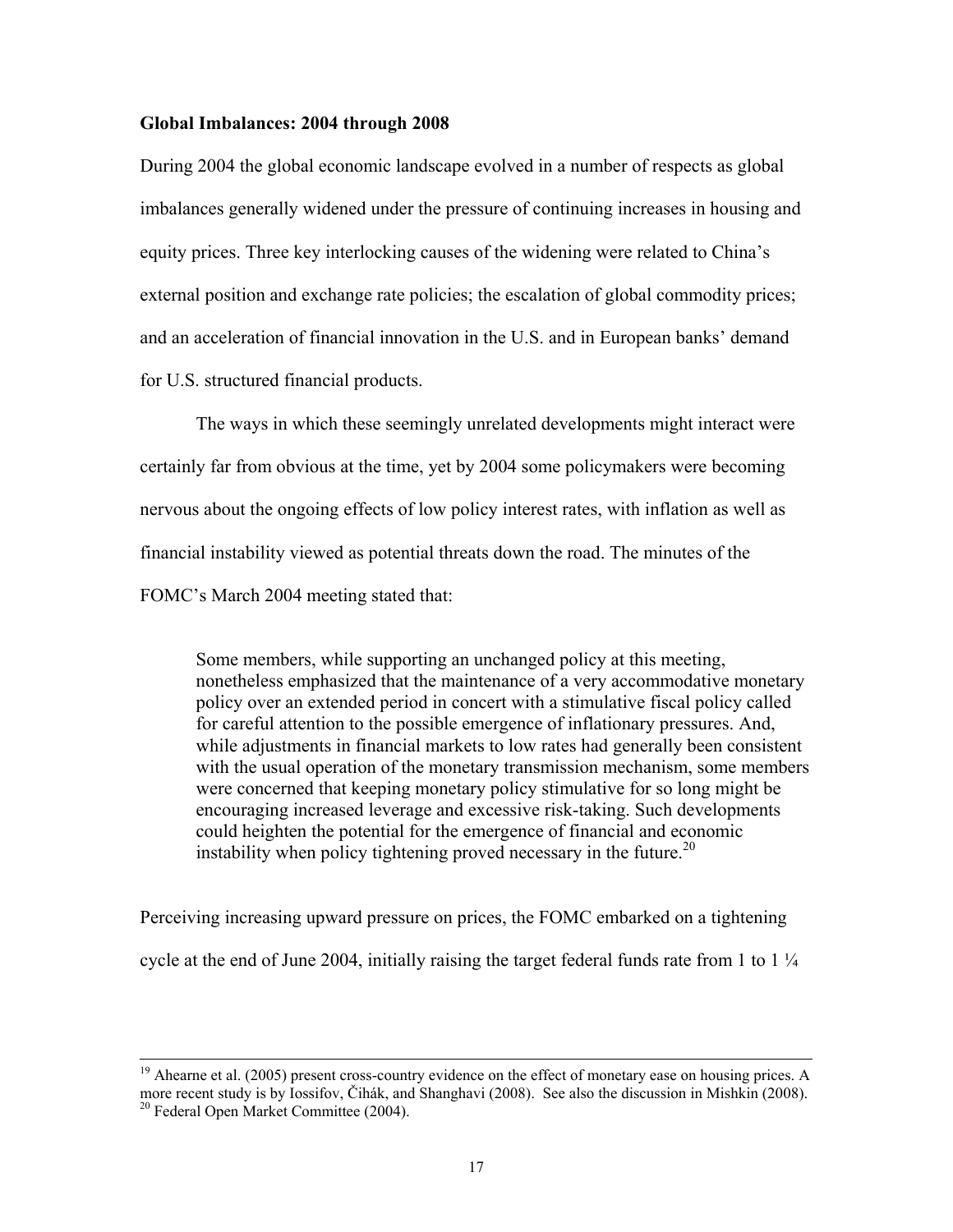percent. By November 2004 the target stood at 2 percent; from there it would rise (in a

sequence of small moves) to a peak of 5 ¼ percent by July 2006 (see Figure 8).

The ECB also perceived risks. Late in 2004 Jean-Claude Trichet noted that:

The shorter-term dynamics of M3 growth have strengthened over recent months. This seems very much related to the low level of interest rates in the euro area.

This very low level of interest rates also fuels private sector demand for credit. In particular, the demand for loans for house purchases is strong, supported by strong house price dynamics in several euro area countries. The growth in loans to non-financial corporations has also picked up over recent months.

As a result of the persistently strong growth in M3 over the past few years, there remains substantially more liquidity in the euro area than is needed to finance non-inflationary growth. This could pose risks to price stability over the medium term. In addition, persistently high excess liquidity and strong credit growth could also become a source of unsustainable asset price increases, particularly in property markets. Such developments need to be monitored carefully.<sup>21</sup>

Yet the ECB maintained its own policy rate unchanged at 2 percent for another year. The rate would slowly rise to 4  $\frac{1}{4}$  percent by July 2007 (Figure 8).<sup>22</sup>

In retrospect a number of interrelated macroeconomic developments were in train

in different parts of the world even as the most two powerful central banks gingerly

backed away from their highly accommodative stances.

One set of major repercussions on the global equilibrium emanated from China. China's real GDP growth had accelerated since the Asian crisis, averaging slightly above 10 percent per year over the 2003-05 period, then jumping to 11.6 percent in 2006 and 13 percent in 2007. Accompanying this more rapid growth was a sharply growing external surplus – China's current account surplus jumped from 3.6 percent of GDP in 2004 to 7.2

 $21$  Trichet (2004).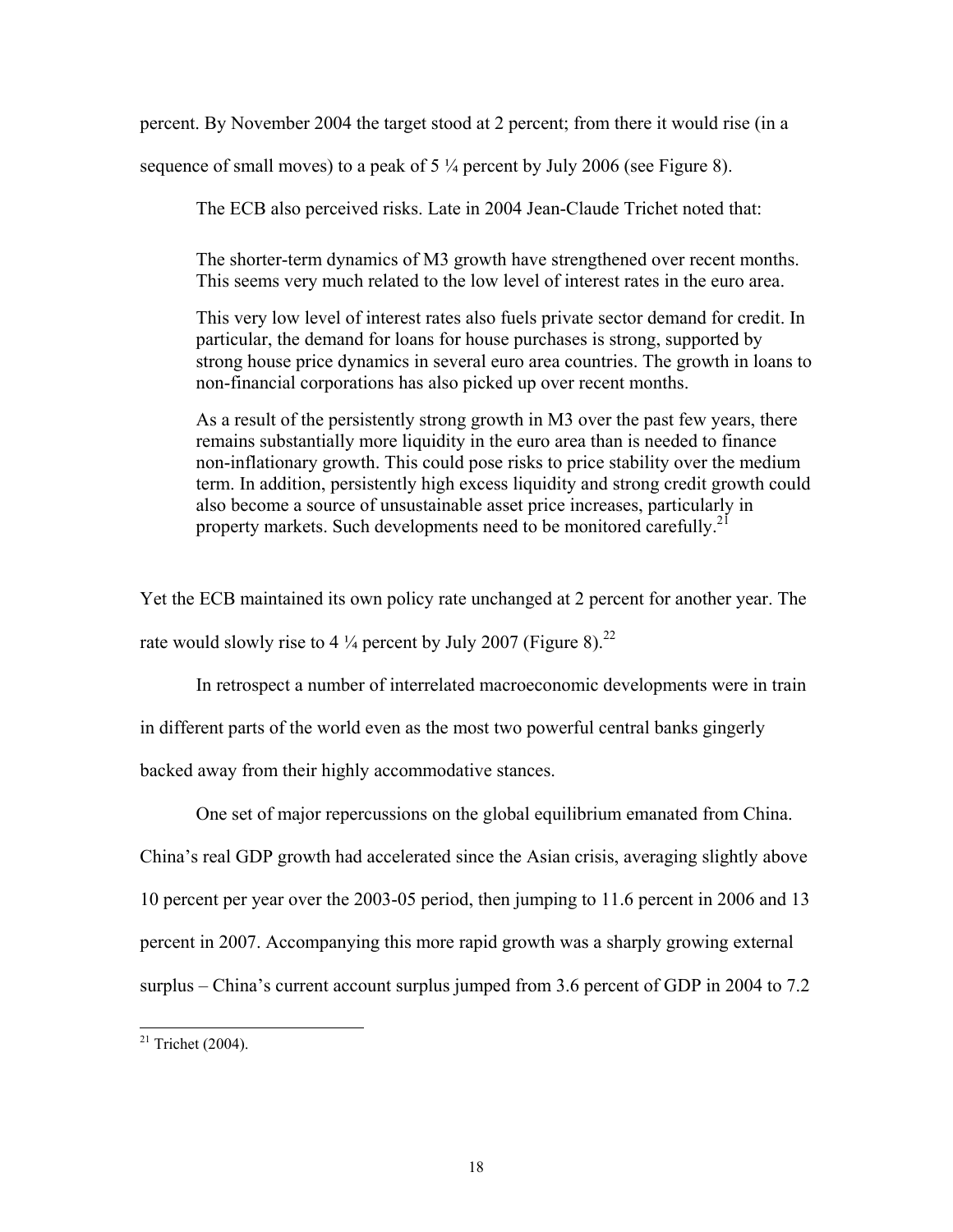percent in 2005, and had risen to a staggering 11 percent of GDP by 2007. As of 2004, moreover, Chinese authorities were intervening to maintain a rigid peg of the renminbi against the U.S. dollar. China's export success – in the mid-2000s it was on track to overtake Germany as the world's premier exporter – fueled both the country's rapid growth rate and strong protectionist sentiment in destination markets.

Perhaps even more remarkable than China's trade surplus was the huge size of the underlying saving and investment flows that generated it. China's gross investment rate grew inexorably during the 2000s, reaching over 45 percent at the time of the crisis. But its saving rate grew even faster. Whereas in earlier years, China's high saving had been fueled by the household sector (due to a mix of financial repression and a weak social safety net), during the 2000s, the booming Chinese corporate sector accounted for close to half of overall Chinese saving.<sup>23</sup>

The years since the late 1990s had seen China's accession to the World Trade Organization as well as a major reorientation of trade within Asia, with China becoming a major re-export center. In particular, many Japanese exports that had previously flowed directly to the United States, making Japan the leading target for U.S. trade pressure through the mid-1990s at least, now flowed to China for re-export to the U.S. Along with China's overall current account surplus, its bilateral surplus with the United States (and slightly later, its surplus with the European Union) rose sharply as well in the early 2000s; see Figure 9. With an election looming in 2004, sentiment to label China as a "currency manipulator" intensified in the U.S. Congress, culminating in the real threat of

<sup>&</sup>lt;sup>22</sup> The Bank of Japan did not begin to tighten until well after the Fed and the ECB. In July 2006 the BOJ raised its target overnight lending rate from zero to 25 basis points. In February 2007 the BOJ raised the rate to 50 basis points.

 $23$  See Goldstein and Lardy (2008).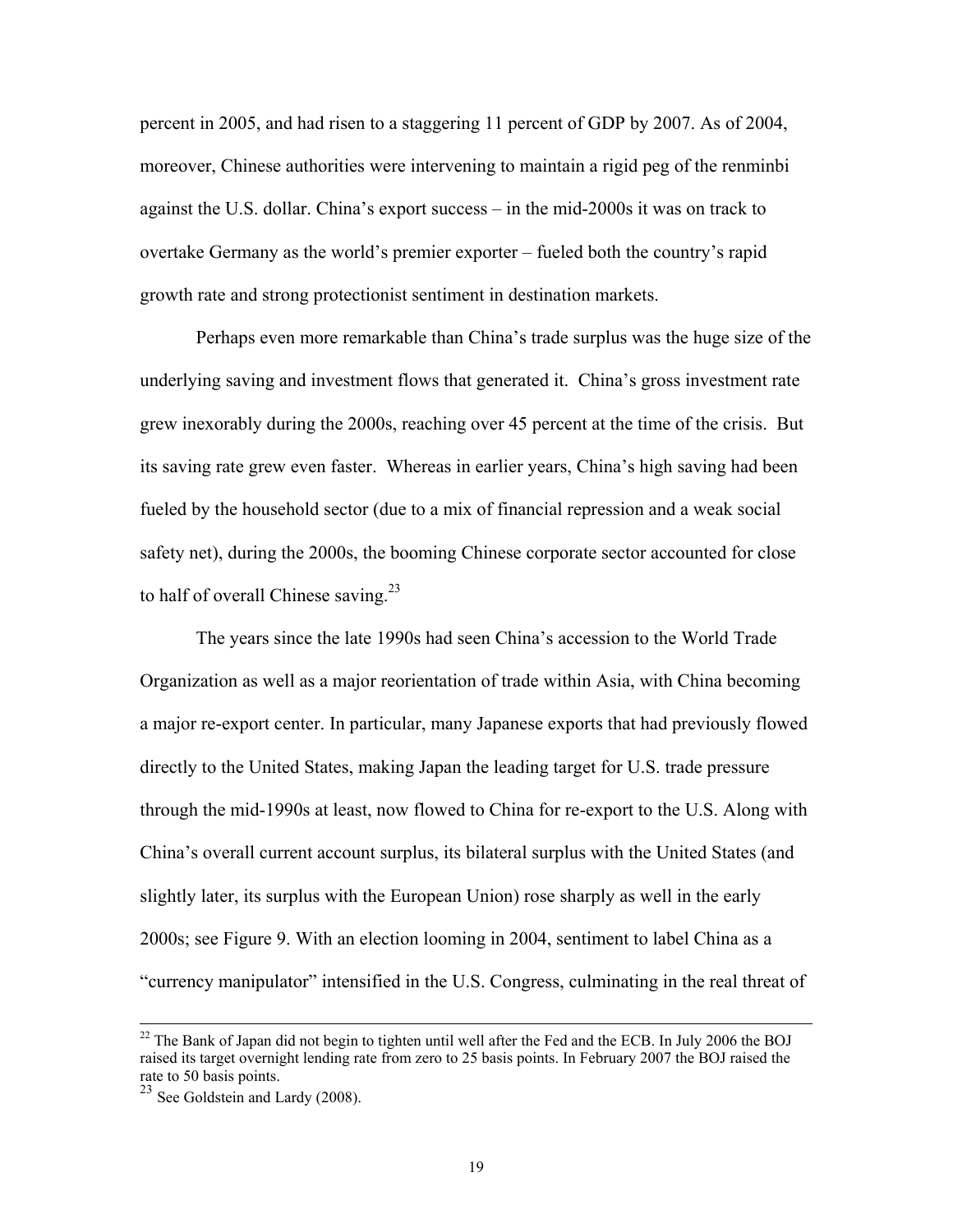punitive trade legislation in 2005. China gained a temporary reprieve by slightly revaluing the renminbi in July 2005 and embarking on a gradual appreciation process against the dollar that lasted until the summer of 2008.

An undervalued renminbi peg subject to external political pressure attracted a torrent of hot money, despite the Chinese government's efforts to exclude financial inflows and encourage outflows. These trades were especially attractive to speculators because U.S. and European interest rates remained relatively low. Normally such a process would spark inflation as in Germany and other U.S. trade partners at the end of the Bretton Woods period, leading to *real* currency appreciation. Through aggressive sterilization and other measures, however, China restrained inflation as well as the consumption boom that would have driven prices higher. Output grew at an increasing rate, as did the country's current account surplus and its holdings of international reserves (Figure 5). Of course, a number of other emerging markets intervened to discourage real appreciation against the dollar, all the while accumulating reserves and battling the resulting upward pressure on prices (see Figure 3).

Had the natural "Humean" international adjustment process been allowed to function earlier on, rather than a combination of undervaluation and expenditure compression policies, the dollar would have been weaker in real effective terms, there would have been more upward pressure on world real interest rates, and the U.S. external deficit would likely have been smaller. The Federal Reserve and ECB might have been induced to raise interest rates earlier and more sharply.

The policies and performance of China and some other emerging markets were not alone in adding to the world supply of excess savings. Commodity exporters were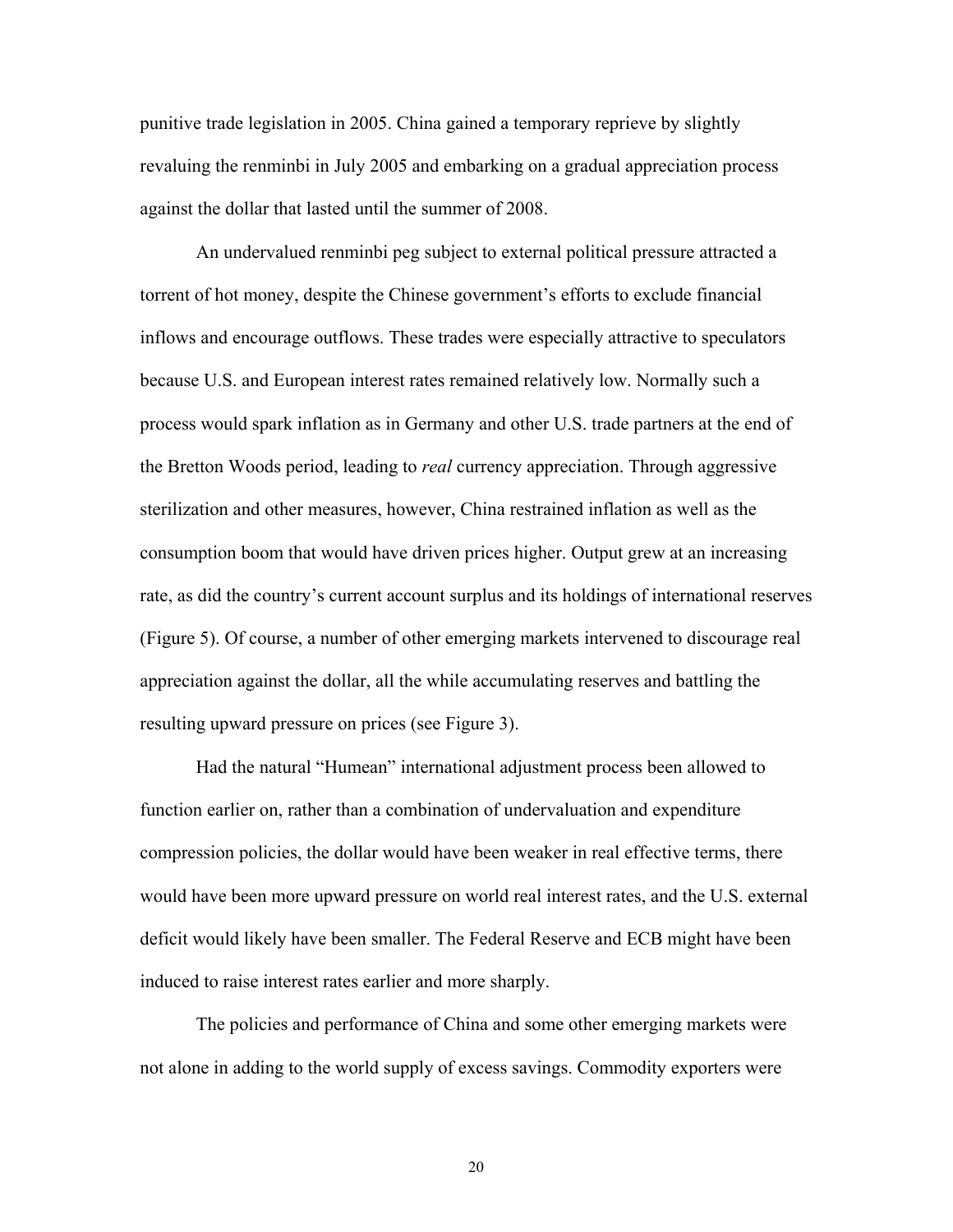another important source. Under the influence of monetary accommodation, low real interest rates, and the emerging (and indeed advanced) world's accelerating economic growth, commodity prices, notably the price of oil, began to rise at an accelerating price (see Figure 10 for real GDP growth rates and Figure 2 for commodity prices). An immediate effect, familiar from past episodes of commodity-price boom, was a big increase in the current account surpluses of commodity exporters.<sup>24</sup> Figure 1 shows the growing external surpluses of the Middle East and other developing commodity exporters – as well as China's growing surplus – starting in  $2004$ <sup>25</sup>

Other countries had to absorb these flows of excess savings. What increased deficits in the world economy corresponded to the higher surpluses of China and the commodity exporters? As Figure 1 also shows, the overall surplus of advanced countries other than the United States, which had been rising quickly prior to 2004, peaked in that year and then declined. The deficit of the United States continued to rise through 2006. As a result, the *overall* deficit of the advanced countries rose dramatically after 2004, with Eastern Europe's deficits adding to the total world demand for excess savings. In part this increased deficit reflected the higher cost of commodity imports, but as we argue below, that was only part of the story.

<sup>&</sup>lt;sup>24</sup> On the link between monetary policy and commodity prices, see Frankel (2008). Caballero, Farhi, and Gourinchas (2008b) model the effect of a commodity boom on global net capital flows.

<sup>&</sup>lt;sup>25</sup> The events leading to the developing country debt crisis of the 1980s provide an instructive parallel with recent financial history. Then, inflationary monetary polices helped to create an oil price boom resulting in big oil exporter surpluses. The surpluses were recycled to "subprime" developing country borrowers through money-center banks in the industrial countries. Because loan contracts featured *adjustable* dollar interest rates, the Volcker disinflation led to repayment problems severe and widespread enough to endanger the capital of the lending banks, Although a number of economic analysts argued prior to the early 1980s that the sizable developing-country borrowings were justified by growth prospects, that episode of global imbalances also ended in tears – especially for the developing borrowers, who lost many years of growth.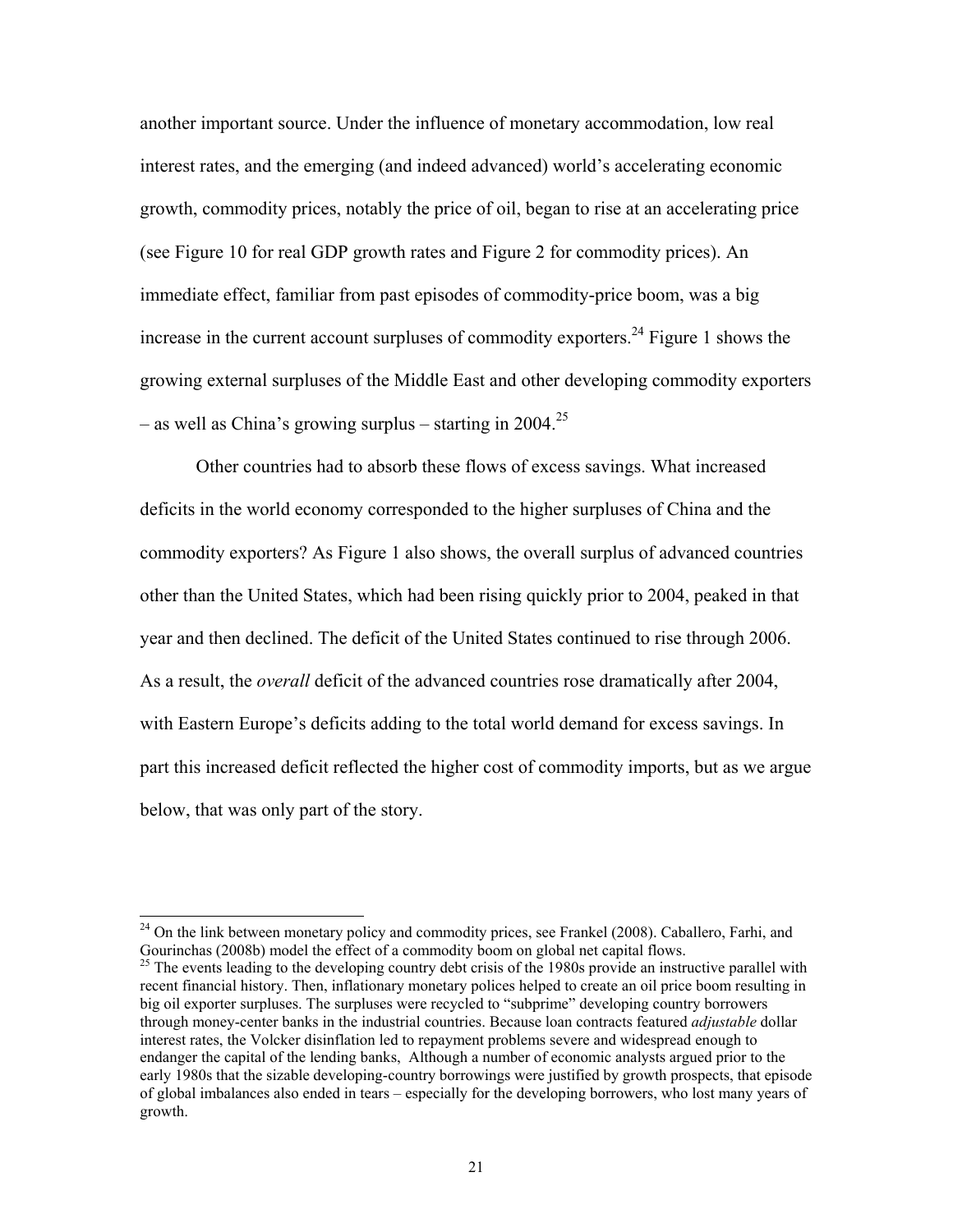IMF data on the global saving rate show overall world saving to be increasing over this period. World gross saving averaged 22.6 percent of global output in 1987-94 and 22.0 percent in 1995-2002. But from 2003 through 2007 the annual numbers rise steadily from 20.9 percent to 24.4 per cent. Evidently, increased saving by commodity exporters and developing Asia outweighed decreased saving elsewhere in the world economy.

This increase in world saving may help explain why long-term global real interest rates remained relatively low (Figure 6), as did nominal long-term rates (Figure 11), despite a shift toward monetary tightening in industrial countries starting in 2004 (Figure 8). Of course, world saving and investment must be equal in principle, but an interpretation of the data as being driven by an exogenous increase in investment demand seems inconsistent with the failure of long-term real interest rates to rise to anywhere near late 1990s levels in the middle  $2000s$ <sup>26</sup>

We emphasize that this increase in global saving starting in 2004 plays out largely *after* the period Bernanke (2005) discussed in his "saving glut" speech, and arguably was triggered by factors including low policy interest rates. In our view, the dot-com crash along with its effects on investment demand, coupled with the resulting extended period of monetary ease, led to the low long-term real interest rates at the start of the 2000s. However, monetary ease itself helped set off the rise in world saving and the expanding global imbalances that emerged later in the decade. Indeed, it is only around 2004 that the

 $^{26}$  A curious and so far unresolved aspect of the saving and investment data is the huge positive statistical discrepancy that emerged between 2003 and 2008. The more customary "world current account deficit" disappeared after 2002 and by 2007 and 2008, measured world saving exceeded measured world investment by amounts in excess of \$300 billion. There is a "mystery of the missing deficit."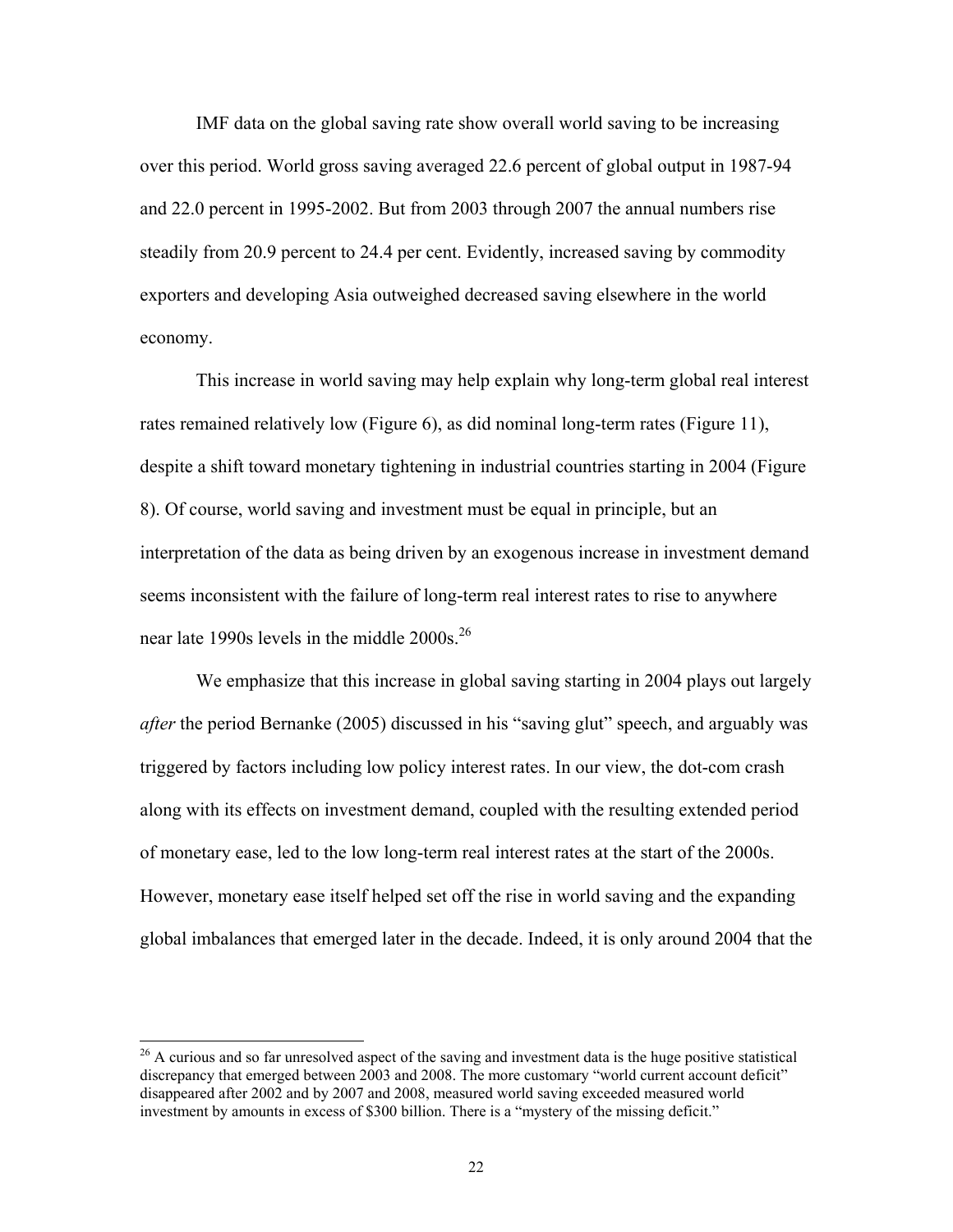idea of a global saving glut (as opposed to a global dearth of investment) becomes most plausible.

A further factor contributing to lower interest rates in the United States in particular was the rapid pace of dollar reserve accumulation by emerging and developing countries, which also accelerated in 2004 (Figure 4). Estimates by Krishnamurthy and Vissing-Jorgensen (2008) and Warnock and Warnock (2009) suggest that official foreign demand for U.S. government debt depressed Treasury yields by at least 50 basis points. Partial-equilibrium estimates, however, almost certainly overstate the general-equilibrium yield effects of diversification out of dollars by official reserve holders. While the true magnitude is probably secondary to the effects of global saving flows and monetary policy, reserve accumulation nonetheless probably contributed something to the compression of yields in U.S. financial markets.

In principle, a country with a currency peg and running a current-account surplus need not simultaneously have a surplus in its balance of payments.<sup>27</sup> In other words, it need *not* be building up foreign exchange reserves. Indeed, the flow of net purchases of claims on rich countries by developing-country residents expanded dramatically over the 2000s up until the crisis; and if the capital account is open to financial outflows, the central bank can reduce its reserves at a given exchange rate by purchasing domestic assets. In practice for emerging markets, financial outflows are not completely frictionless, but it also seems clear that in many cases countries purposefully accumulated reserves as a precaution against internal or external financial crises.<sup>28</sup> Emerging market borrowing spreads fell to very low levels in the mid-2000s as investors in richer countries

<sup>&</sup>lt;sup>27</sup> Conversely, a country can accumulate reserves even if its current account is in deficit. <sup>28</sup> See Obstfeld, Shambaugh, and Taylor (2010).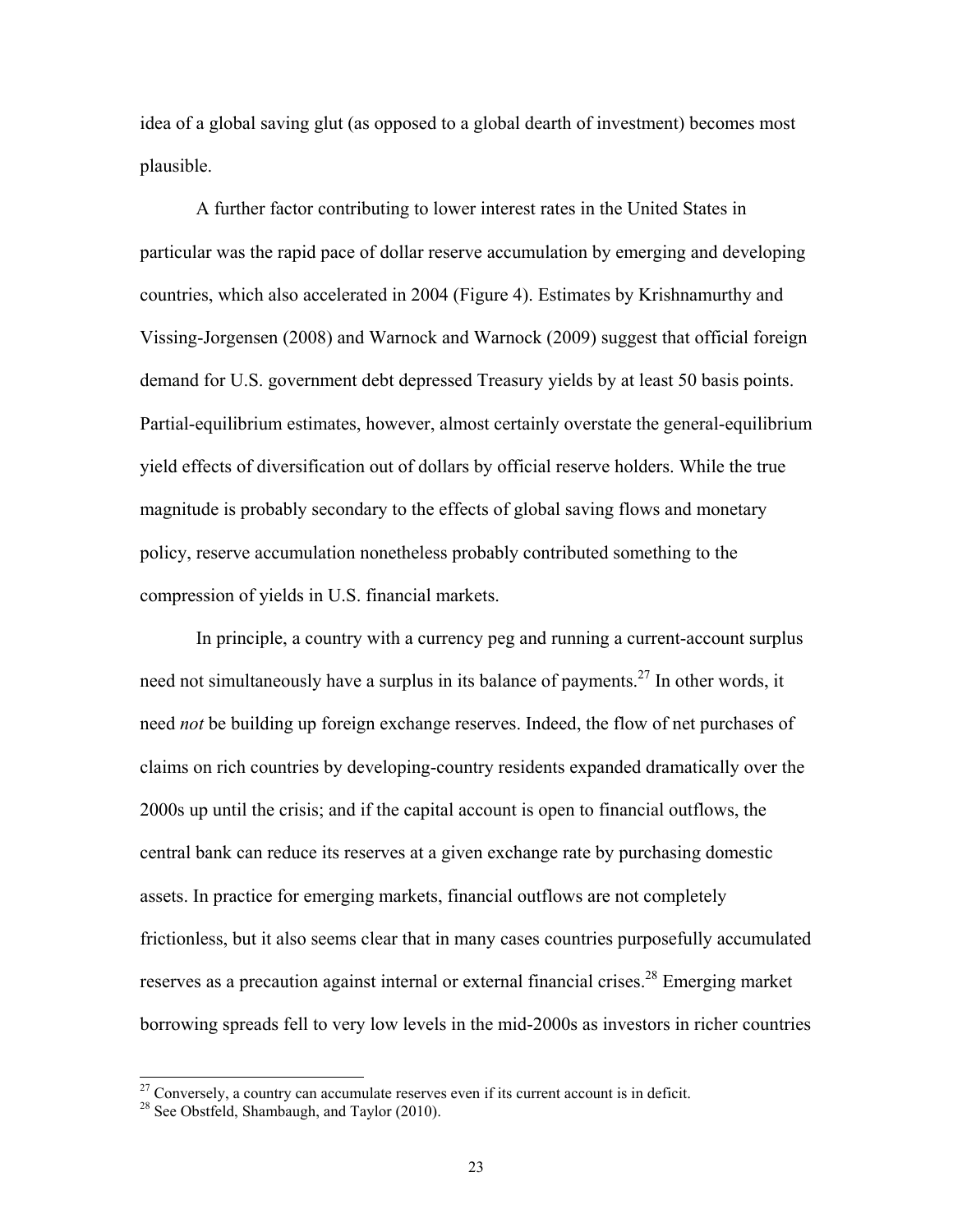searched for higher yields, and the resulting financial inflows, resulting from interventions meant to slow appreciation against the dollar, led to further increases in foreign exchange reserves. Higher reserve war chests contributed to the perception of increased safety.

China, with a relatively restricted capital account and a tightly managed (albeit adjustable) exchange rate peg, had less flexibility than countries with better developed and more open financial markets to put a brake on reserve acquisition. It also was (and remains) the largest buyer of dollar reserves. Although the Chinese authorities undertook opportunistic financial outflow liberalizations in an attempt to reduce balance of payments pressures, the combination of a growing current account surplus, strong inward FDI, and hot money inflows in response to expected appreciation spelled massive growth in foreign exchange reserves, as we have noted.<sup>29</sup>

Holding the bulk of reserves in dollars rather than, say, euros was a matter of pure choice, however, motivated by the liquidity of U.S. bond markets and the dollar's dominant vehicle-currency position in world trade and finance. A country pegging its currency to the dollar need not hold dollar reserves at all, as it can maintain an unchanged domestic monetary stance while selling any dollars it acquires for a nondollar foreign currency. Most official emerging-market reserve holdings were held in dollars nonetheless.

Within the group of advanced countries, as noted above, the two current-account developments that stand out starting in 2004 are the sharp increase in the U.S. external deficit and a halt in the earlier trend of increasing surpluses for the aggregate of other advanced economies, including the euro zone. Fueling the higher overall deficit of the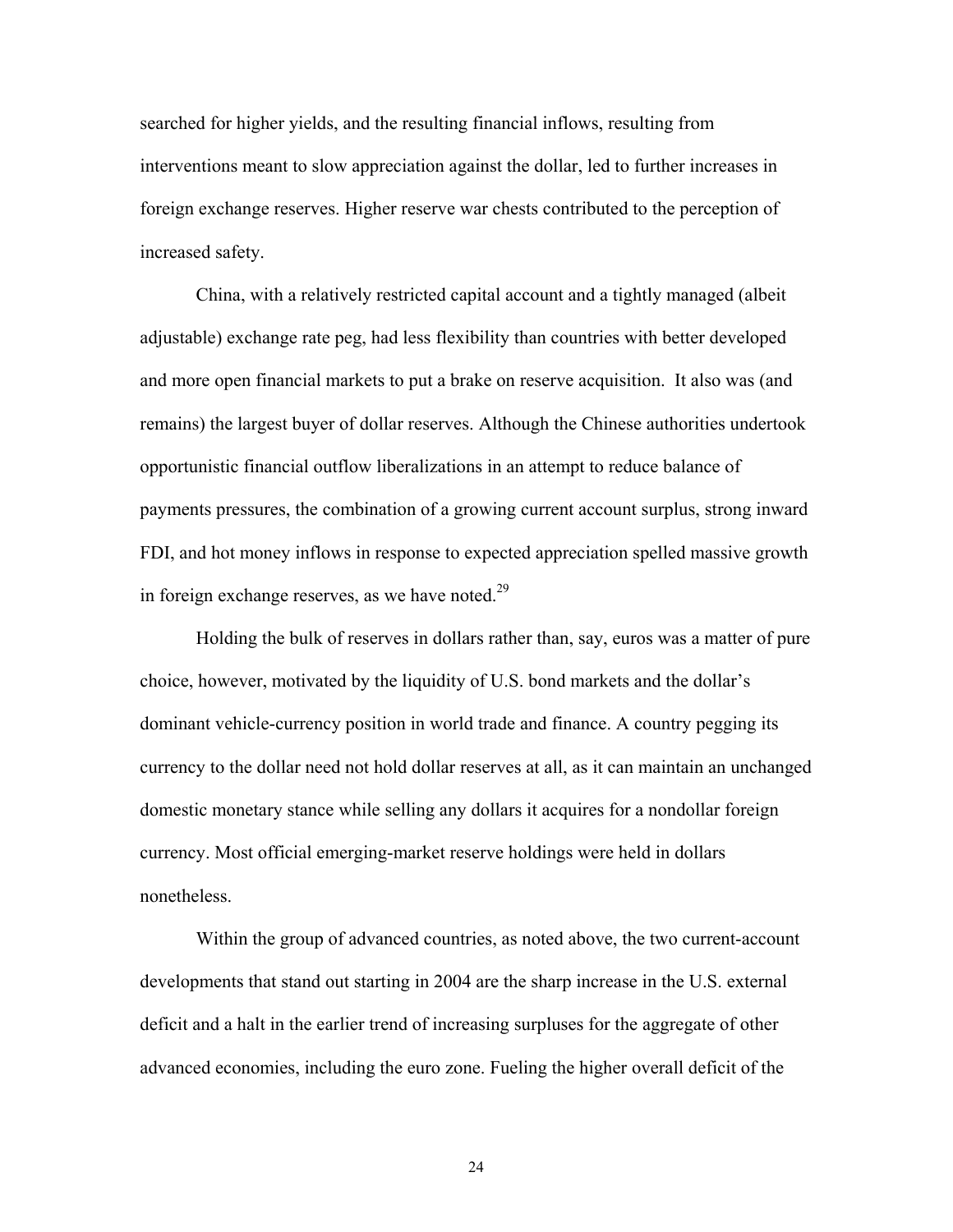advanced-country group was (along with higher commodity import prices) equity-market appreciation and, more powerfully, an acceleration in real estate appreciation and real estate investment.<sup>30</sup> The euro zone itself, wherein the ECB set a single interest rate for a diverse set of national economies, presented a microcosm of the divergence in current account positions concurrently taking place on a global scale. Starting in 2004, the German external surplus rose sharply, but was offset by increasing deficits for a number of other member countries such as Italy, Greece, and especially, Spain (Figure 12).

In the United States, low interest rates fed into a powerful multiplier mechanism based on unrealistic expectations, asset-market distortions, and agency problems, notably in markets for housing finance. The resulting asset appreciation, especially housing appreciation, was a major driver of high consumer spending and borrowing. Home prices in the U.S. had been rising steadily for nearly a decade. Starting in March 1997, the Case-Shiller 10-city home price index declined in only two months before July 2006 – in November 1998 and December 2001, and in those cases by very small amounts. Thus, neither the Asian crisis and its aftermath nor the dot-com crash and ensuing recession did much to dent the upward trend in U.S. home prices.

Entrenched expectations of housing appreciation interacted with low interest rates and financial innovation to push home prices up even more rapidly after 2003. The stock of mortgage debt expanded rapidly, as did residential investment, while at the same time, mortgage quality in the U.S. deteriorated. Figure 13 shows how subprime and nonprime mortgage originations more generally jumped up in 2004. At the same time, the share of

<sup>&</sup>lt;sup>29</sup> For a useful chronology and discussion, see Lane and Schmukler (2007).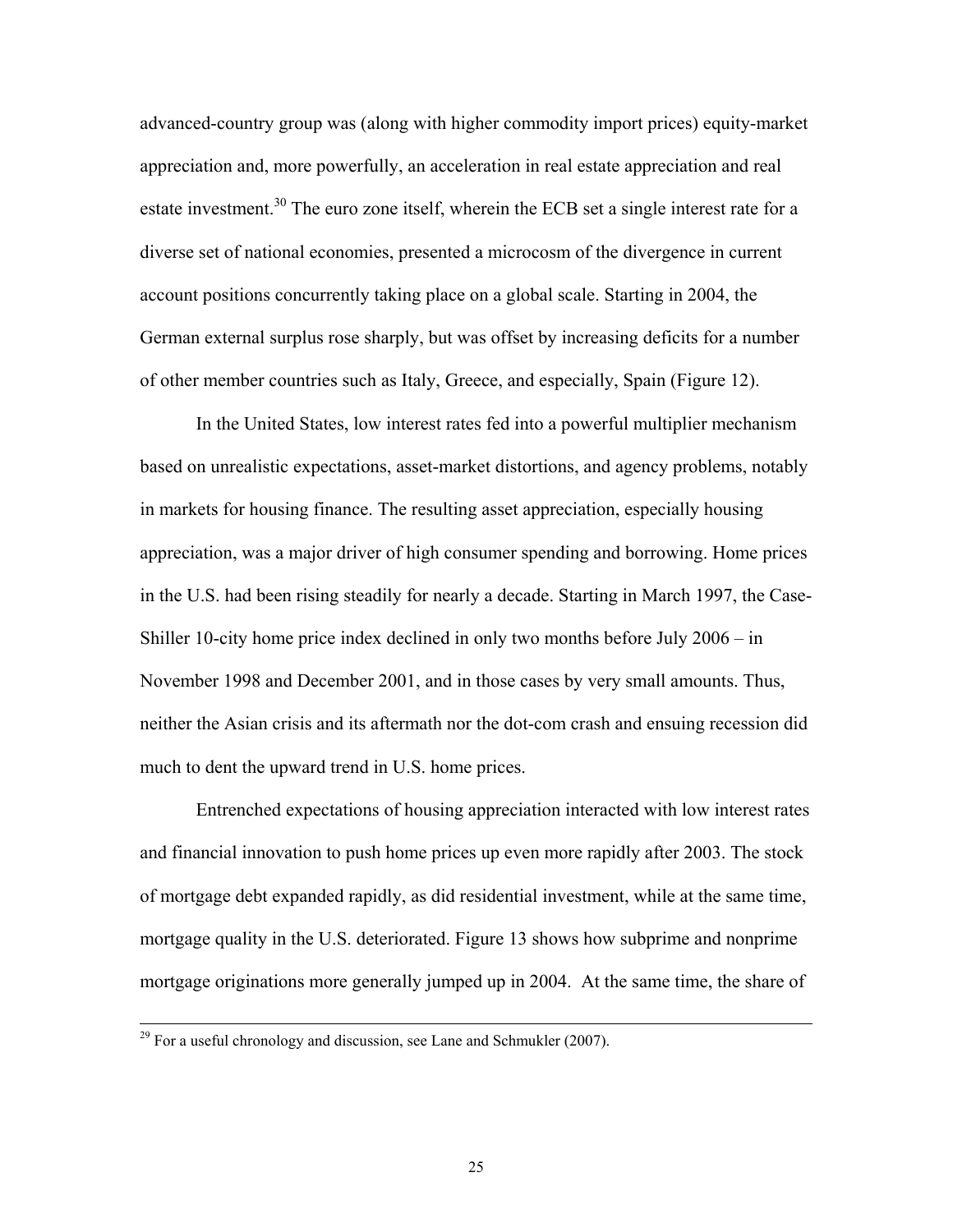subprime originations being securitized increased until it reached over 80 percent in 2005 and 2006. In the low interest rate environment, the share of adjustable-rate mortgages (ARMs) also rose. As has often been noted, these loans were designed to refinance or default when the interest rate reset, but in many cases the refinance contingency was predicated on the assumption that home prices would not fall. Figure 14 shows the rapid growth of residential investment and mortgage debt outstanding (both expressed as shares of GDP, with the mortgage debt series covering commercial as well as family-owned properties). U.S. home prices rose at double-digit rates in 2004 and 2005, while the stock of mortgage debt pulled even with total annual U.S. GDP in 2006.

Low nominal short-term U.S. interest rates, and the expectation that rates would rise only at a measured pace, encouraged the proliferation of ARMs. At the same time, low nominal rates and the low-inflation environment, in and of themselves, eased credit constraints. At higher inflation rates, the monthly nominal interest payment in part reflects real amortization of the loan, which places an additional strain on the borrower's cash flow. Of course, the evidence indicates that mortgage-lending standards in the U.S. deteriorated far beyond what any prudent assessment of borrowers' repayment prospects would suggest.

As many commentators have noted, the process was fed by wider financial innovation that repackaged mortgages (as well as other forms of debt, including consumer debt) into structured products endowed with very high levels of systemic risk – what Coval, Jurek, and Stafford (2009) have aptly labeled as "economic catastrophe bonds." These products began to proliferate in the mid-2000s. For example, CDO

<sup>&</sup>lt;sup>30</sup> Mishkin (2008) surveys evidence on the impact of housing wealth on consumption. In subsequent work, Greenspan and Kennedy (2007) document the strong link between home equity extraction in the U.S. and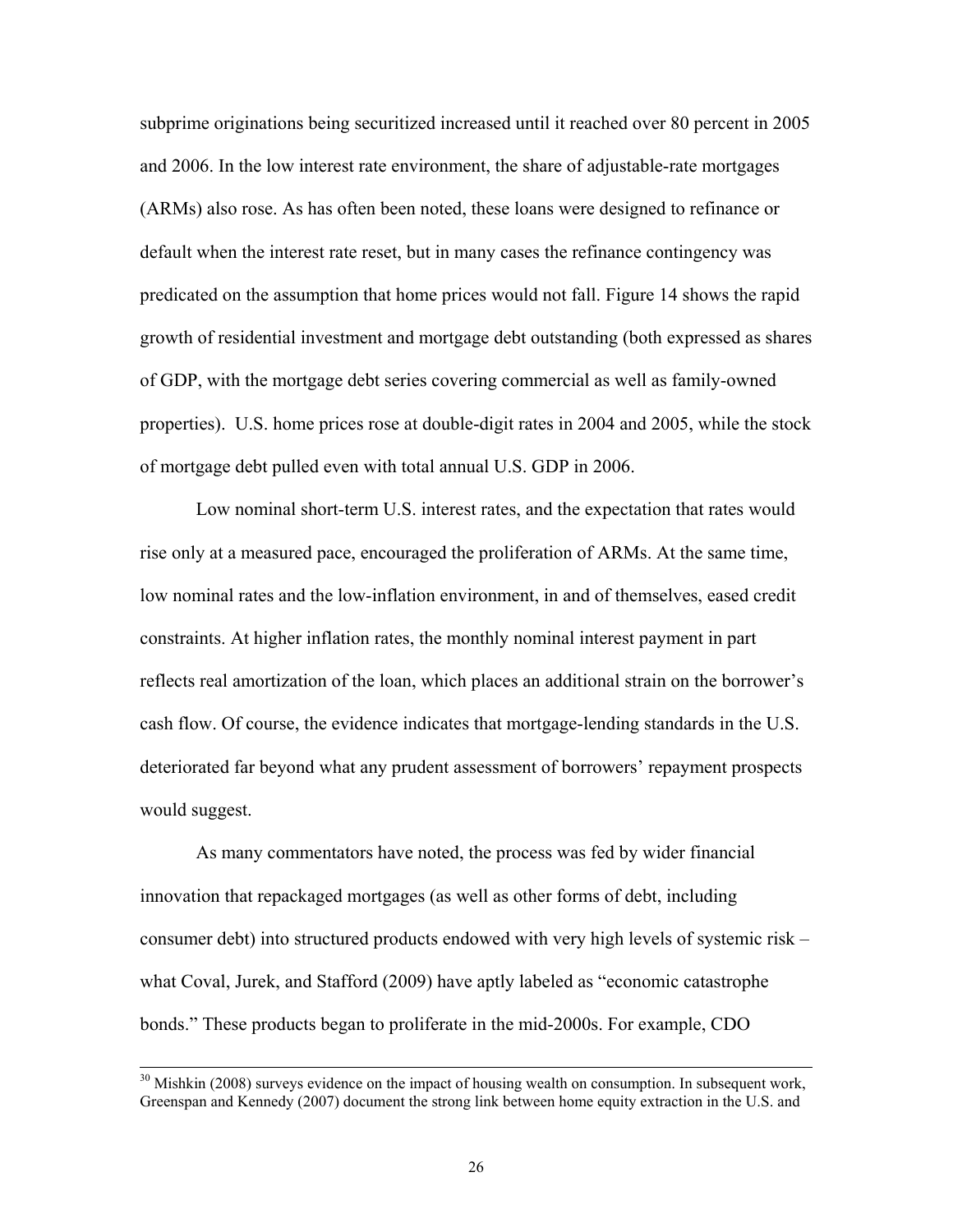issuance started to rise markedly in 2004, as indicated by figure 10.2 in Acharya et al. (2009, p. 238); or see figure 3 in Blundell-Wignall and Atkinson (2008). Rajan (2006) suggests mechanisms through which low interest rates might promote such financial innovation, as well as more risk taking. Hoping to reduce their required regulatory capital under the Basel II framework, European banks eagerly acquired AAA-rated (but systemically risky and opaque) structured products. $31$ 

Such regulatory arbitrage was one factor underlying the sharp increase in gross industrial-country external assets and liabilities documented by Lane and Milesi-Ferretti (2007) for the 2000s; see Figure 15, which shows some of their updated data series. In many cases, for example, European banks funded their dollar positions in U.S. structured products with dollars obtained through repo deals with U.S. money market mutual funds.32 Such socially unproductive *gross* flows into (and out of) the U.S. could of course have taken place even if the U.S. current account had been in surplus at the time.

The role of the U.S. *net* external deficit, in our view, was to enable a constellation of interest rates and asset prices consistent with apparently low inflation but simultaneously conducive to housing appreciation, lax mortgage lending practices, overall credit expansion, and strong incentives toward high leverage and regulatory arbitrage.<sup>33</sup> These market dynamics created a vicious circle in which the expectation of ongoing housing appreciation fed mortgage credit expansion, which in turn pushed

consumption in the 2000s.

 $31$  Acharya and Schnabl (2009). See also Blundell-Wignall and Atkinson (2008, p. 64), who suggest that "about one-third of the securitised sub-prime related products were sold to offshore investors."<br><sup>32</sup> See Baba et al. (2009).

<sup>&</sup>lt;sup>33</sup> Asset swapping leading to gross flows may be motivated by many factors beside regulatory arbitrage, of course, ranging from risk-sharing opportunities to differences in risk aversion. The U.S. external portfolio as a whole has tended to be short on (dollar) bonds and long on foreign equities (and currencies), with foreign official holdings of dollar reserves comprising one important component of U.S. foreign liabilities.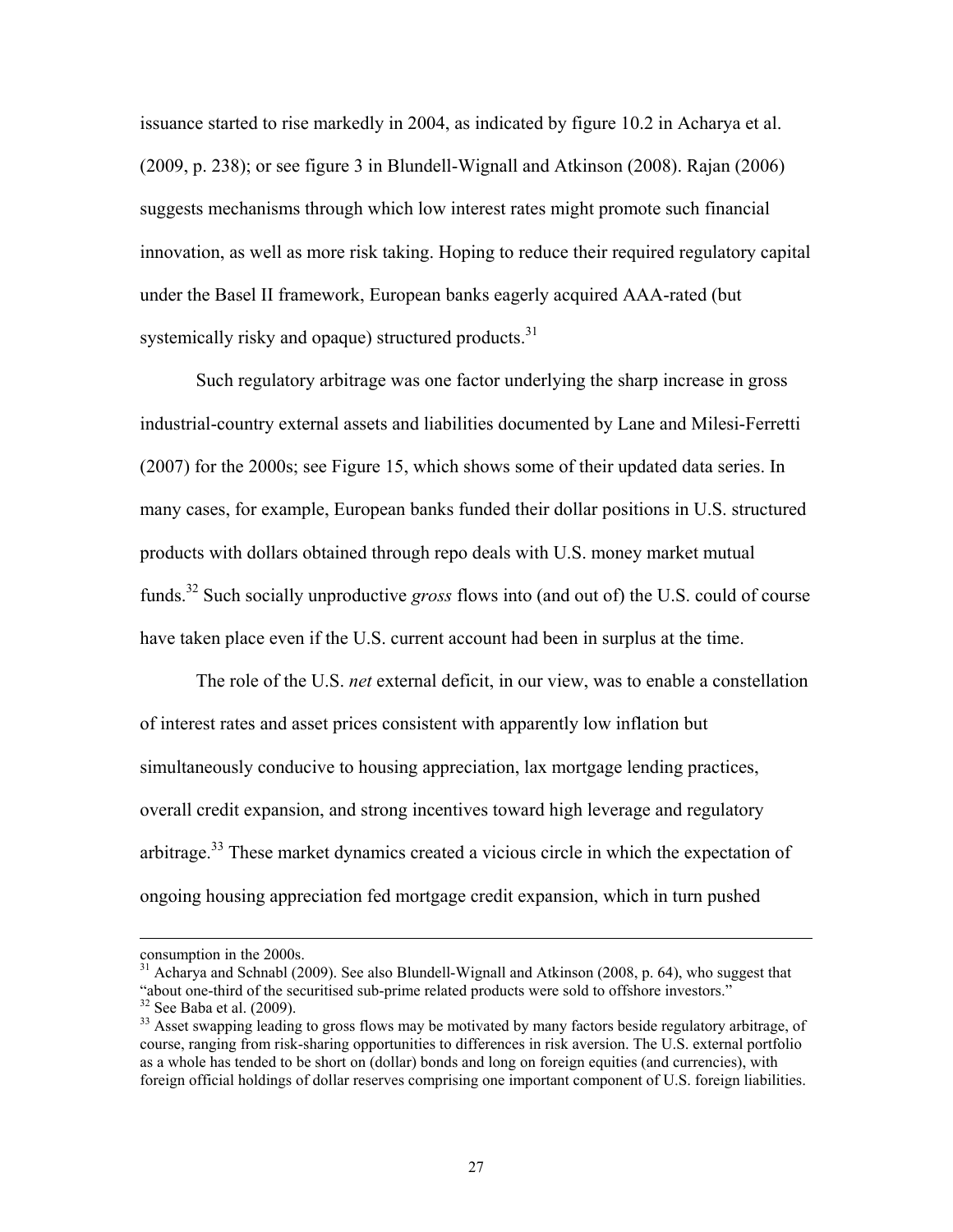housing prices higher (Mian and Sufi 2008). All the while, the U.S. current account deficit widened.

Housing appreciation was not limited to the United States, of course, though it was mainly financial innovators in the U.S. who built an inverted pyramid of leverage on the narrow fulcrum of ongoing domestic home-price appreciation. Over the 2000s, real estate prices rose even more rapidly in some European Union countries, in Eastern Europe, and elsewhere than in the United States. But the trend was not universal – house prices in Germany did not rise, while land prices in Japan fell in real terms. Certainly the high level of global liquidity, including the possibly global reach of U.S. monetary ease, contributed to the worldwide upward pressure on housing. An intriguing regularity is the negative unconditional correlation between current account surpluses and housing appreciation, illustrated in Figure 16 for a sample of 43 mature and emerging countries. The figure plots the change in the ratio of the current account to GDP over 2000-2006 against cumulative real housing appreciation over the same period.<sup>34</sup> There is a clear negative relationship, in which greater appreciation is associated with bigger deficit increases. Figure 17 shows the same relationship for the advanced-country subsample.<sup>35</sup>

 The negative relationship in the figures likely reflects two-way causality. Housing appreciation fuels increased borrowing from abroad in several ways, whereas increased availability of foreign funds could ease domestic borrowing terms and encourage housing

l

Caballero and Krishnamurthy (2009) present a model of how foreign demand for safe U.S. assets may have led to low risk-free rates, asset appreciation, and financial fragility.

<sup>&</sup>lt;sup>34</sup> The basic data come from Aizenman and Jinjarak (2009), though we have added to their sample Iceland and removed two countries with rather special circumstances, Russia and Serbia. The negative correlation survives the addition of Russia and Serbia, but it is somewhat attenuated. Figures 14 and 15 are inspired by chart 5 in European Central Bank (2007), which covers an advanced-country sample over 1995-2005. We are grateful to Joshua Aizenman for sharing these data.

<sup>&</sup>lt;sup>35</sup> Of course, there is a long historical association between housing booms, current account deficits, and financial crises; see Reinhart and Rogoff (2009).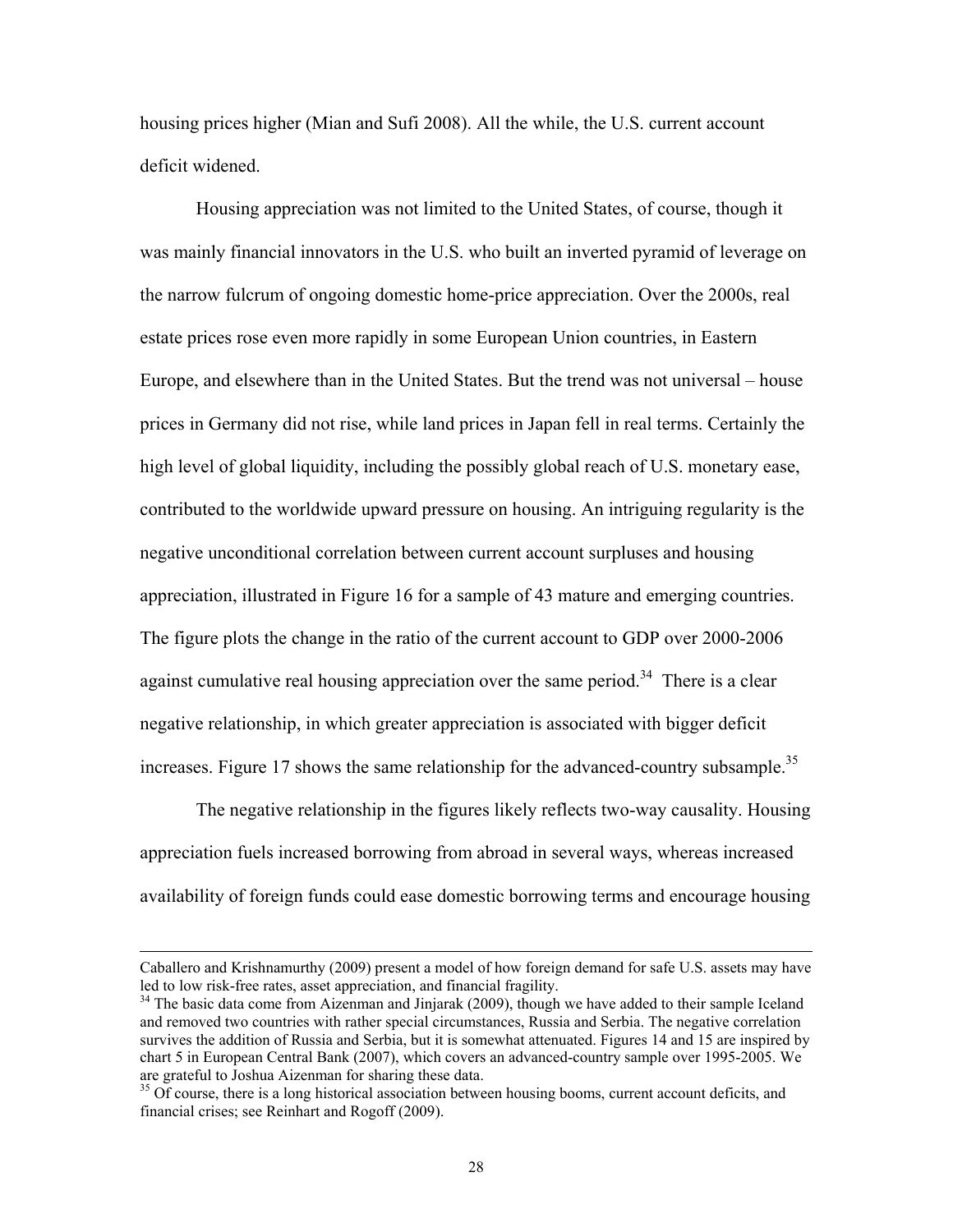appreciation. In addition, the bivariate plots are silent on the influence of third variables. Aizenman and Jinjarak (2009) regress real estate prices on the lagged current account and other control variables, including financial depth, the real interest rate, and urban population growth. Their baseline estimate suggests that a one percent of GDP increase in the current account deficit is associated with a 10 percent increase in real estate prices.<sup>36</sup> In many countries, easy lending conditions, including an influx of finance from foreign banks, helped to fuel housing booms. Similar capital inflow and real estate dynamics helped set the stage for the 1997-98 Asian crisis. $37$ 

As the U.S. external deficit swelled after 2004, the Fed gradually raised the funds rate, as noted above. That rate peaked in the summer of 2006 (by which time ECB and Bank of England policy rates were also on the rise; see Figure 8). The U.S. long-term real interest rate had also risen to a peak by then, and real long-term rates began to rise in some other industrial countries (Figure 6). According to Federal Reserve data, the rate on thirty-year, fixed-rate, conventional mortgages, having bottomed at 5.23 percent in June 2003, hit 6.76 percent in July 2006. United States housing appreciation stopped in late 2005 and 2006 and went mildly into reverse, although the stock market continued upward (Figure 6). Around this time 2/28 and 3/27 ARMs were resetting at sharply higher interest rates than when they were issued, straining or exceeding the payment capacities of many who had signed mortgage contracts two or three years before. Mayer et al.

<sup>&</sup>lt;sup>36</sup> See also the regression evidence in Jagannathan, Kapoor, and Schaumberg (2009). Fratzscher, Juvenal, and Sarno (2009) use a Bayesian VAR methodology to show that positive home and equity price innovations, especially the former, have large negative effects on the U.S. trade balance. For other VAR evidence documenting the importance of housing, see Punzi (2007) and Gete (2009). Gete (2009) also documents the strong cross-sectional relationship between housing booms and external deficits. In their cross-country study, Iossifov, Čihák, and Shanghavi (2008) find only a marginally significant correlation of home prices with the current account in equations that also control for the policy interest rate.

 $37$  See, for example, Edison, Luangaram, and Miller (2000), Quigley (2001), and Koh et al. (2005).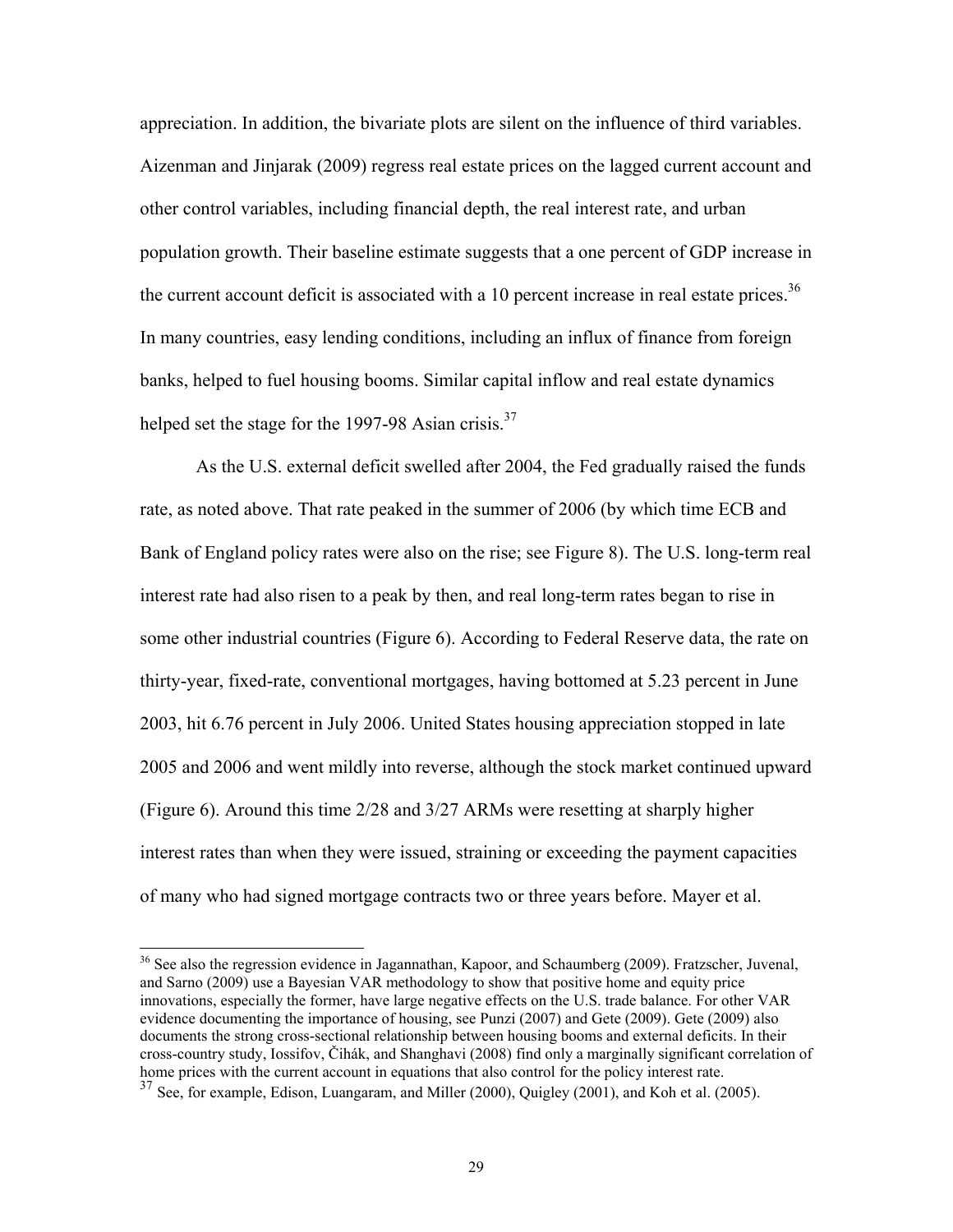(2009) document how, starting in 2006, the share of nonprime housing loans with negative equity shot up, first in the Midwest, and then, much more rapidly, in California, Florida, Arizona, and Nevada. The stage was set for the more general financial crisis that finally erupted in August 2007.

#### **Global Imbalances in 2009 and Beyond**

As we predicted in our earlier work, the decline in U.S. housing prices starting in 2006 set off a process of current account adjustment for the United States. In some respects, though, the process has been quite different from what we foresaw. Most notably, the dollar's foreign exchange value, while quite volatile since August 2007, has not collapsed. Financial instability spread globally from the United States, not due to the large and abrupt exchange rate movement that we feared, but because of international financial linkages among highly leveraged institutions as well as the global nature of the housing bust. The fragility of the international financial system was not well appreciated before the crisis. The magnitude of global imbalances up to 2008 both reflected that underlying fragility and allowed the system to become ever more fragile over time.

Figure 18 shows quarterly data on the U.S. current account balance, expressed as a percentage of GDP at an annual rate. Although the deficit has been on a declining trend since late in 2006, the decline in recent quarters is particularly dramatic. The IMF forecast as of October 2009 was that the U.S. external deficit would average somewhat below 3 percent of GDP over the following half-decade or so, less than half its value in 2005-06. This is a very significant adjustment. Nonetheless, that balance may well grow over time if U.S. monetary and fiscal policies remain accommodative. Indeed, as the U.S.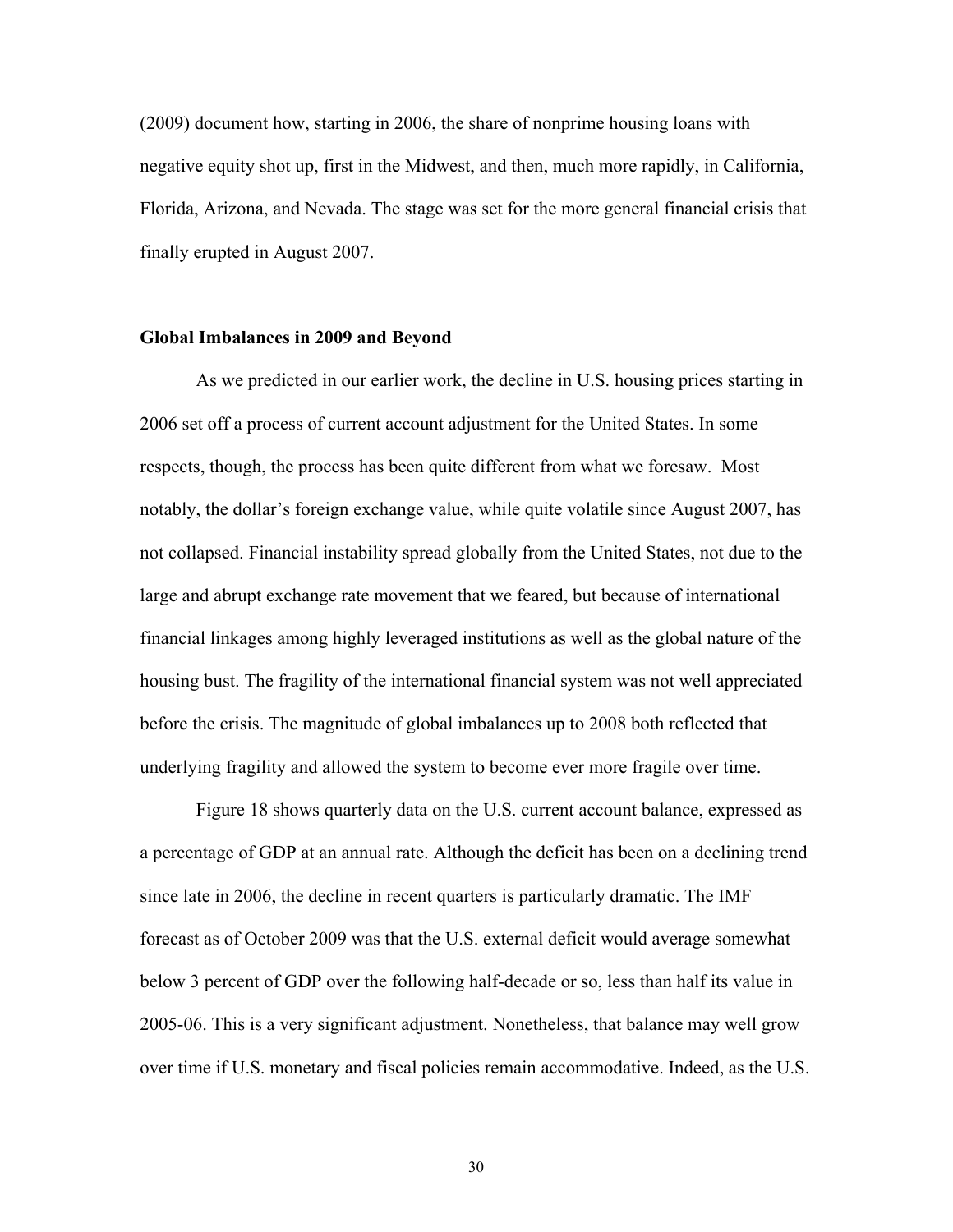public debt/GDP ratio grows, it will become more difficult for the Fed to raise interest rates without creating significant additional fiscal tensions.

Figure 1 gives a sense of the global reconfiguration of global imbalances, measured in dollars (2009 figures are IMF forecasts). Alongside the sharply reduced deficit of the United States, the surpluses of the other advanced countries and of the oilexporting CIS and Middle East have fallen dramatically. Newly industrialized Asia has maintained its surplus while that of developing Asia (largely due to China) has continued upward.

Reduction of a current-account deficit always entails a medium-term real currency depreciation (while appreciation is needed when a surplus falls). The required compression of relative domestic demand compared to relative domestic supply implies a fall in the relative price of domestic nontraded goods, as well as a terms of trade deterioration that lowers the relative price of domestic tradables consumed intensively at home. This reasoning led us, in our earlier work on the U.S. current account, to predict significant real dollar depreciation (in some simulations, 30 percent or more) as a result of a disappearing U.S. deficit.

Figure 20 illustrates the dollar's evolution in real multilateral terms since the start of 1995. Over brief spans of time, exchange rates can be moved far away from long-term equilibria by developments in financial markets, such as changes in policy interest rates, expectations shifts, fluctuations in risk aversion, safe haven effects, and credit-market disruptions. Each of these short-term factors has played a role in recent years. To illustrate the forces at work, Table 1 reports numerical changes in the dollar's real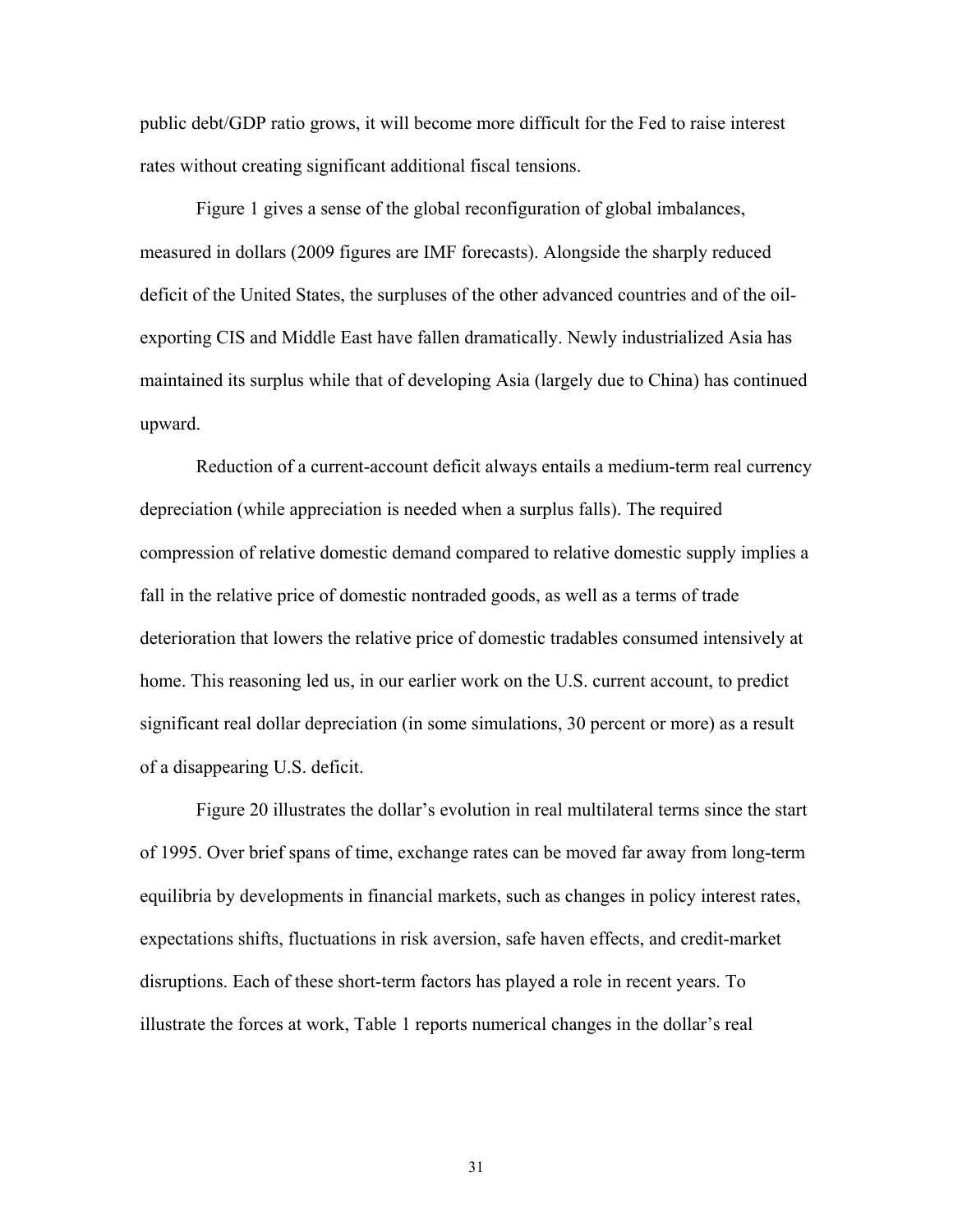exchange rate over different subperiods. (Changes are expressed in log points so as to be additive over time.)

The large U.S. deficit's emergence starting in the latter 1990s we marked by strong real dollar appreciation of more than 20 percent. Appreciation was propelled by booming investment, the Asian crisis, and the growing perception of a "Great Moderation." Under the pressure of very loose U.S. monetary policy after the dot-com

# **Table 1: Movements in the Real Dollar Exchange Rate**

| Period                       | Percent change |
|------------------------------|----------------|
| January 1995 - February 2002 | 20.3           |
| February 2002-January 2007   | $-16.2$        |
| January 2007-April 2008      | $-11.5$        |
| April 2008-March 2009        | 16.4           |
| March 2009-October 2009      | $-10.8$        |

crash and 9/11, however, the dollar depreciated by more than 16 percent from early 2002 through the start of 2007, with a significant (but temporary) reversal over 2005 as the Fed tightened. Through 2006, however, the U.S. current account deficit only widened as imports outstripped exports.

 As the U.S. housing boom stopped and went into reverse, and as the external deficit began slowly to shrink, the dollar plummeted, falling by better than 11 percent between January 2007 and April 2008. But with the intensification of perceived financial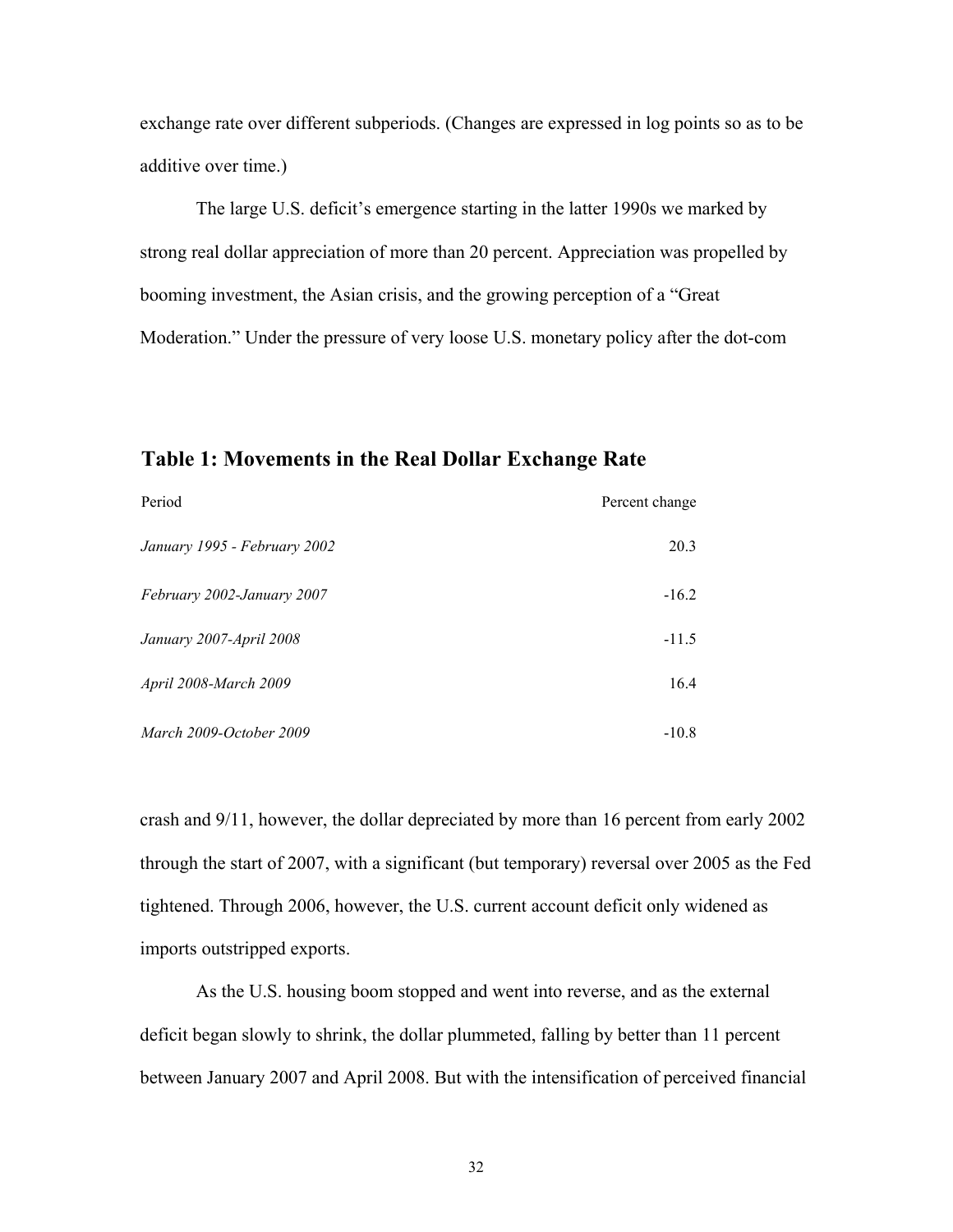instability in the spring of 2008, the dollar began to rise again, benefiting from a safe haven effect in the presence of a financial crisis that was truly global in scope rather than U.S.-specific. A second factor pushing the dollar up was a global shortage of short-term dollar funding for foreign banks' long positions in illiquid (often toxic) U.S. assets.<sup>38</sup> These factors helped produce a 16 percent real dollar appreciation between April 2008 and March 2009, deepening the onset of the recession in the U.S.

Since the spring of 2009, the dollar has resumed its descent, leaving its real exchange rate currently about 6 percent below its level of January 2007, shortly after the process of current account adjustment began. The dollar is likely to depreciate quite a bit further as adjustment proceeds, although the process will be slower to the extent that major U.S. trading partners, notably China, resist the appreciation of their own currencies.

Are today's somewhat compressed external imbalances still a problem? Perhaps one could hope that the current pattern is sustainable and will require little further adjustment. A number of considerations suggest, however, that global imbalances remain problematic, both for the U.S. and the world:

• The large private foreign purchases of U.S. assets that helped finance the U.S. deficit in past years have, for the moment, contracted. Given the prospect of much larger U.S. public-sector deficits down the road, with no clear and credible timetable for their reduction, U.S. external borrowing will be prolonged and investor faith in the dollar cannot be taken for granted. Recent research on crises suggests several avenues of vulnerability as U.S. government deficits and debt

 $\overline{\phantom{a}}$ 

.

<sup>&</sup>lt;sup>38</sup> See McGuire and von Peter (2009).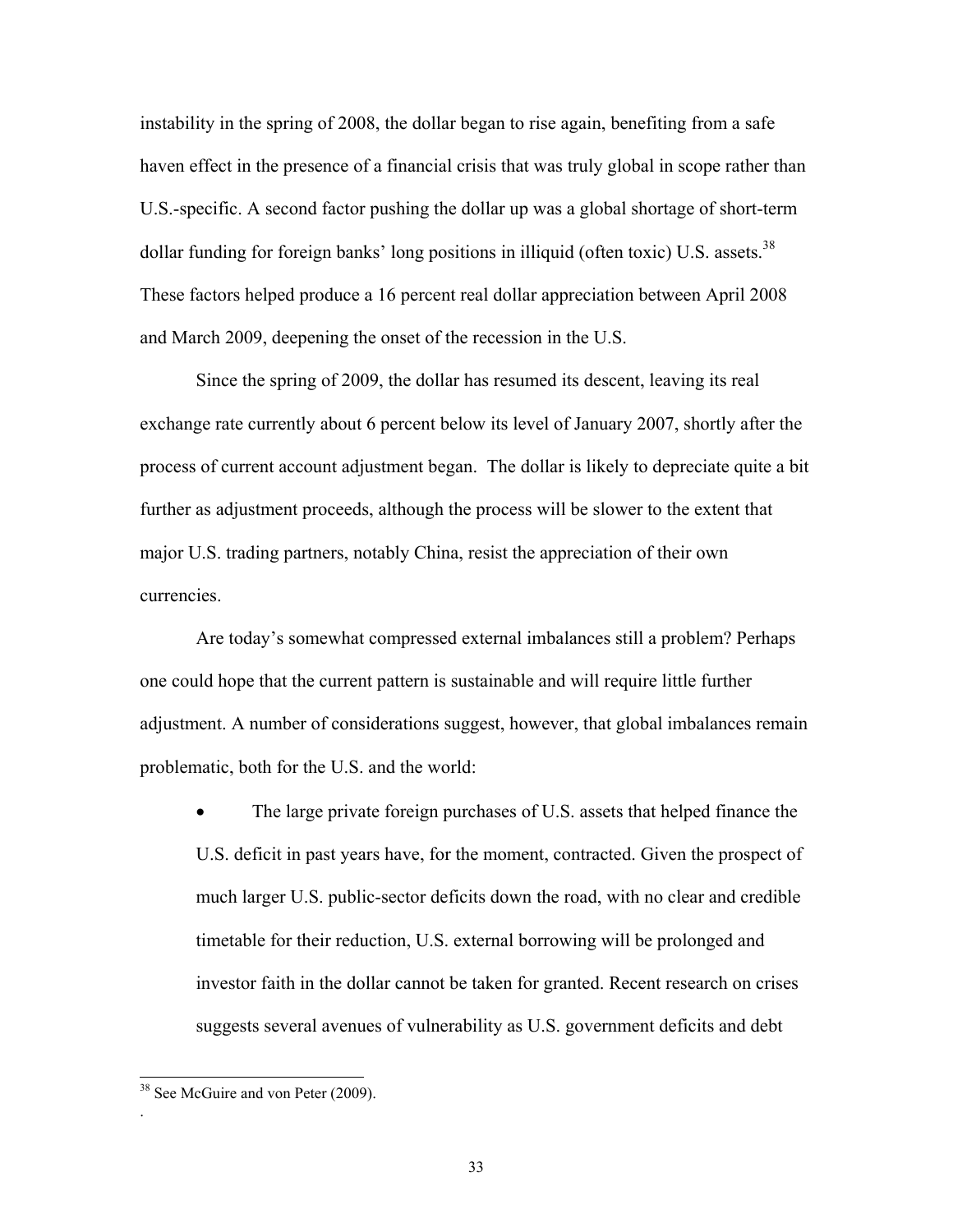grow, including self-fulfilling funding crises and currency collapses once fiscal fundamentals enter a danger zone. Given the multiple equilibria involved, the timing of such events is inherently impossible to predict. It is even conceivable, if the fiscal regime comes to be perceived as non-Ricardian and therefore not selffinancing over time, that inflation expectations lose their customary monetary anchor, thereby making inflation control by the Fed more difficult.<sup>39</sup> In short, the prospect of dollar instability remains.

In the past a combination of exchange rate and other asset price movements benefited the U.S. by bestowing capital gains on its external asset portfolio and losses on holders of U.S. external liabilities.<sup>40</sup> These gains and losses were not fully offset by differences in dividend and interest flows. As a result, the U.S. net external position did not keep pace with cumulated current account balances; in effect, the U.S. was borrowing at very low cost. That pattern has, however, swung into reverse. In 2008 the U.S. deficit was slightly over \$500 billion, whereas exchange rate changes and equity-market losses inflicted an additional loss of over \$800 billion on the net international investment position (NIIP). The full result was an increase in U.S. net liabilities to foreigners of nearly 10 percent of GDP; see Figure 19. If such patterns continue for long, even a reduced level of U.S. foreign borrowing raises sustainability concerns. It seems plausible that in the future, foreign private investors will become less willing to hold dollar debt in view of the unsettled U.S. fiscal predicament, while official holders of dollar reserves may well wish to diversify into euros or other

l

<sup>&</sup>lt;sup>39</sup> See, for example, Woodford (2001).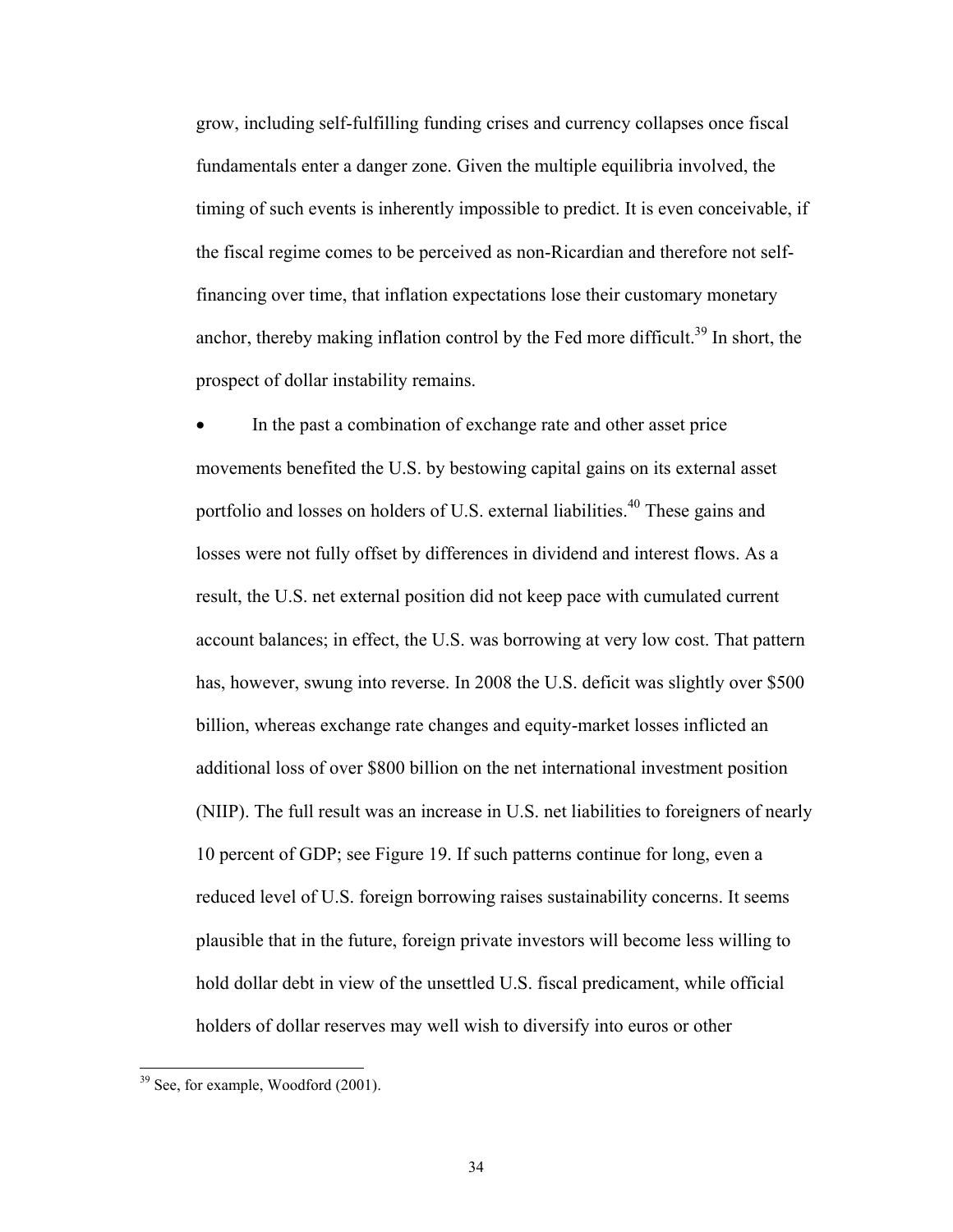currencies. As Figure 21 shows, there is a long-term trend of official reserve diversification away from U.S. dollars, especially among the fast-growing, reserve-hungry emerging and developing economies, and this trend continues in recent data.<sup>41</sup> If a global portfolio shift out of dollars occurs, U.S. external borrowing rates could rise, while the customary favorable impact of dollar depreciation on the U.S NIIP would be muted.

• China's current and projected external surpluses remain huge. In terms of an intertemporal trade analysis, Chinese policy is subsidizing the country's export of current consumption power in world asset markets, thereby keeping world real interest rates below their true equilibrium levels. Apart from the implied deflationary pressure on the world economy, the rest of the world's monetary response to this phenomenon – in the form of exceptionally low policy interest rates – provides a breeding ground for potential new bubbles. Reduced surpluses by China (and by Asian and other high-surplus countries more generally) would make it easier for the U.S. to reduce its deficit further. As a concomitant, Asian currencies would need to appreciate in real terms. These changes would have the further benefit of reducing protectionist tensions, notably those between China and the United States. The Asian model of export-led growth becomes more problematic if the U.S. is no longer the world's borrower of last resort.

<sup>&</sup>lt;sup>40</sup> See footnote 33 above. Gourinchas and Rey (2007) present an econometric analysis demonstrating that U.S. net exports have predict these price adjustments in past decades.

<sup>&</sup>lt;sup>41</sup> There was an abrupt decline in the dollar's reserve share for emerging and developing economies between 2002 and 2004 (as the dollar began its recent depreciation trend). The euro was the main beneficiary. There is evidence of a further decline in relative dollar holdings in recent quarters. In Figure 21, the dollar shares are computed relative to the reserves of only those countries that report reserve composition to the IMF.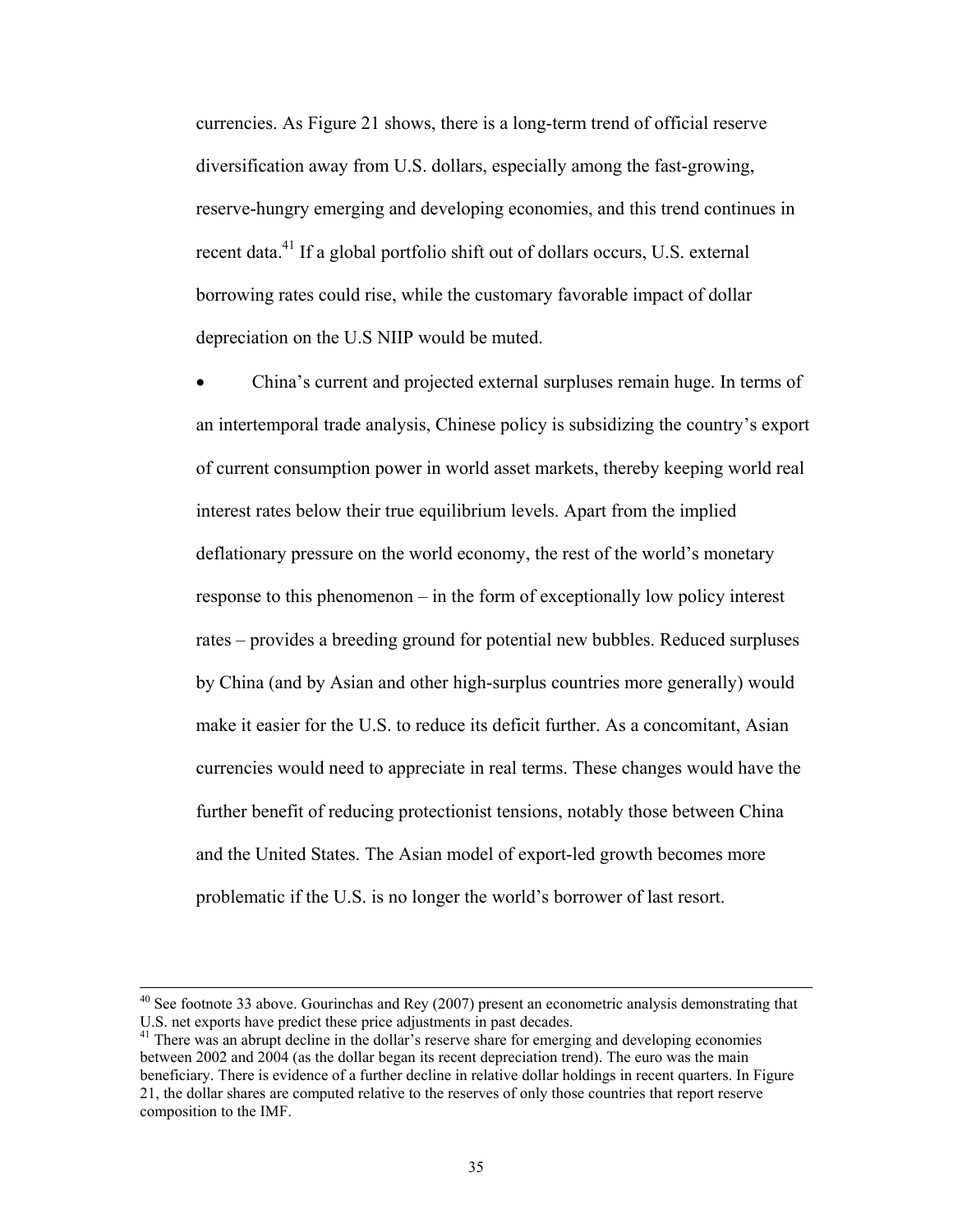• Global imbalances reflect national regulatory systems that still await major reforms. With the added post-Lehman investor perception that more big institutions are operating under a predictable umbrella of government protection, future financial instability could be in store. Large net capital inflows could inflate asset prices and make it easier for policymakers to avoid tough choices, including the politically difficult choice to tighten financial-sector regulation. Historically, it has been difficult to tighten prudential supervision in bubble episodes because inflated asset prices allow financial actors to argue that their balance sheets are strong.

What changes in the international monetary system might mitigate global imbalances in the future? A first concern is the proper reaction of domestic monetary policies to outsize movements in asset prices or credit flows. It has now become clear that ex post cuts in interest rates cannot be relied upon clean up the debris of a financial collapse. To some degree, monetary policies should take greater account of financialmarket developments than they have in the recent past (although effective financial regulation must be the first line of defense, as discussed below). In particular, there is a case to be made that large current account deficits, other things equal, call for a tightening of monetary policy. Ferrero, Gertler, and Svensson (2008) present an example in which better macro performance comes from a monetary rule that recognizes how an external deficit raises the natural real rate of interest. The question deserves more research attention.

Another aspect of the international monetary system that is ripe for improvement is the surveillance of and coordinated response to large imbalances. The current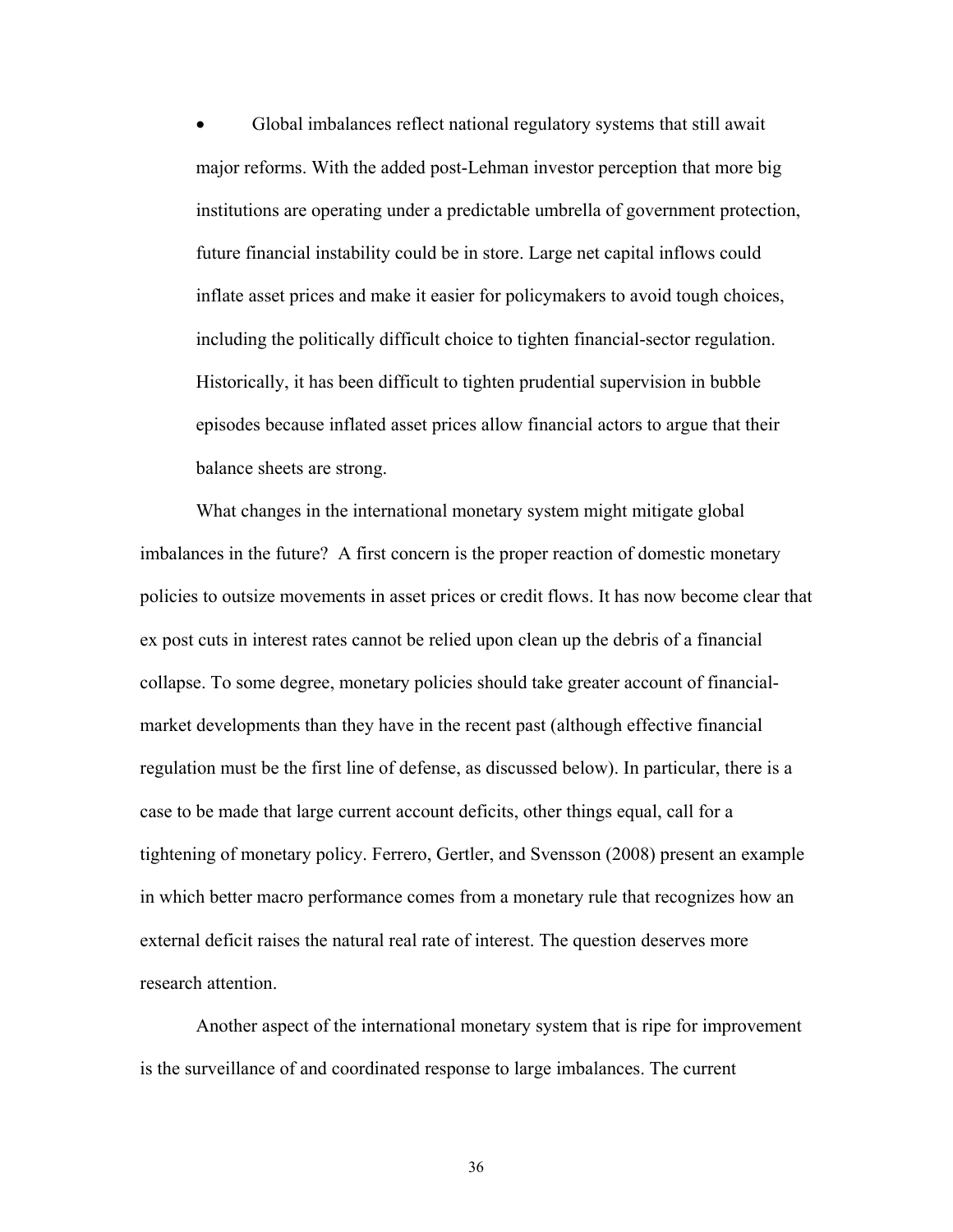configuration of imbalances again reveals the familiar asymmetry between the adjustment pressures facing deficit and surplus countries. The continuing U.S. external deficit is perilous, as we have noted. Yet, reducing that deficit is hard in the face of ongoing recession; the U.S. is in no position to take the lead.

On the other hand, China, with its international reserves at \$2 trillion and rising, has plenty of room to take the lead and should. Until now China has followed the Asian model that Japan pioneered, orienting its economy towards exports in order to exploit scale economies in production, to learn by doing, and to move up the value chain. With its vast internal market, however, China (unlike smaller Asian economies) is in a unique position to reorient its growth toward domestic demand without losing the advantages of scale. That difficult task will require an improved social safety net, but with Chinese consumption well under 40 percent of GDP, roughly half the U.S. rate, there is enormous room for upward adjustment. China's position as the leading international lender, however, gives it little incentive to undertake consumption-enhancing reforms that would benefit not only its citizens, but also the entire world economy. Nor, as a surplus country able to sterilize reserve gains, is China under pressure to revalue its currency rapidly. In the past, even credible threats of trade barriers have evoked only minor exchange-rate changes, while China's trade surplus has continued to rise as share of GDP.

The September 2009 G-20 Pittsburgh statement on the surveillance of external imbalances therefore is a useful step in drawing attention to the dangers they create and to their underlying origin in national policy choices. The recent crisis has dramatically illustrated the important and pervasive external effects of domestic macro and financial policies. In the interest of global stability, the policy choices of sovereign nations,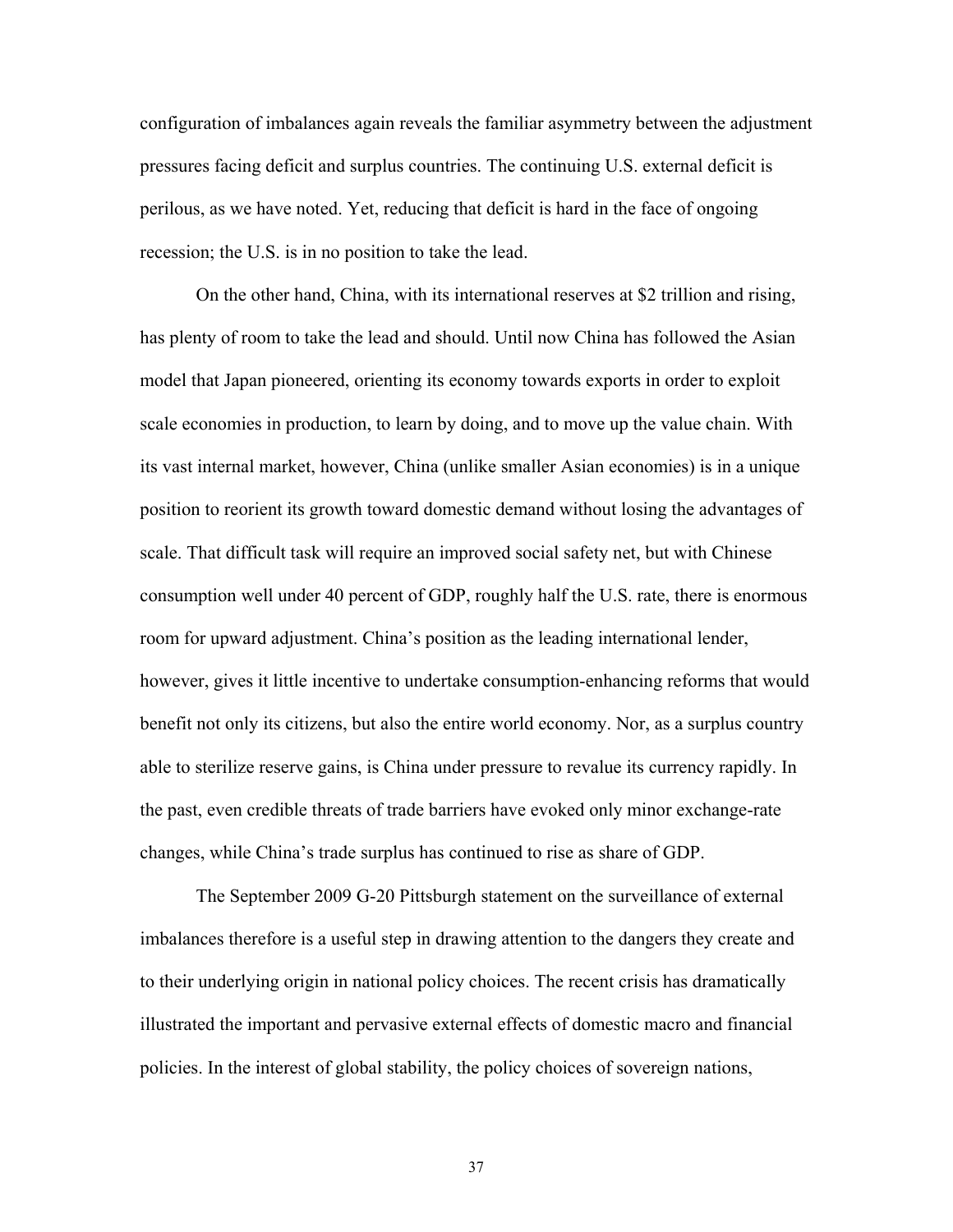including their exchange rate arrangements, must be viewed as legitimate subjects for international discussion and negotiation.

Another area that deserves attention is the system of self-insurance through large holdings of international reserves. While a large stock of international reserves may enhance the financial stability of an individual country, a system in which many countries hold reserves as their primary form of liquidity insurance could be collectively destabilizing. Aside from the opportunity costs of reserves to individual countries, there are *systemic* costs due to external effects of reserve management. Reserve holdings may unduly depress reserve-currency interest rates, reduce liquidity abroad when they are mobilized in a crisis, or create exchange rate instability as markets speculate on official portfolio shifts between different reserve currencies. Such systemic problems – discussed in earlier incarnations by Robert Triffin and others – have come to the fore in recent discussions of financial-system resilience.<sup> $42$ </sup> They could be mitigated by international institutions capable of creating and allocating outside liquidity in a crisis. But even a better-endowed IMF is a very partial answer to this need. Its effectiveness requires significant governance changes, as well as greater global attention to the worsening of moral hazard that a bigger international lender of last resort entails. Reform of the international monetary system is bound up with reform of the international financial system.

What changes in the international financial system might mitigate global imbalances in the future? We see at least two first-order agenda items.

 $42$  For an early and insightful discussion, see Crockett (2000).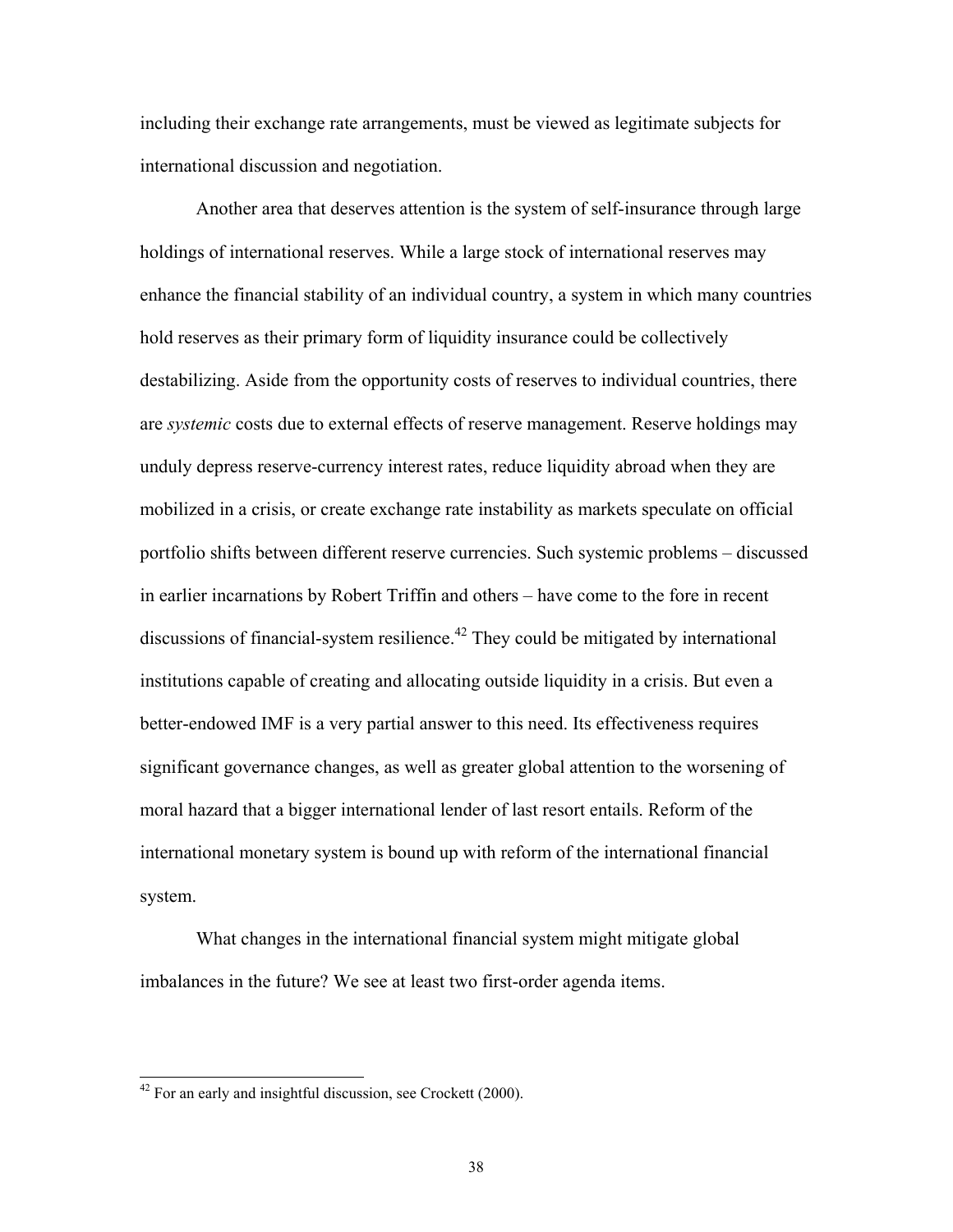The first is domestic financial development in the poorer economies. In some emerging-market countries, notably China, high saving is promoted by underdevelopment and inefficiencies in financial markets. Structural shortcomings tend to raise both corporate and household saving rates. For example, if typical Chinese savers had access to relatively safe instruments offering higher rates of return, huge positive income effects would in all likelihood swamp substitution effects, resulting in lower, not higher, household saving. The result would be higher household welfare in China, as well as a reduction in China's foreign surplus.

The second agenda item is the regulation of internationally integrated financial markets. Now that the fig leaf of constructive ambiguity has been torn away, development of a globally more effective framework for financial regulation is an urgent priority. It is well understood that a rational and politically robust regulatory framework will have to be based on more extensive international cooperation than currently exists – notwithstanding the considerable progress made since the initiation of the Basel process in the 1970s. Given their significant and growing importance in world trade and finance, the emerging markets will rightly be full partners in any new arrangements.

As the 2009 Pittsburgh G-20 summit illustrated, however, international agreement on further concrete common measures is far away. While this is the case, large global imbalances will remain dangerous as possible manifestations of underlying financial excesses. Macro-prudential regulatory stringency that responds forcefully to financial booms will be the most important lever for avoiding financial busts in the future. A key challenge is to devise a set of reasonably simple and transparent *rules* for macroprudential interventions, rather than relying on a complex and shifting web of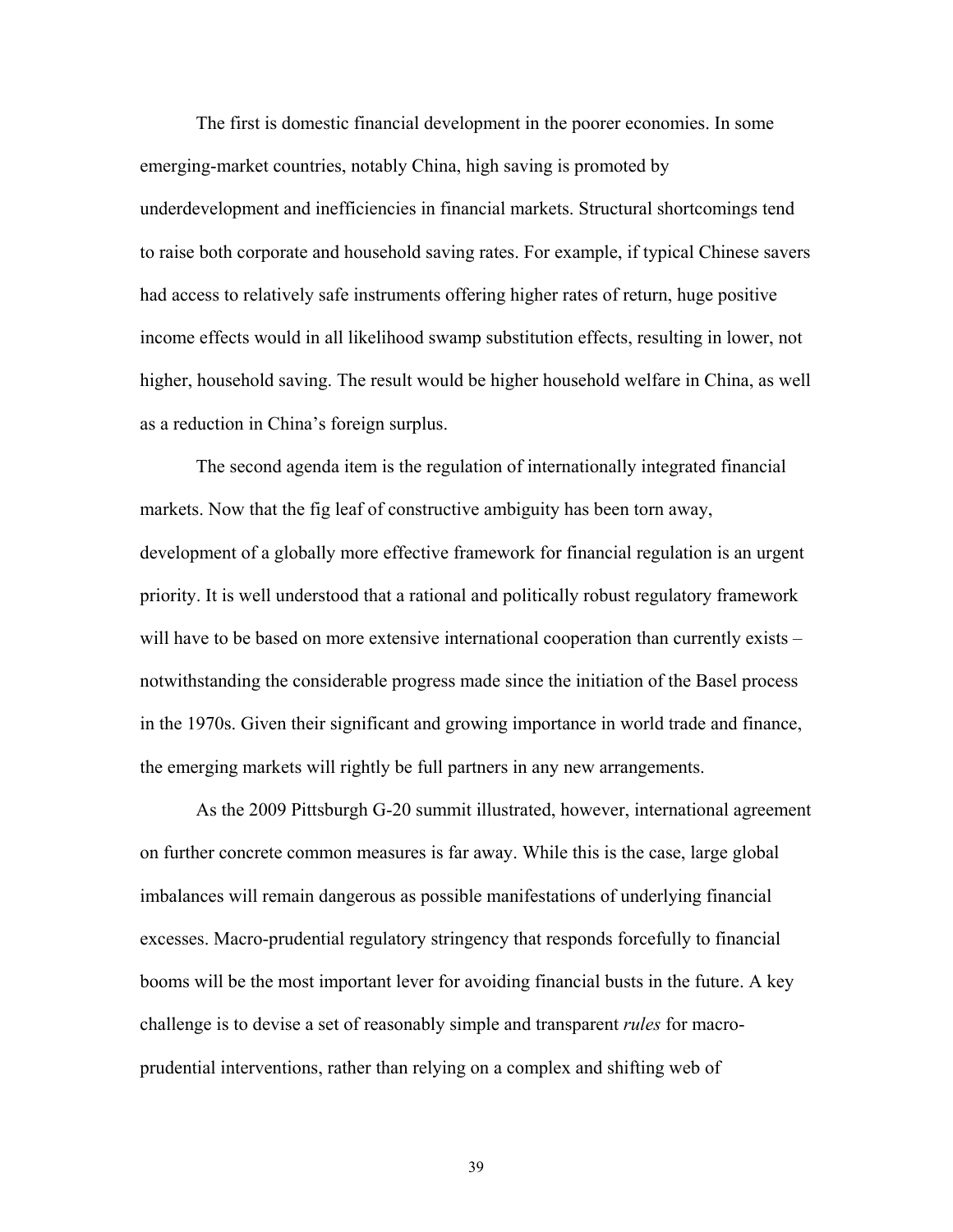discretionary levers. Some observers have suggested that emerging markets use countercyclically intensive regulatory oversight in response to big financial inflows (Mohan and Kapur 2009; Ocampo and Chiappe 2003). Richer countries can usefully apply the same precepts in the face of big current account deficits.

## **References**

- Acharya, Viral V., Menachem Brenner, Robert F. Engle, Anthony W. Lynch, and Matthew Richardson (2009). "Derivatives: The Ultimate Financial Innovation." In Viral V. Acharya and Matthew Richardson, editors, *Restoring Financial Stability: How to Repair a Failed System*. New York: John Wiley & Sons.
- Acharya, Viral V. and Philipp Schnabl (2009). "How Banks Played the Leverage Game." In Viral V. Acharya and Matthew Richardson, editors, *Restoring Financial Stability: How to Repair a Failed System*. New York: John Wiley & Sons.
- Acharya, Viral V. and Philipp Schnabl (2010). "Do Global Banks Spread Global Imbalances? The Case of Asset-Backed Commercial Paper during the Financial Crisis of 2007- 09." *IMF Economic Review*, forthcoming.
- Ahearne, Alan G., John Ammer, Brian M. Doyle, Linda S. Kole, and Robert F. Martin (2005). "House Prices and Monetary Policy: A Cross-Country Study." International Finance Discussion Papers 841, Board of Governors of the Federal Reserve System (September).
- Aizenman, Joshua and Yothin Jinjarak (2009). "Current Account Patterns and National Real Estate Markets." *Journal of Urban Economics* 66 (2): 75-89.
- Baba, Naohiko, Robert N. McCauley, and Srichander Ramaswamy (2009). "US Dollar Money Market Funds and Non-US Banks." *BIS Quarterly Review* (March): 65-81.
- Bank for International Settlements (2009). *79th Annual Report: 1 April 2008-31 March 2009*. BIS, Basel (June 29).
- Bernanke, Ben S. (2005). "Remarks by Governor Ben S. Bernanke: The Global Saving Glut and the U.S. Current Account Deficit." The Sandridge Lecture, Virginia Association of Economists, Richmond, VA (March 10). URL: http://www.federalreserve.gov/boarddocs/speeches/2005/20050414/default.htm
- Bernanke, Ben S. (2009). "Financial Reform to Address Systemic Risk." Speech at the Council on Foreign Relations, Washington, D.C. (March 10). URL: http://www.federalreserve.gov/newsevents/speech/bernanke20090310a.htm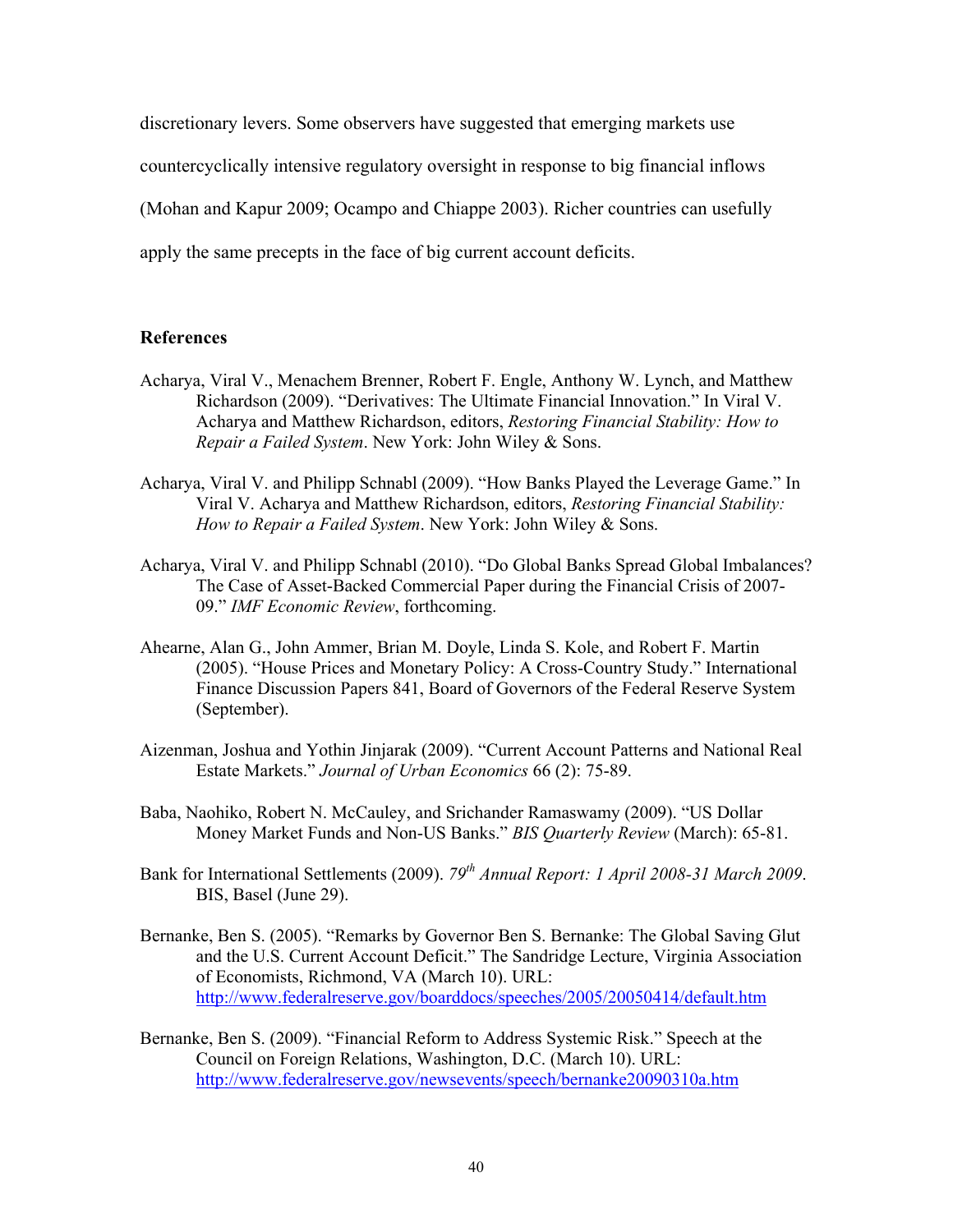- Bini Smaghi, Lorenzo (2008). "The Financial Crisis and Global Imbalances: Two Sides of the Same Coin." Speech at the Asia Europe Economic Forum, Beijing (December 9). URL: http://www.bis.org/review/r081212d.pdf
- Blundell-Wignall, Adrian and Paul Atkinson (2008). "The Subprime Crisis: Causal Distortions and Regulatory Reform." In Paul Bloxham and Christopher Kent, editors, *Lessons from the Financial Turmoil of 2007 and 2008*. Sydney: Reserve Bank of Australia.
- Borio, Claudio and William R. White (2004). "Whither Monetary and Financial Stability? The Implications of Evolving Policy Regimes." In *Monetary Policy and Uncertainty: Adapting to a Changing Economy*. Kansas City, MO: Federal Reserve Bank of Kansas City.
- Caballero, Ricardo, Emmanuel Farhi, and Pierre-Olivier Gourinchas (2008a). "An Equilibrium Model of 'Global Imbalances' and Low Interest Rates." *American Economic Review* 98 (March): 358-93.
- Caballero, Ricardo, Emmanuel Farhi, and Pierre-Olivier Gourinchas (2008b). "Financial Crash, Commodity Prices, and Global Imbalances." *Brookings Papers on Economic Activity* (Fall): 1-55.
- Caballero, Ricardo and Arvind Krishnamurthy (2009). "Global Imbalances and Financial Fragility." *American Economic Review Papers and Proceedings* 99 (May): 584-88.
- Chinn, Menzie D. and Hiro Ito (2007). "Current Account Balances, Financial Development and Institutions: Assaying the World 'Saving Glut'." *Journal of International Money and Finance* 26 (4): 546-69.
- Cooper, Richard N. (2007). "Living with Global Imbalances." *Brookings Papers on Economic Activity* 2: 91-110.
- Coulibaly, Brahima and Jonathan N. Millar (2008). "The Asian Financial Crisis, Uphill Flow of Capital, and Global Imbalances." International Finance Discussion Papers 942, Board of Governors of the Federal Reserve System (August).
- Coval, Joshua D., Jakub W. Jurek, and Erik Stafford (2009). "Economic Catastrophe Bonds." *American Economic Review* 99 (June): 628-66.
- Crockett, Andrew D. (2000). "Marrying the Micro- and Macro-Prudential Dimensions of Financial Stability." Remarks before the Eleventh International Conference of Banking Supervisors, Basel, Switzerland (September 20-21). URL: http://www.bis.org/speeches/sp000921.htm
- Dooley, Michael, David Folkerts-Landau, and Peter Garber (2005). *International Financial Stability: Asia, Interest Rates, and the Dollar*. New York: Deutsche Bank Global Research.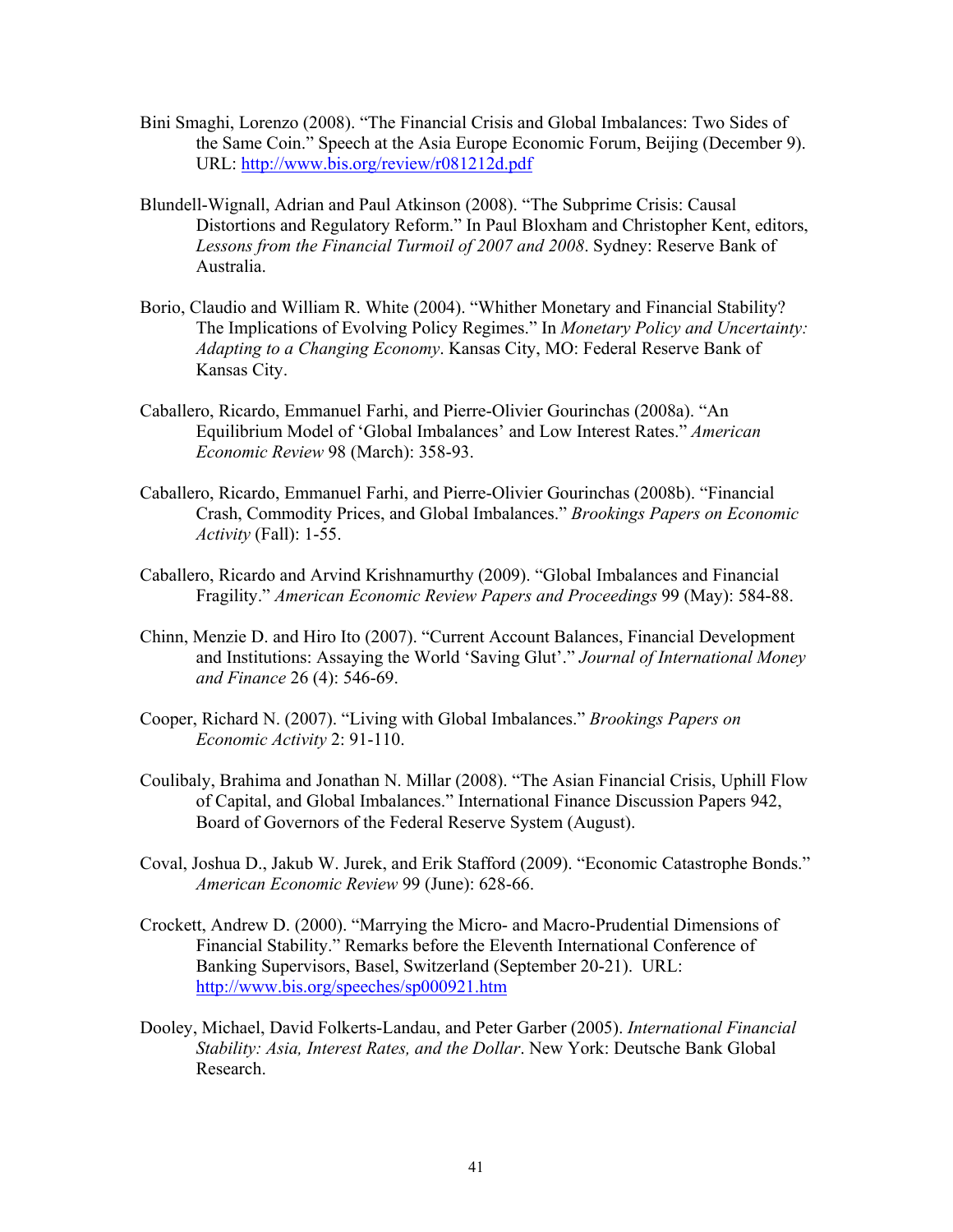Edison, Hali, Pongsak Luangaram, and Marcus Miller (2000). "Asset Bubbles, Leverage, and 'Lifeboats': Elements of the East Asian Crisis." *Economic Journal* 110 (January): 3209-34.

European Central Bank (2004). *Financial Stability Review* (December).

- European Central Bank (2007). "Adjustment of Global Imbalances in a Financially Integrating World." *Monthly Bulletin*, August, pp. 61-73.
- Federal Open Market Committee (2004). Minutes of the March 16, 2004 meeting. URL: http://www.federalreserve.gov/fomc/minutes/20040316.htm
- Federal Reserve System (2003). "Press Release" (August 12). URL: http://www.federalreserve.gov/boarddocs/press/monetary/2003/20030812/default.htm
- Ferrero, Andrea, Mark Gertler, and Lars E. O. Svensson (2008). "Current Account Dynamics and Monetary Policy." Working Paper 13906, National Bureau of Economic Research (April).
- Frankel, Jeffrey A. (2008). "The Effect of Monetary Policy on Real Commodity Prices." In John Y. Campbell, editor, *Asset Prices and Monetary Policy*. Chicago: University of Chicago Press.
- Fratzscher, Marcel, Luciana Juvenal, and Lucio Sarno (2009). "Asset Prices, Exchange Rates, and the Current Account." Federal Reserve Bank of St. Louis Working Paper 2008-031B (May).
- Fukui, Toshihiko (2004). "Global Imbalances and Exchanges." Speech at the annual meeting of the World Federation of Exchanges, Tokyo (October 13). URL: http://www.bis.org/review/r041019a.pdf
- Gete, Pedro (2009). "Housing Markets and Current Account Dynamics." Mimeo, Georgetown University (October).
- Goldstein, Morris and Nicholas R. Lardy, editors (2008). *Debating China's Exchange Rate Policy*. Washington, D.C.: Peterson Institute for International Economics.
- Gourinchas, Pierre-Olivier and Hélène Rey (2007). "International Financial Adjustment." *Journal of Political Economy* 115 (August): 665-703.
- Greenspan, Alan (2004). "Remarks by Chairman Alan Greenspan: Globalization and Innovation." Speech at the Conference on Bank Structure and Competition, Federal Reserve Bank of Chicago, Chicago (May). URL: http://www.federalreserve.gov/BoardDocs/Speeches/2004/200405062/default.htm
- Greenspan, Alan (2005). "Remarks by Chairman Alan Greenspan: Current Account." Speech at Advancing Enterprise 2005 Conference, London (February 4).URL: http://www.federalreserve.gov/boarddocs/speeches/2005/20050204/default.htm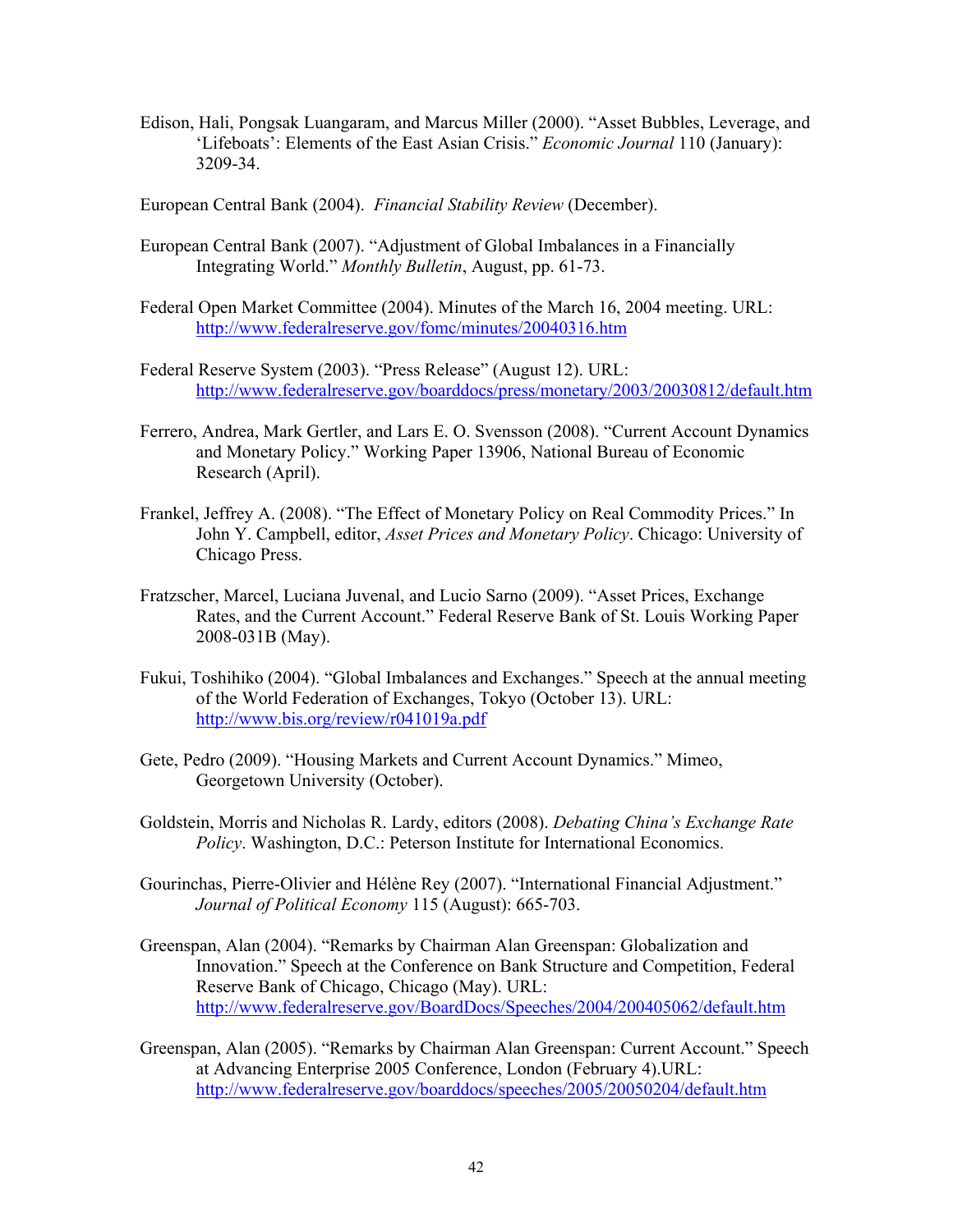- Greenspan, Alan and James Kennedy (2007). "Sources and Uses of Equity Extracted from Homes." Finance and Economics Discussion Series 2007-20, Federal Reserve Board (March).
- Gruber, Joseph W. and Steven B. Kamin (2007). "Explaining the Global Pattern of Current Account Imbalances." *Journal of International Money and Finance* 26 (4): 500-22.
- Gruber, Joseph W. and Steven B. Kamin (2008). "Do Differences in Financial Development Explain the Global Pattern of Current Account Imbalances?" International Finance Discussion Papers 923, Board of Governors of the Federal Reserve System (March).
- Guha, Krishna (2009). "Paulson Says Crisis Sown by Imbalance." *Financial Times* (January 1). URL: http://www.ft.com/cms/s/0/ff671f66-d838-11dd-bcc0-000077b07658.html
- Iossifov, Plamen, Martin Čihák, and Amar Shanghavi (2008). "Interest Rate Elasticity of Residential Housing Prices." IMF Working Paper WP/08/247 (October).
- Jaffee, Dwight, Anthony W. Lynch, Matthew Richardson, and Stijn van Nieuwerburgh (2009). "Mortgage Origination and Securitization in the Financial Crisis." In Viral V. Acharya and Matthew Richardson, editors, *Restoring Financial Stability: How to Repair a Failed System*. New York: John Wiley & Sons.
- Jagannathan, Ravi, Mudit Kapoor, and Ernst Schaumberg (2009). "Why Are We in a Recession? The Financial Crisis is the Symptom Not the Disease!" Mimeo, Northwestern University and India School of Business (November).
- Koh, Winton T. H., Roberto S. Mariano, Andrey Pavlov, Sock Yong Phang, Augustine H. H. Tan, and Susan M. Wachter (2005). "Bank Lending and Real Estate in Asia: Market Optimism and Asset Bubbles." *Journal of Asian Economics* 15: pp. 1103-18.
- Krishnamurthy, Arvind and Annette Vissing-Jorgensen (2008). "The Aggregate Demand for Treasury Debt." Mimeo, Northwestern University, Evanston, IL.
- Lane, Philip R. and Gian Maria Milesi-Ferretti (2007). "The External Wealth of Nations Mark II: Revised and Extended Estimates of Foreign Assets and Liabilities, 1970- 2004." *Journal of International Economics* 73 (2): 223-50.
- Lane, Philip R. and Sergio L. Schmukler (2007). "The International Financial Integration of China and India." In L. Alan Winters and Shahid Yusuf, editors, *Dancing with Giants: China, India, and the World Economy*. Washington, DC: World Bank.
- Mayer, Christopher, Karen Pence, and Shane M. Sherlund (2009). "The Rise in Mortgage Defaults." *Journal of Economic Perspectives* 23 (Winter): 27-50.
- McGuire, Patrick and Goetz von Peter (2009). "The US Dollar Shortage in Global Banking and the International Policy Response." BIS Working Papers 291, Bank for International Settlements (October).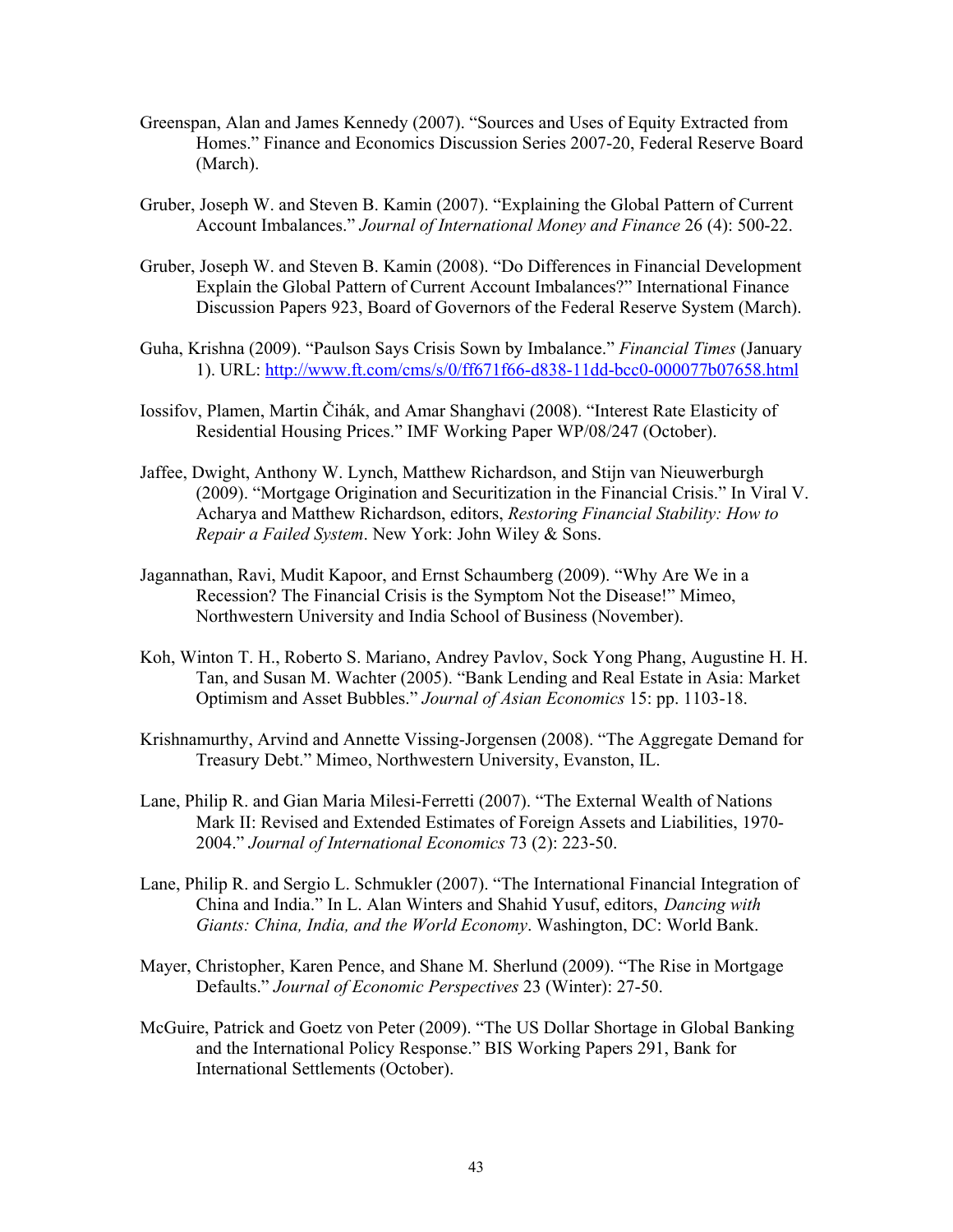- Mendoza, Enrique G., Vincenzo Quadrini, and José-Victor Rios-Rull (2007). "Financial Integration, Financial Deepness, and Global Imbalances." Working Paper 12909, National Bureau of Economic Research (February).
- Mian, Atif R. and Amir Sufi (2009). "The Consequences of Mortgage Credit Expansion: Evidence from the U.S. Mortgage Default Crisis." *Quarterly Journal of Economics* 124 (November): in press.
- Mishkin, Frederic S. (2008). "Housing and the Monetary Transmission Mechanism." In *Housing, Housing Finance, and Monetary Policy.* Kansas City, MO: Federal Reserve Bank of Kansas City.
- Mohan, Rakesh and Muneesh Kapur (2009). "Liberalisation and Regulation of Capital Flows: Lessons for Emerging Market Economies." Mimeo, Stanford University Center for International Development and Reserve Bank of India (July).
- Nishimura, Kiyohiko (2008). "Globalisation, Ageing, and Asset-Prices: A Market-World Demography Perspective." Speech at the Judge Business School, Cambridge University (November).
- Obstfeld, Maurice (2005). "America's Deficit, the World's Problem." *Monetary and Economic Studies* (Bank of Japan) 23 (October): 25-35.
- Obstfeld, Maurice and Kenneth Rogoff (1996). *Foundations of International Macroeconomics.* Cambridge, MA: MIT Press.
- Obstfeld, Maurice and Kenneth Rogoff (2001). "Perspectives on OECD Capital Market Integration: Implications for U.S. Current Account Adjustment." In *Global Economic Integration: Opportunities and Challenges*. Kansas City, MO: Federal Reserve Bank of Kansas City.
- Obstfeld, Maurice and Kenneth Rogoff (2005). "Global Current Account Imbalances and Exchange Rate Adjustments." *Brookings Papers on Economic Activity* 1: 67-146.
- Obstfeld, Maurice and Kenneth Rogoff (2007). "The Unsustainable U.S. Current Account Position Revisited." In Richard H. Clarida, editor, *G7 Current Account Imbalances: Sustainability and Adjustment.* Chicago: University of Chicago Press.
- Obstfeld, Maurice, Jay C. Shambaugh, and Alan M. Taylor (2010). "Financial Stability, the Trilemma, and International Reserves." *American Economic Journal: Macroeconomics*, forthcoming.
- Ocampo, José Antonio and Maria Luisa Chiappe. *Counter-Cyclical Prudential and Capital Account Regulations in Developing Countries.* Stockholm: Almqvist & Wiksell International, 2003.
- Padoa-Schioppa, Tommaso (2004). "Financial Stability Review: December 2004." Powerpoint presentation. Frankfurt (December 15). URL: http://www.ecb.int/press/key/date/2004/html/sp041215\_annex.en.pdf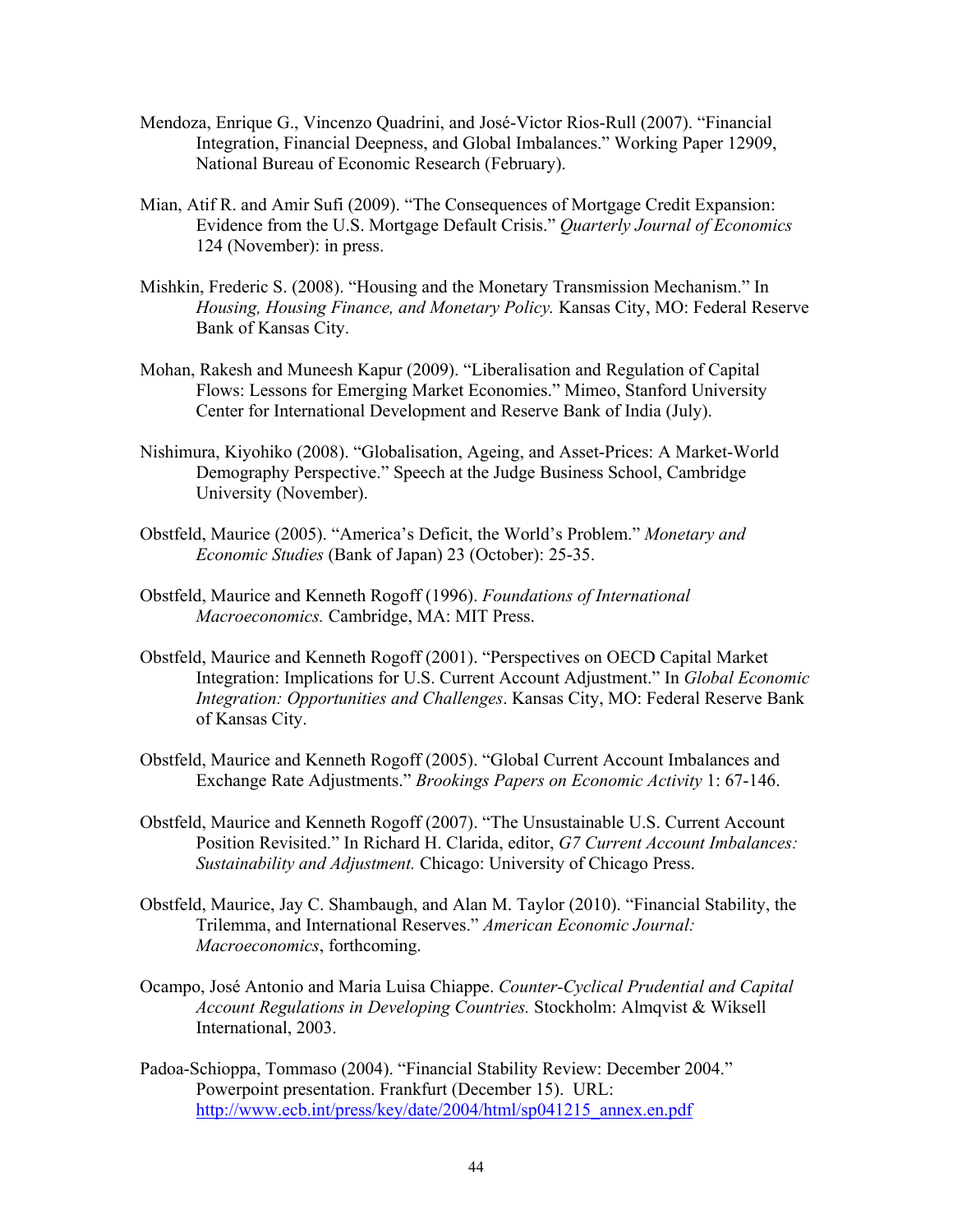- Portes, Richard (2009). "Global Imbalances." In Mathias Dewatripont, Xavier Freixas, and Richard Portes, editors, *Macroeconomic Stability and Financial Regulation: Key Issues for the G20*. London: Centre for Economic Policy Research.
- Punzi, Maria Teresa (2007). "The Link between Housing Prices and Current Account Deficit: A Study of 10 OECD Countries." Mimeo, Boston College (June). URL: http://merlin.fae.ua.es/punzi/Panel\_Var.pdf
- Quigley, John M. (2001). "Real Estate and the Asian Crisis." *Journal of Housing Economics* 10 (2): 129-61.
- Rajan, Raguram G. (2006). "Monetary Policy and Incentives." Address at the Bank of Spain conference on Central Banks in the 21<sup>st</sup> Century, Madrid (June 8). URL: http://www.imf.org/external/np/speeches/2006/060806.htm
- Reinhart, Carmen M. and Kenneth Rogoff (2009). *This Time It's Different: Eight Centuries of Financial Folly.* Princeton, NJ: Princeton University Press.
- Taylor, John B. (2009). *Getting Off Track.* Stanford: Hoover Institution Press.
- Trichet, Jean-Claude (2004). "Testimony before the Committee on Economic and Monetary Affairs of the European Parliament." Strasbourg (November 30). URL: http://www.ecb.int/press/key/date/2004/html/sp041130.en.html
- Warnock, Francis E. and Veronica Cacdac Warnock (2009). "International Capital Flows and U.S. Interest Rates." *Journal of International Money and Finance* 28 (6): 903-19.
- Wolf, Martin (2008). *Fixing Global Finance.* Baltimore, MD: Johns Hopkins University Press.
- Woodford, Michael (2001). "Fiscal Requirements for Price Stability." *Journal of Money, Credit, and Banking* 33 (August 2001): 669-728.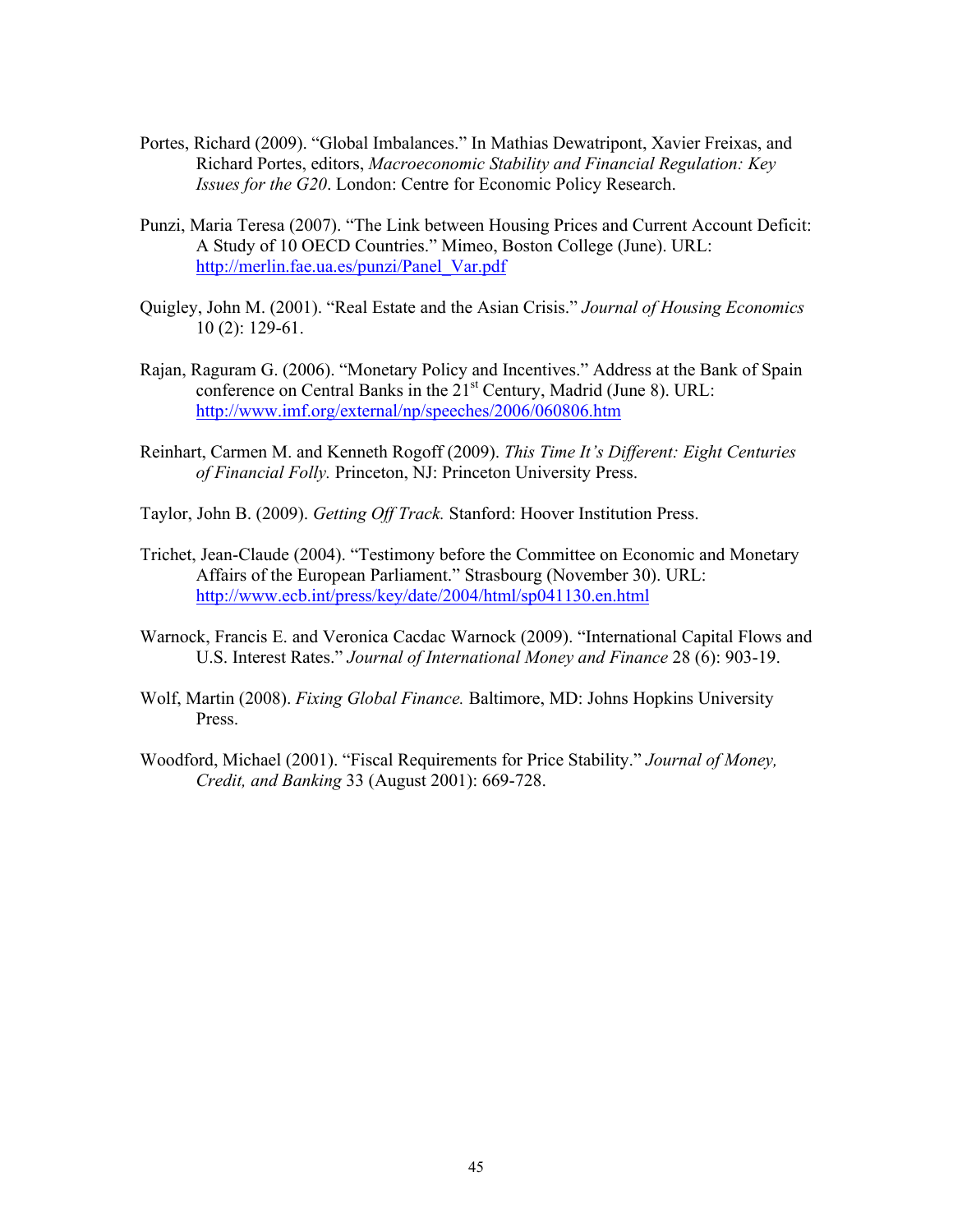

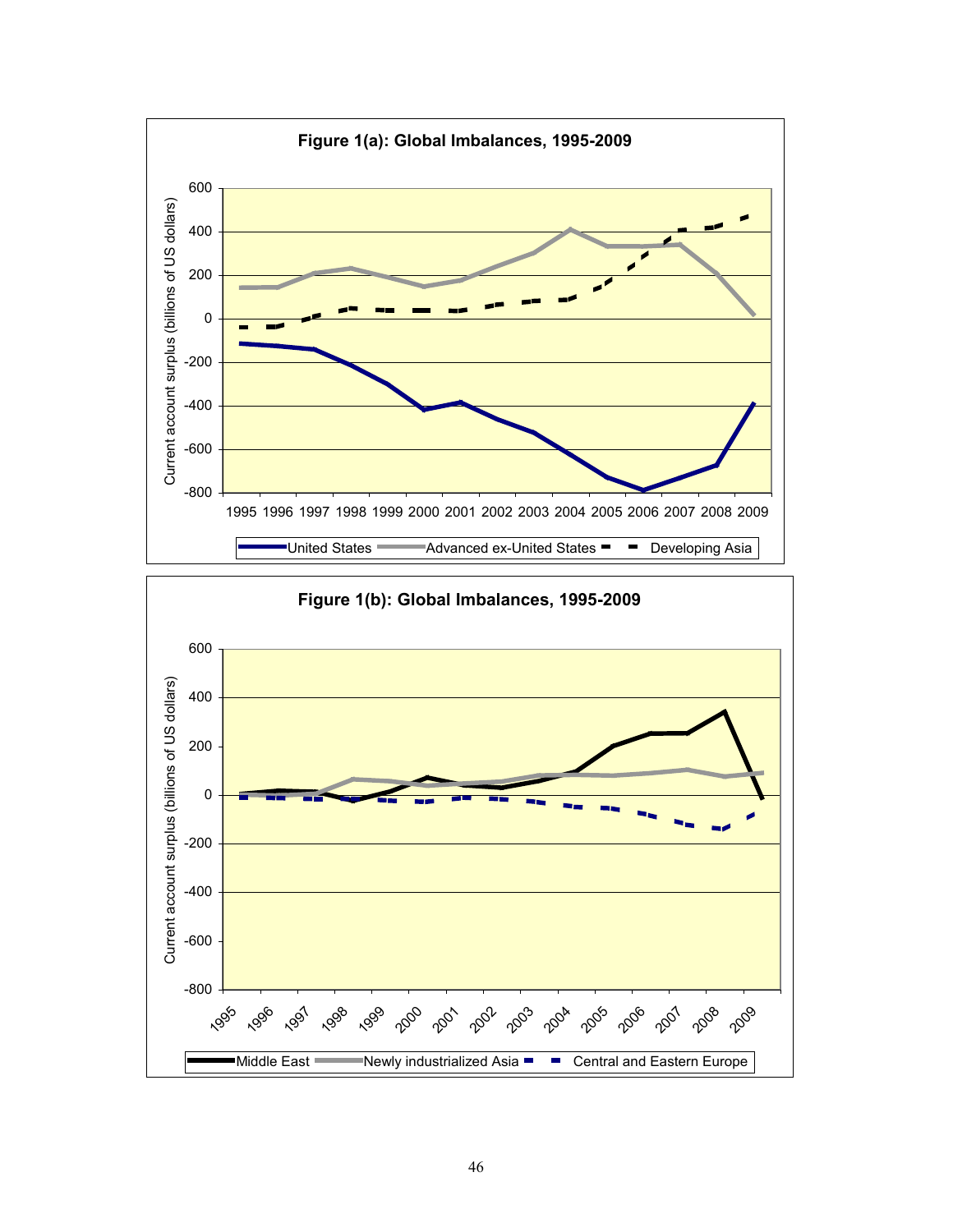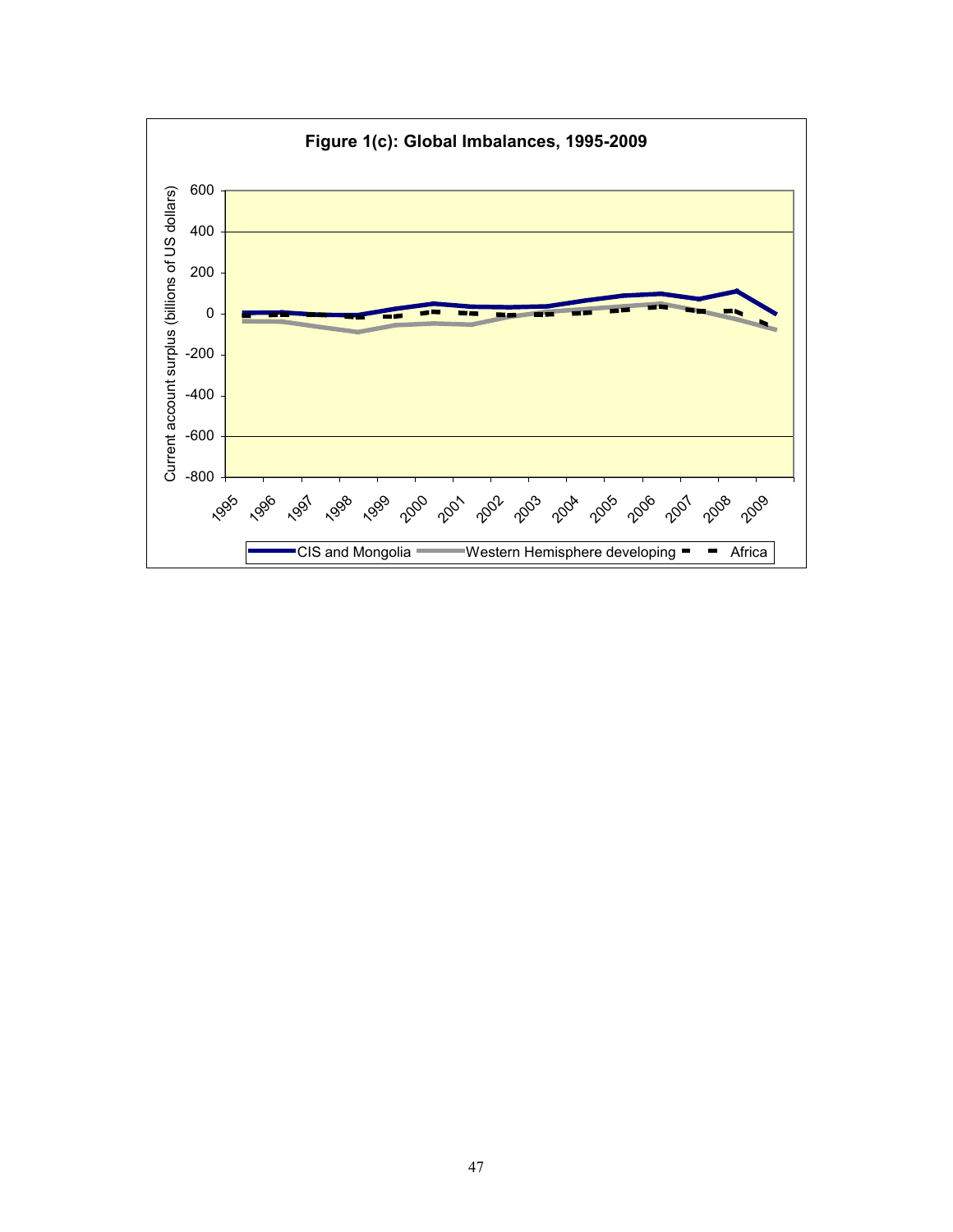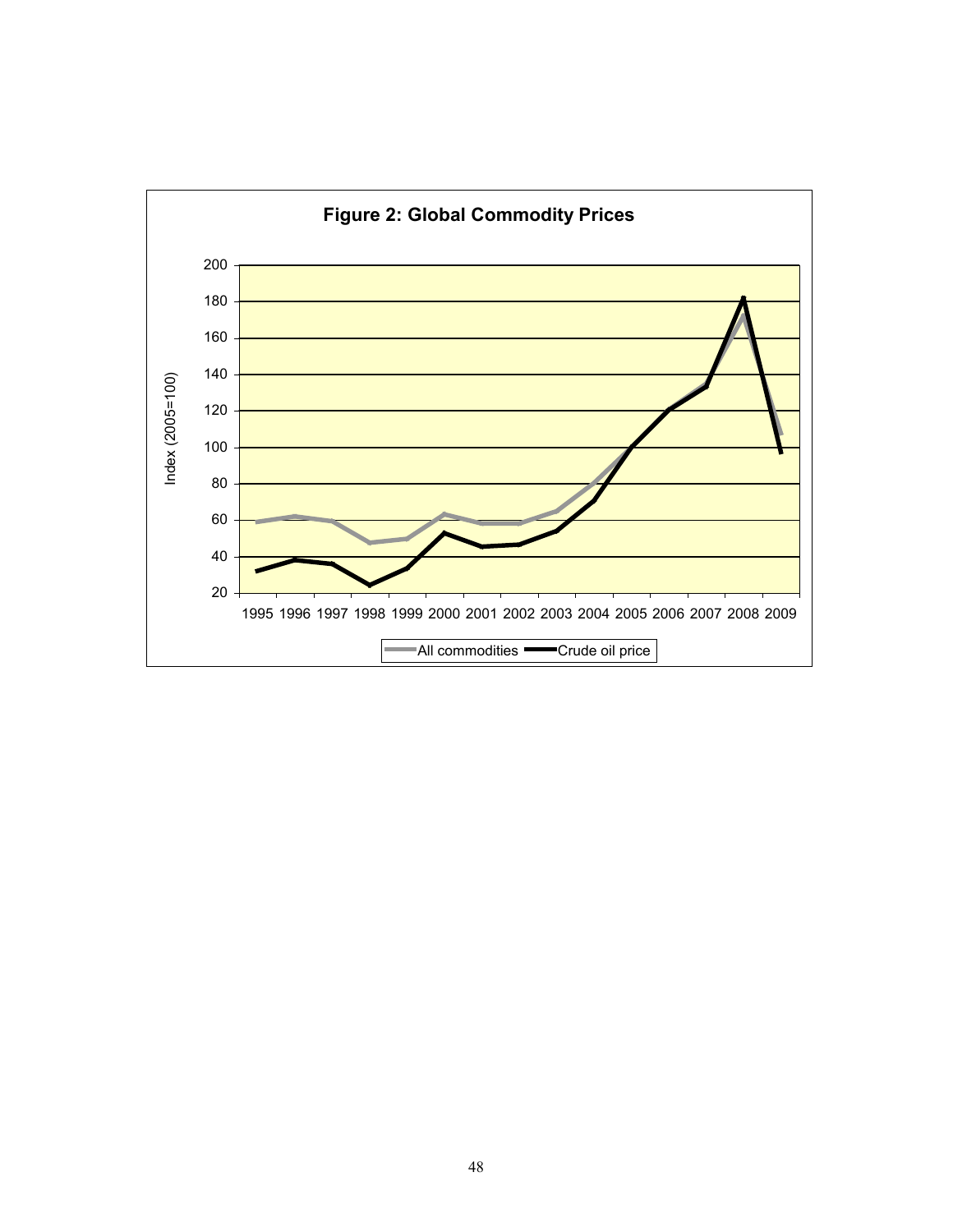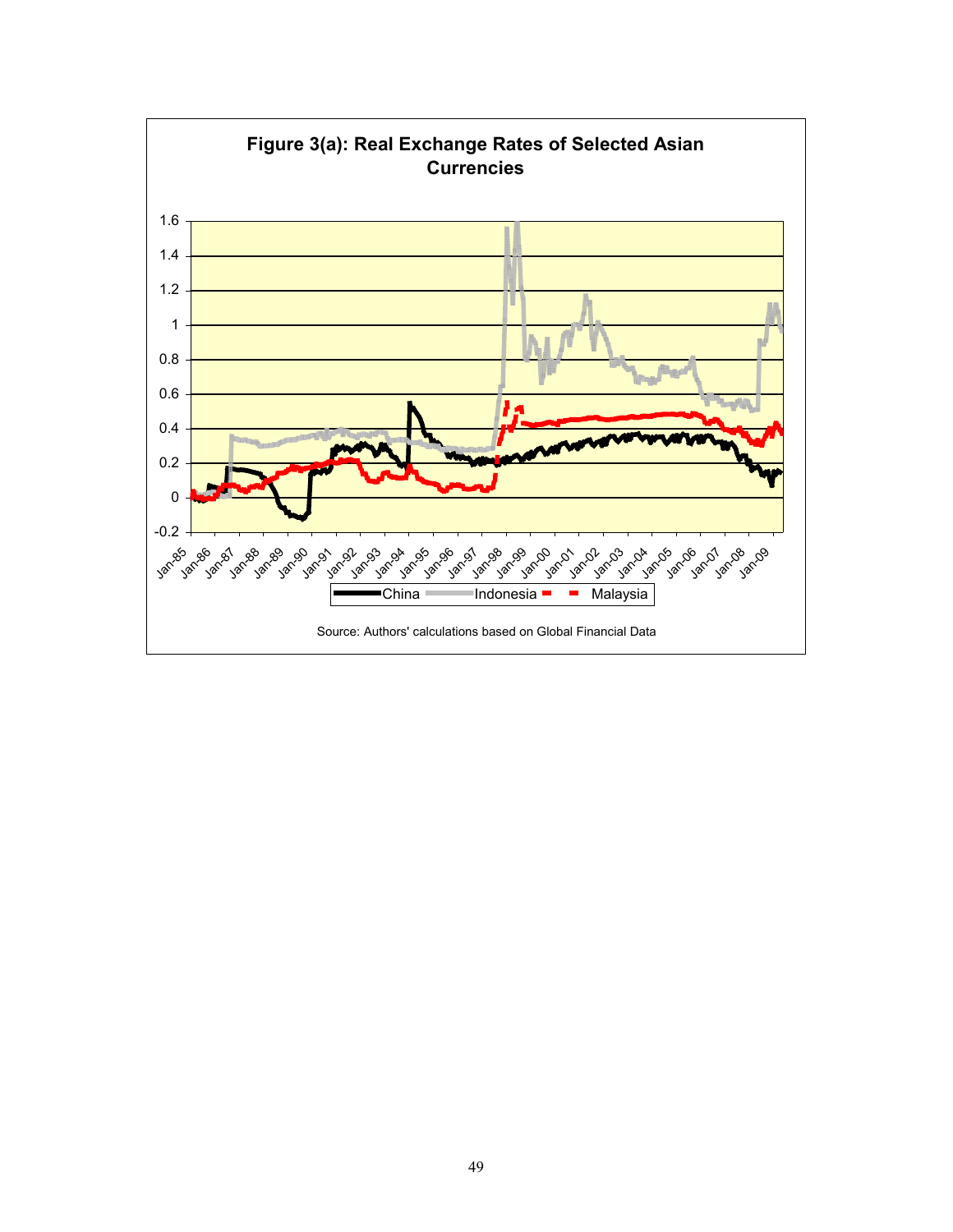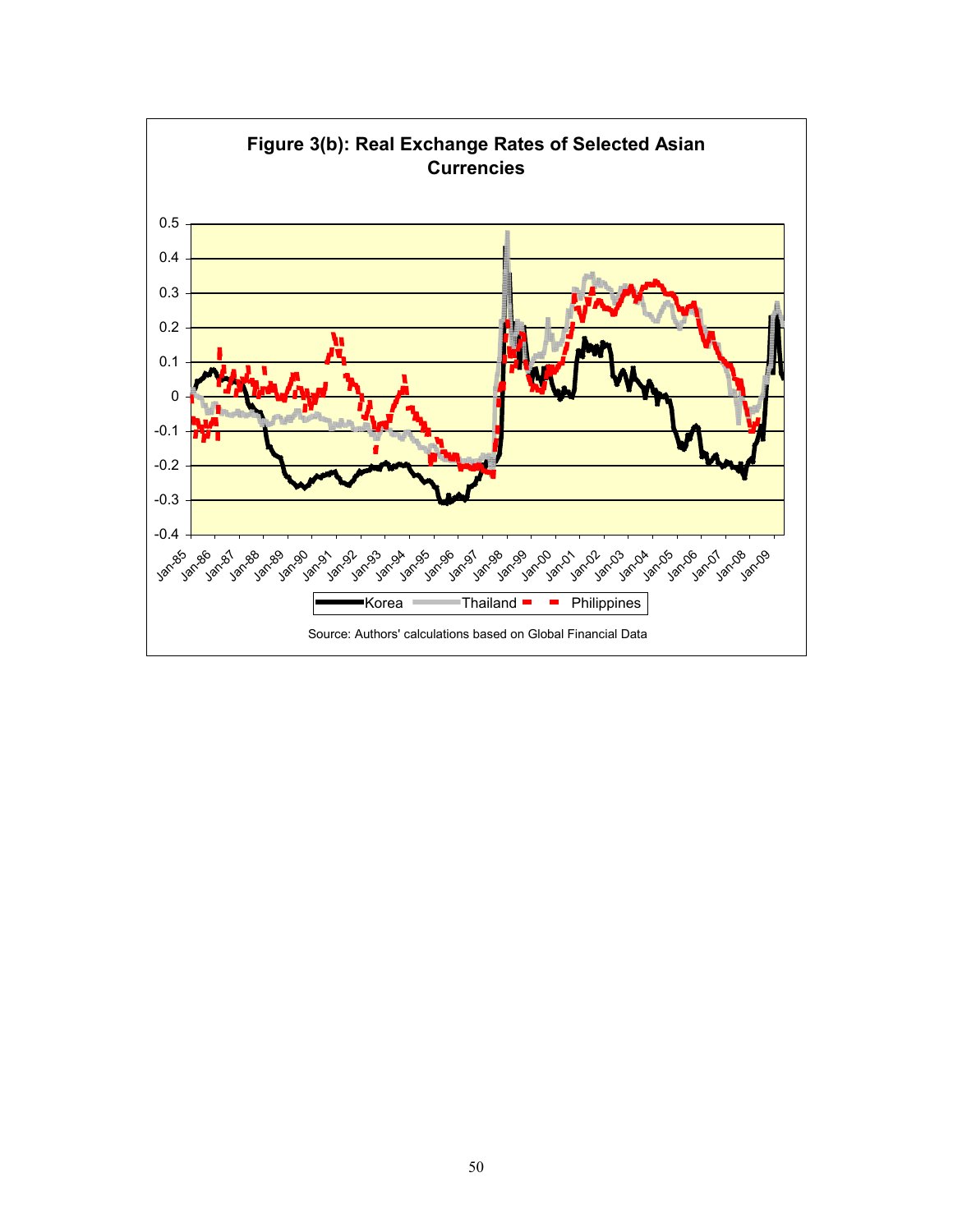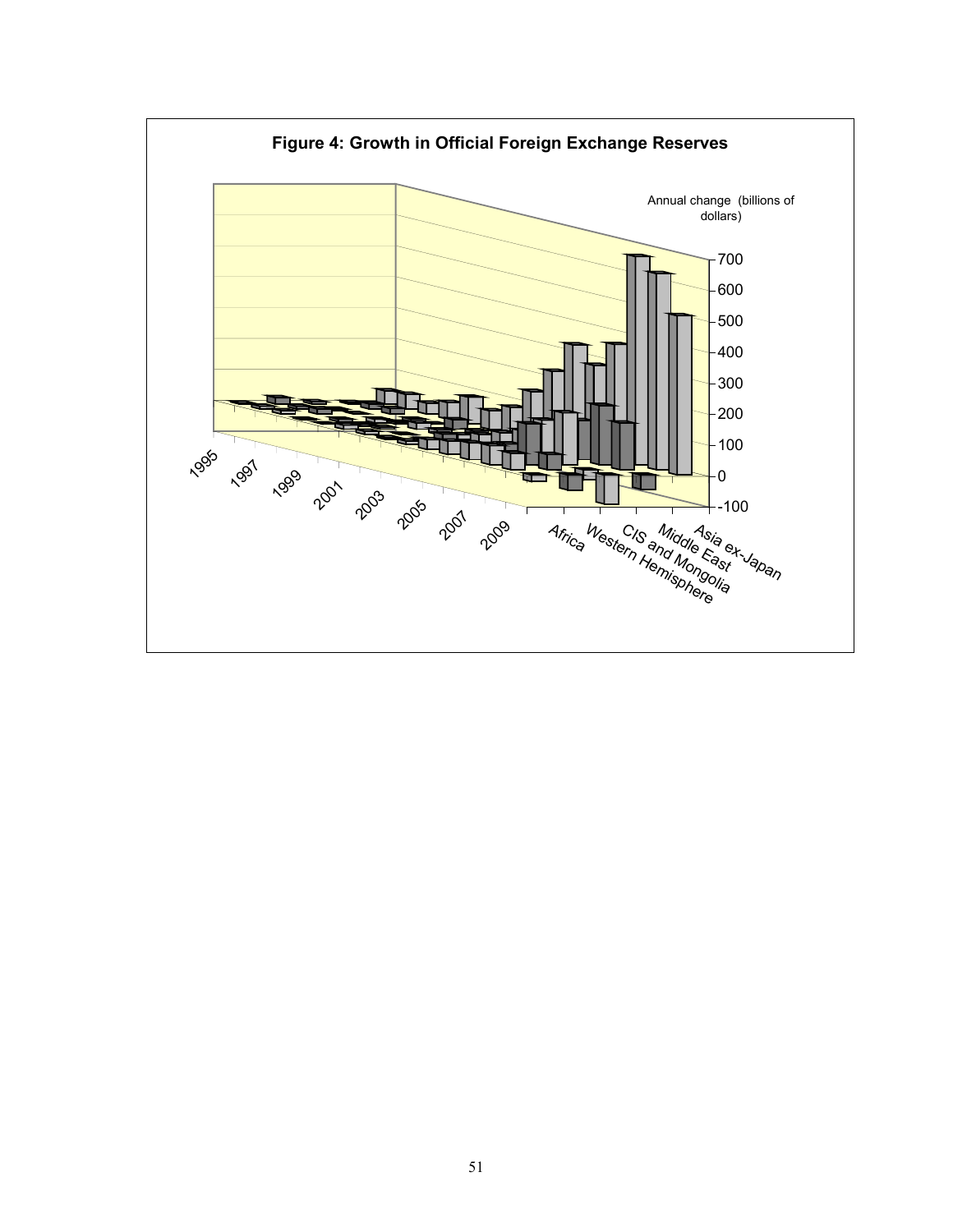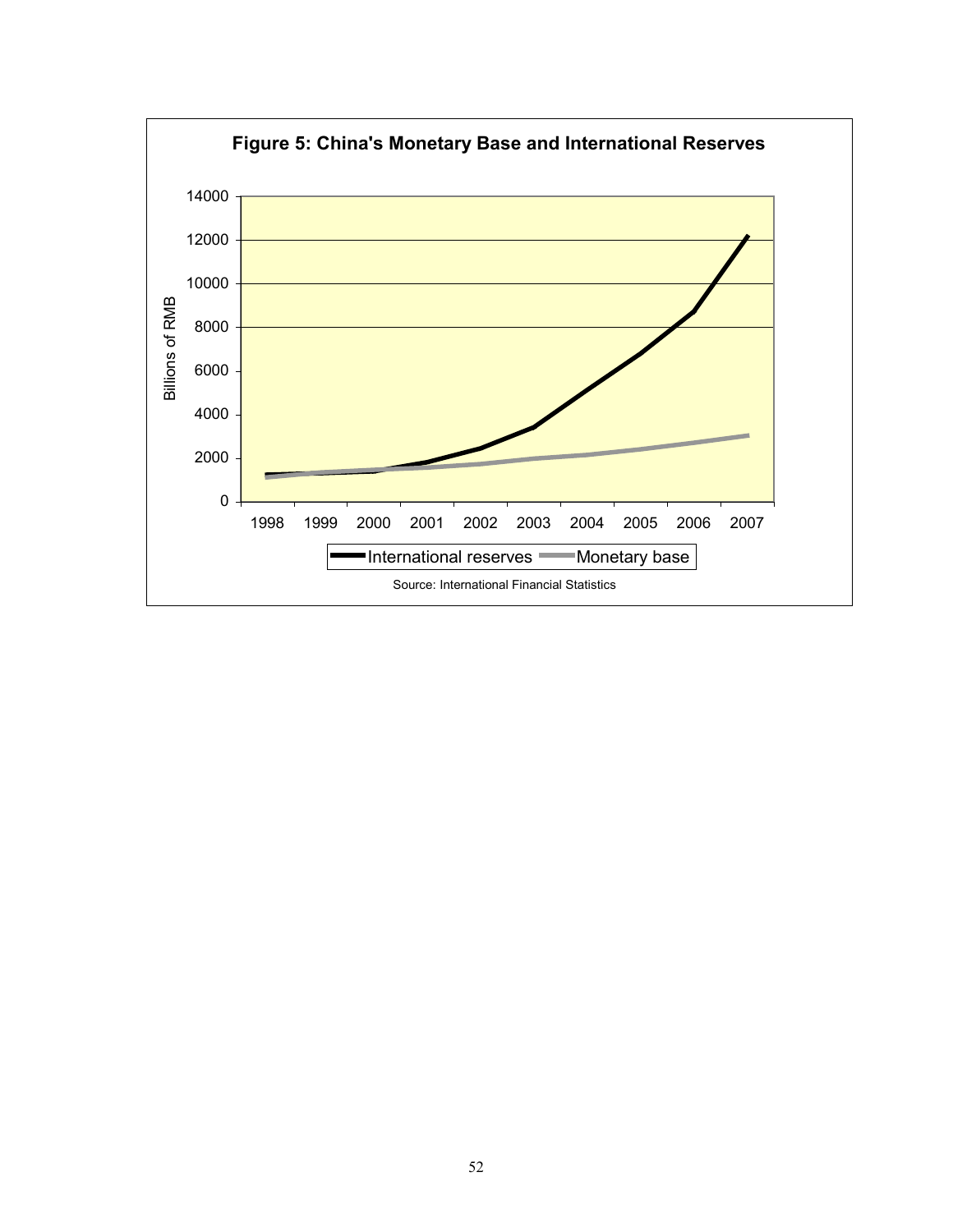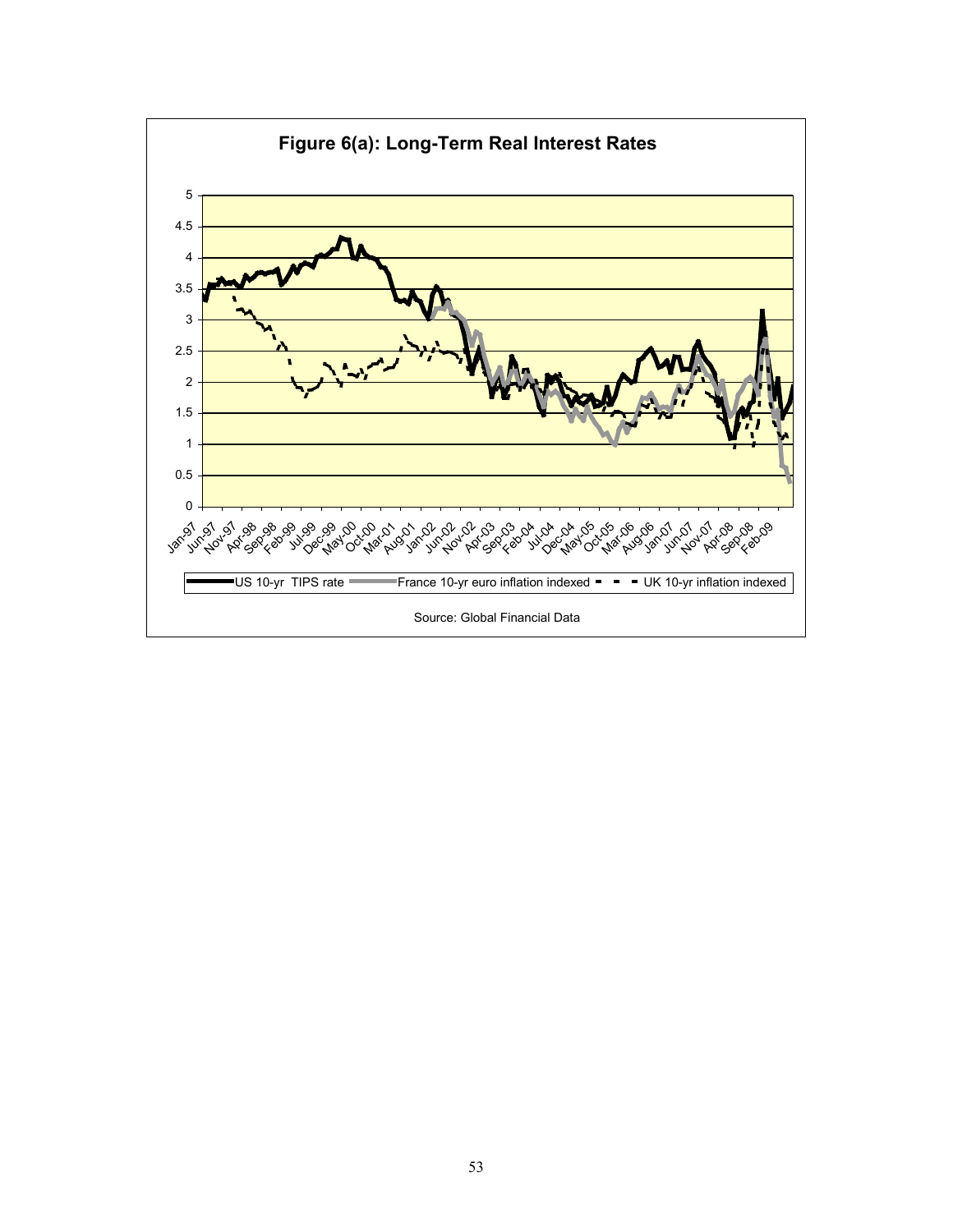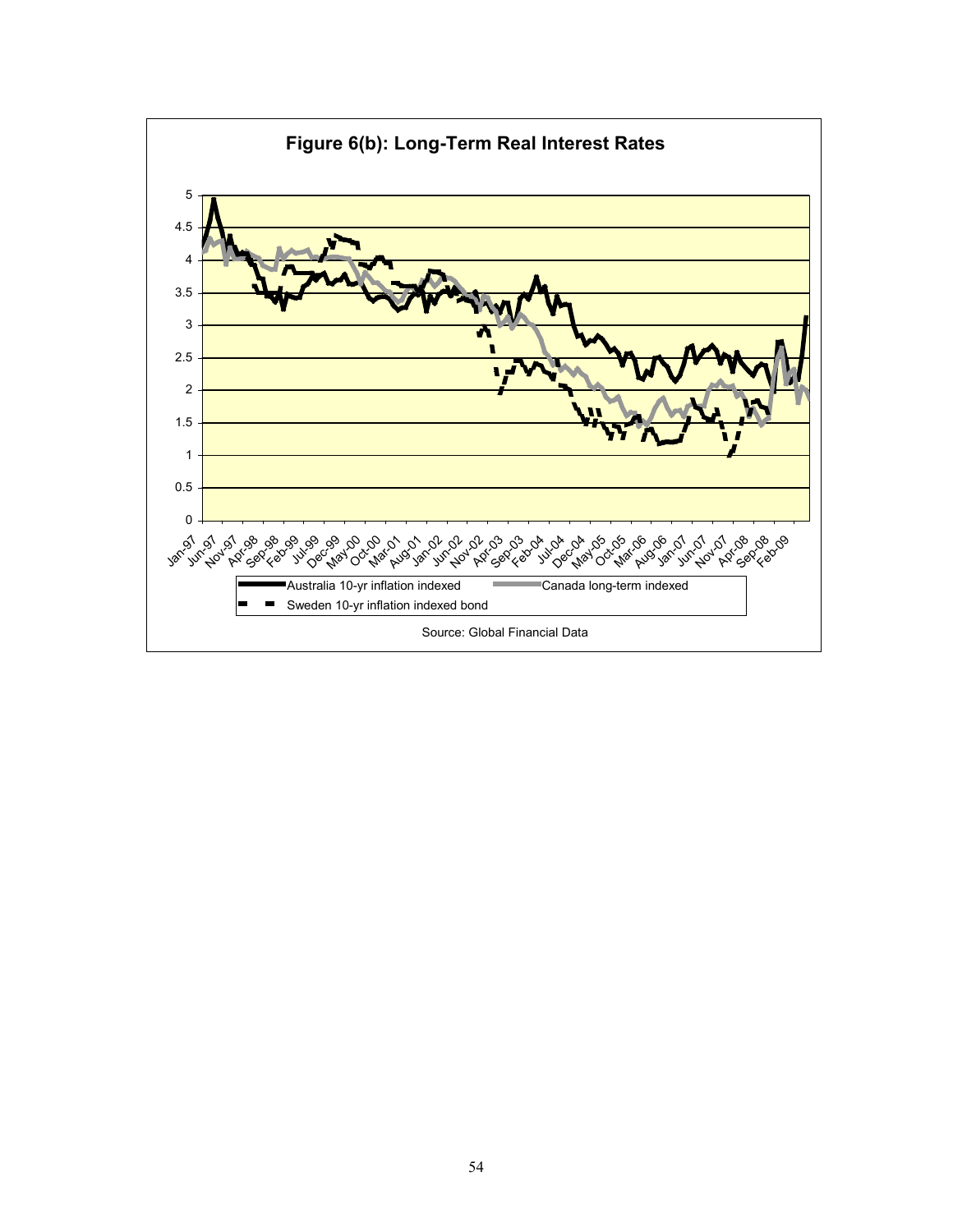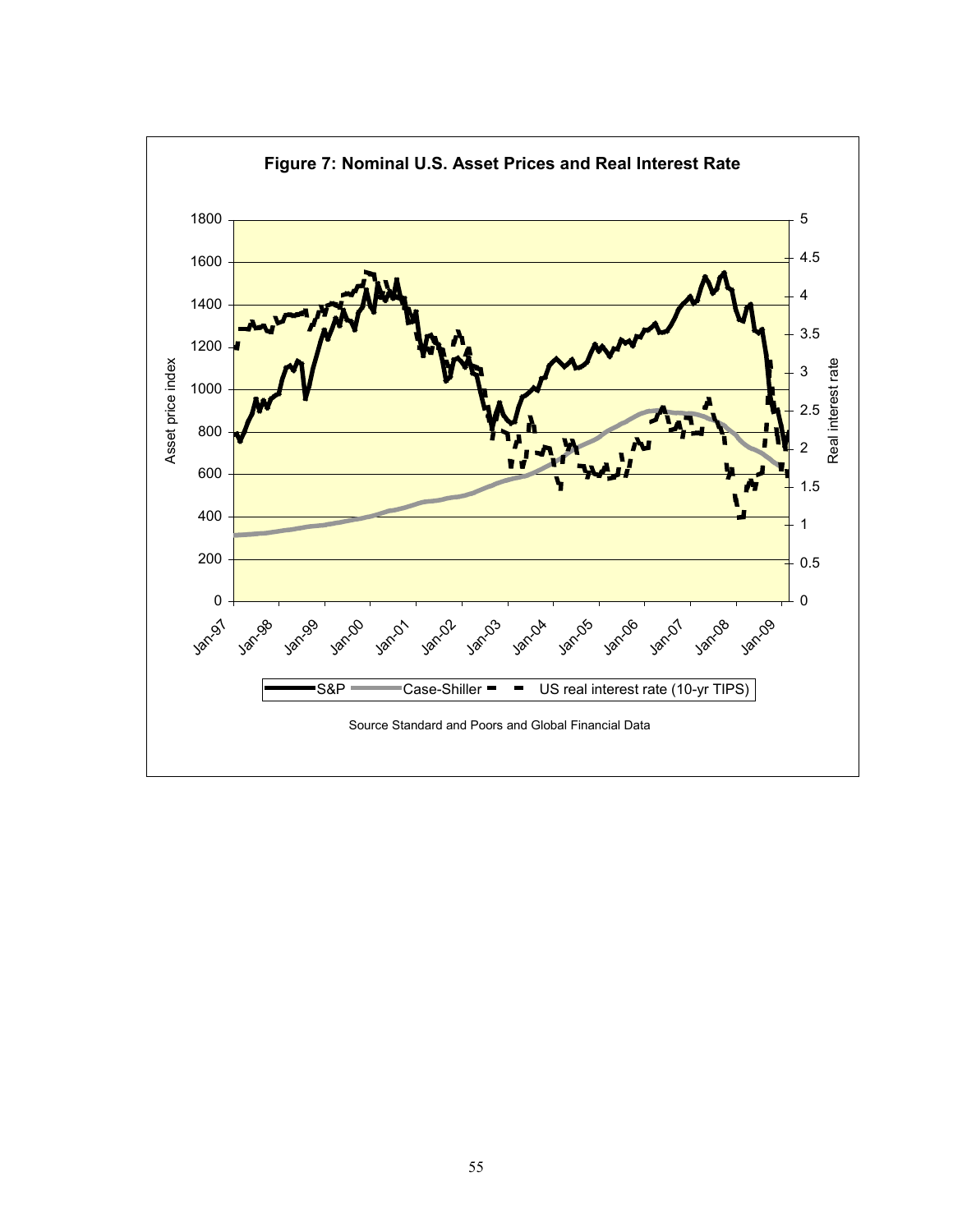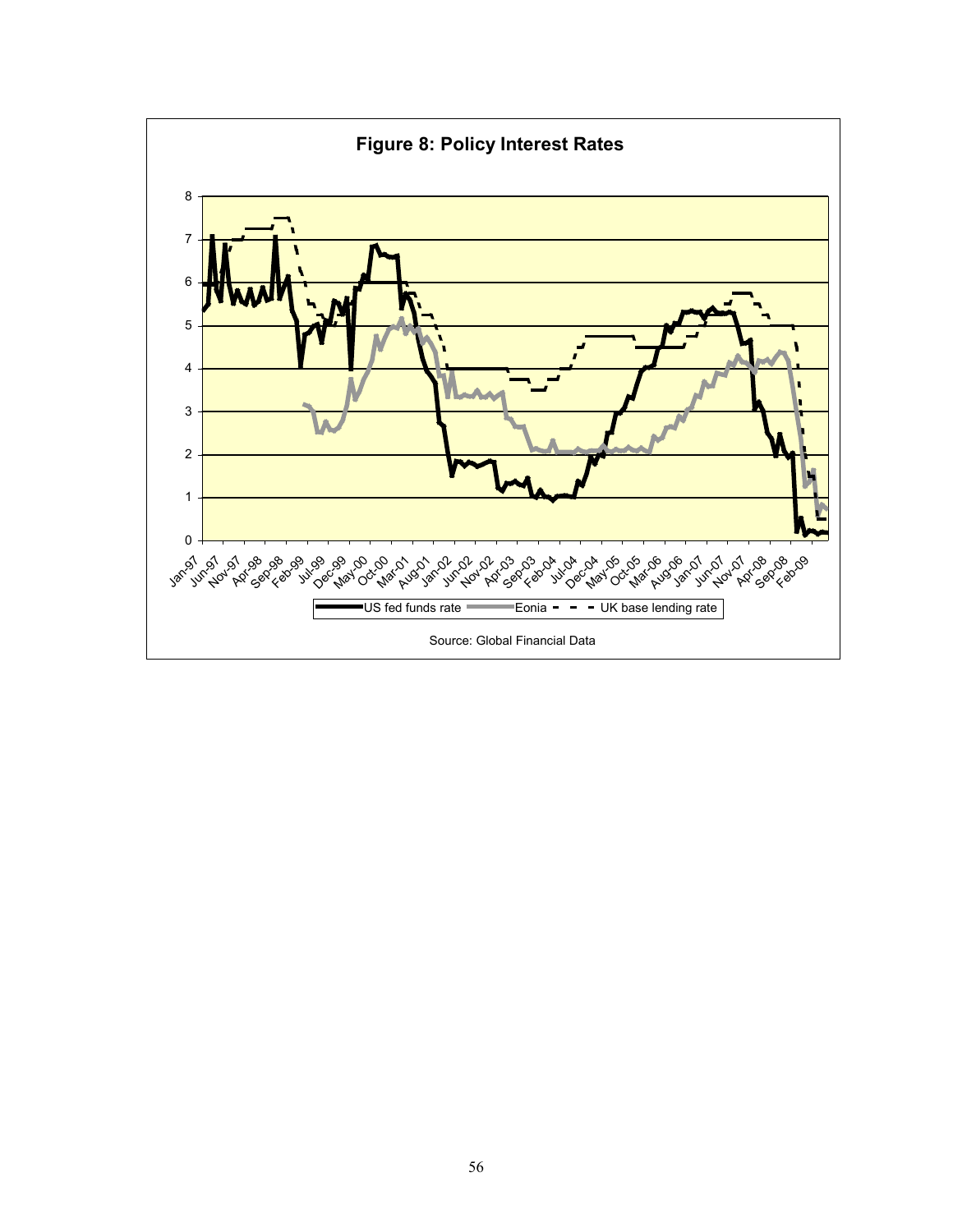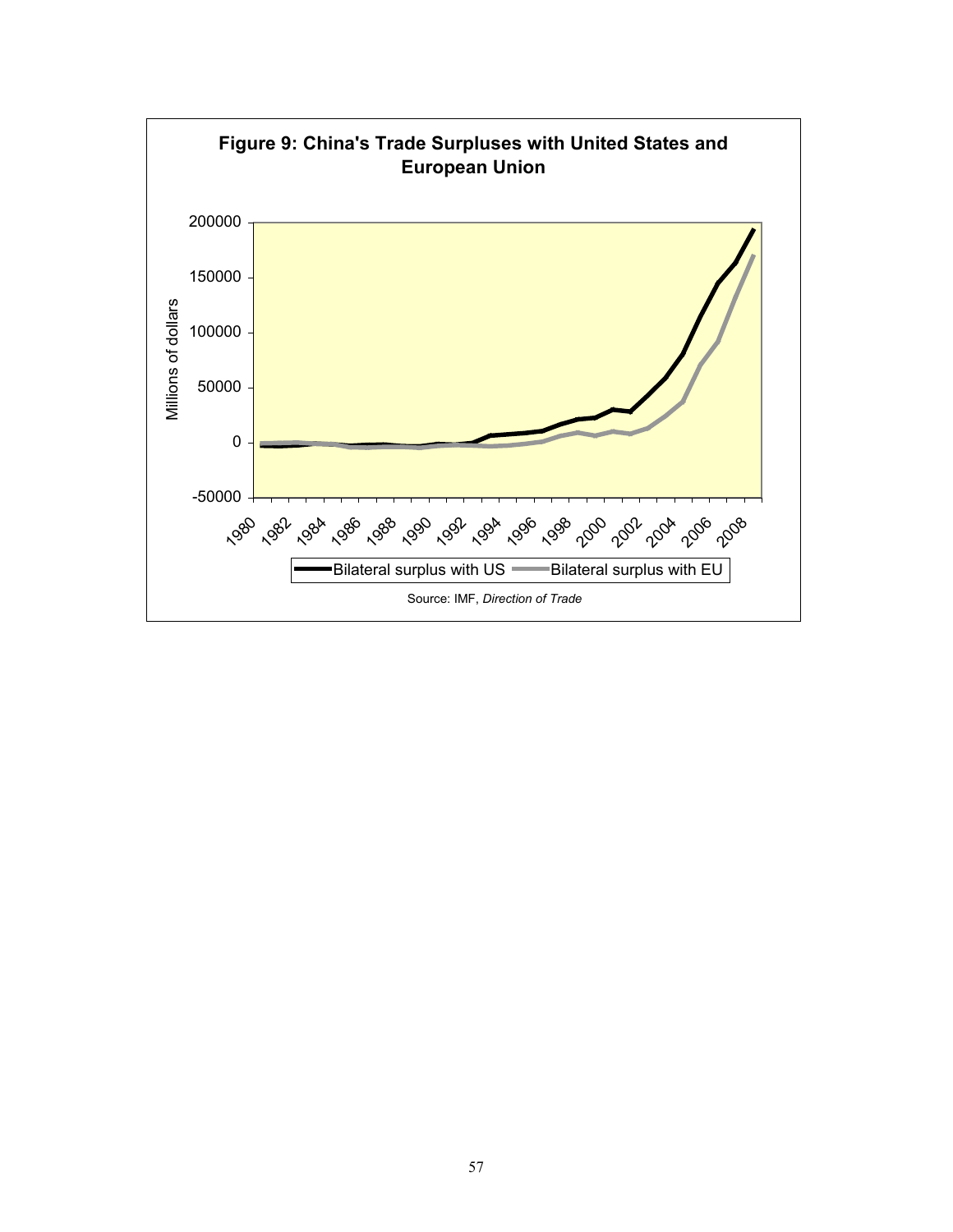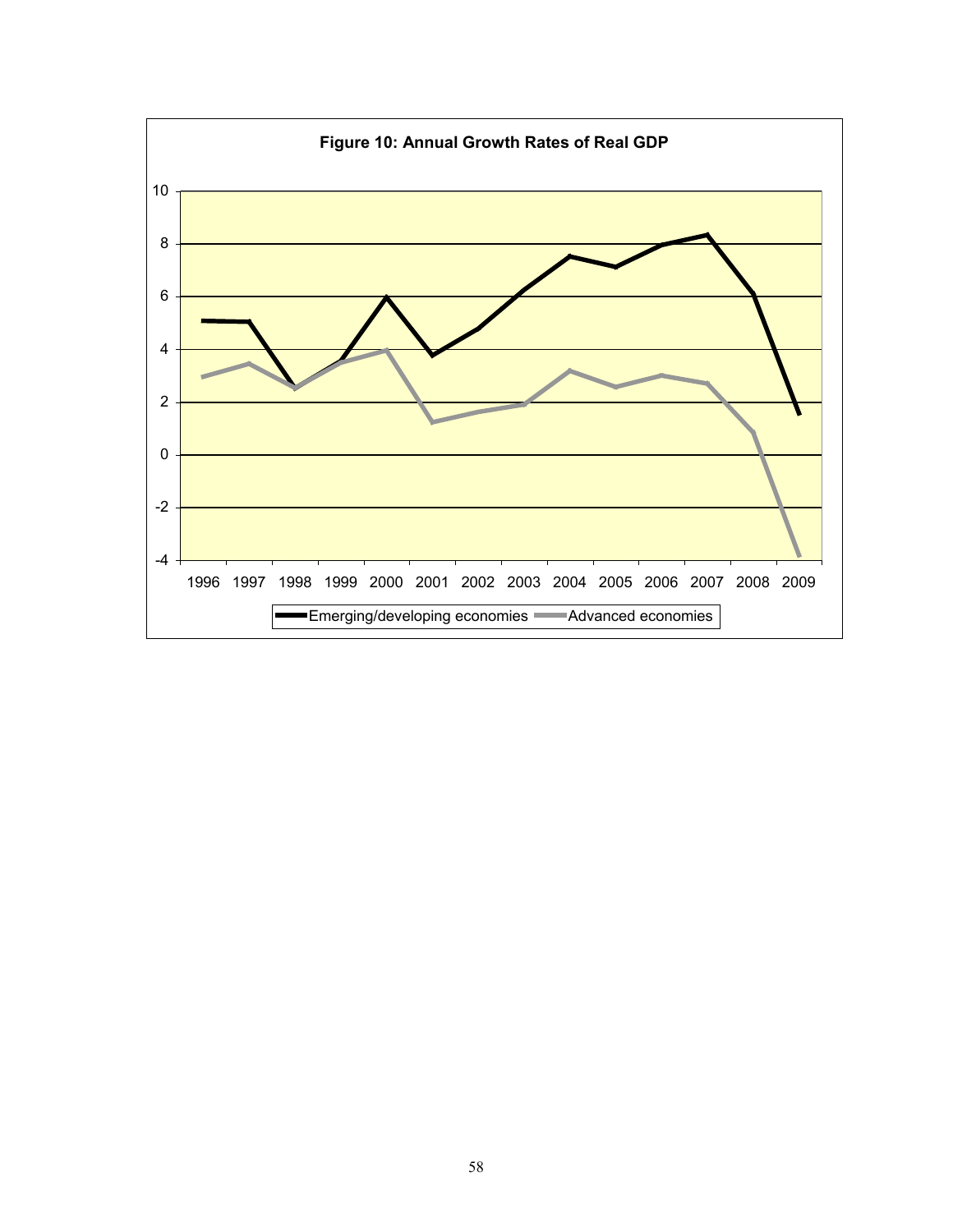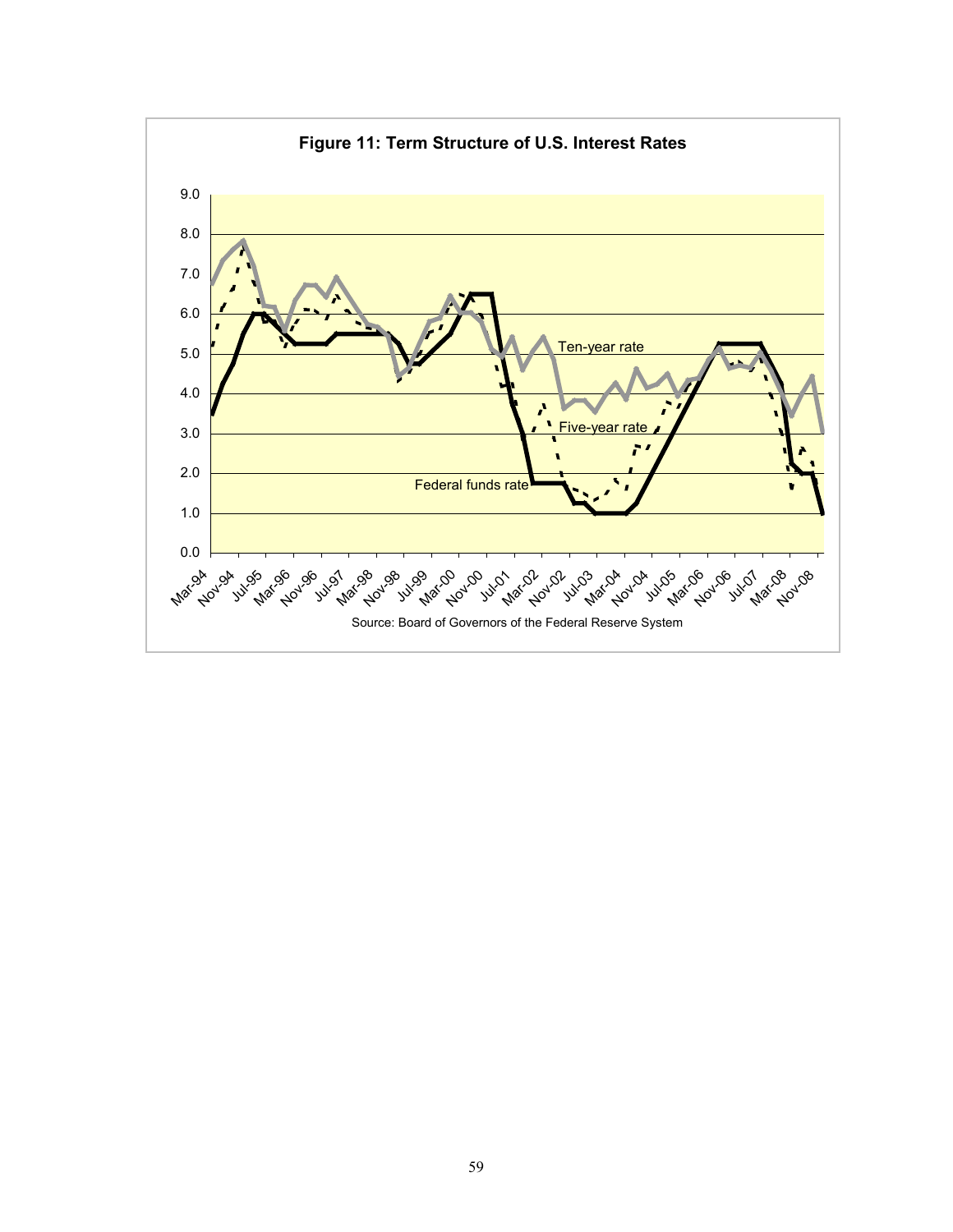![](_page_60_Figure_0.jpeg)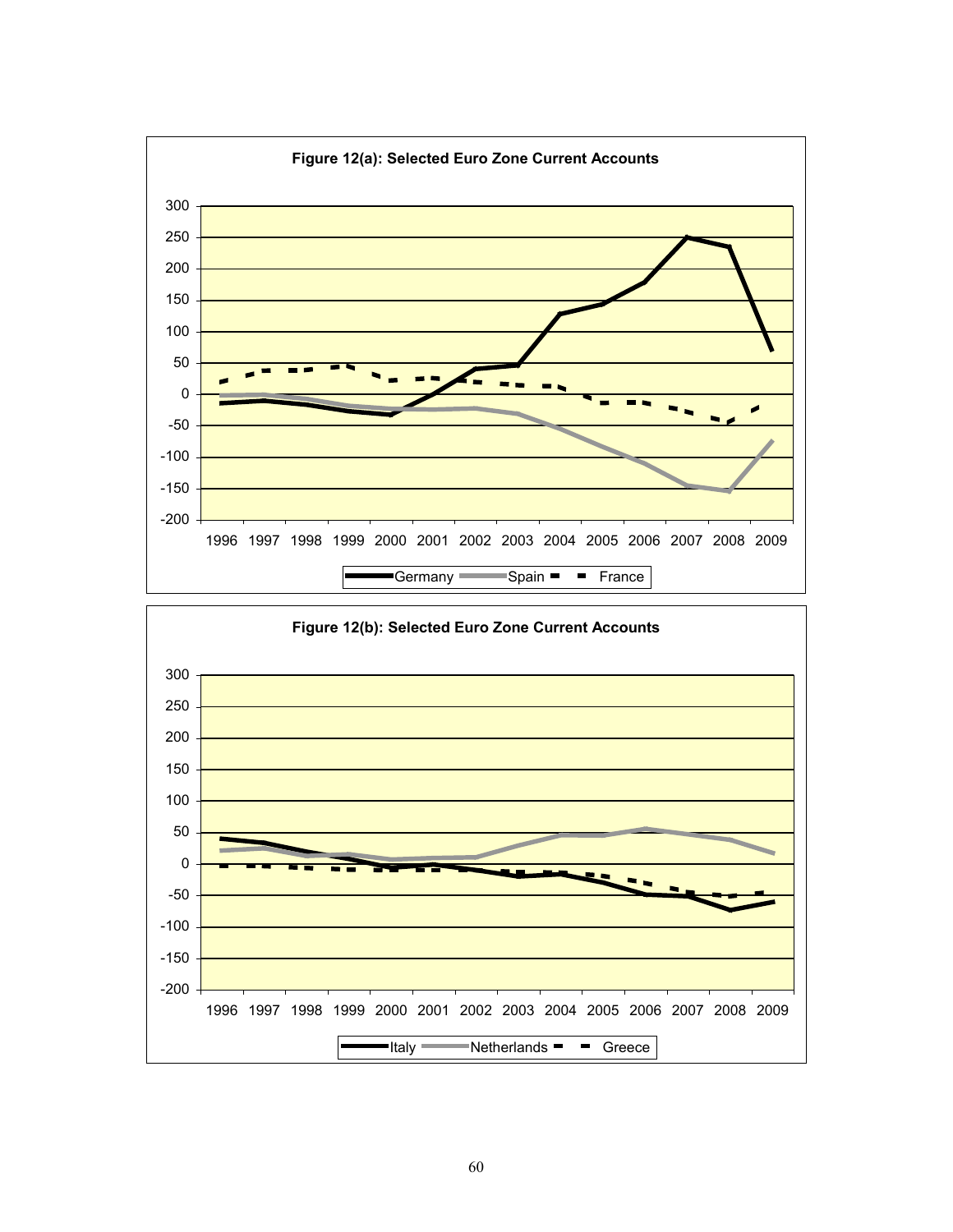![](_page_61_Figure_0.jpeg)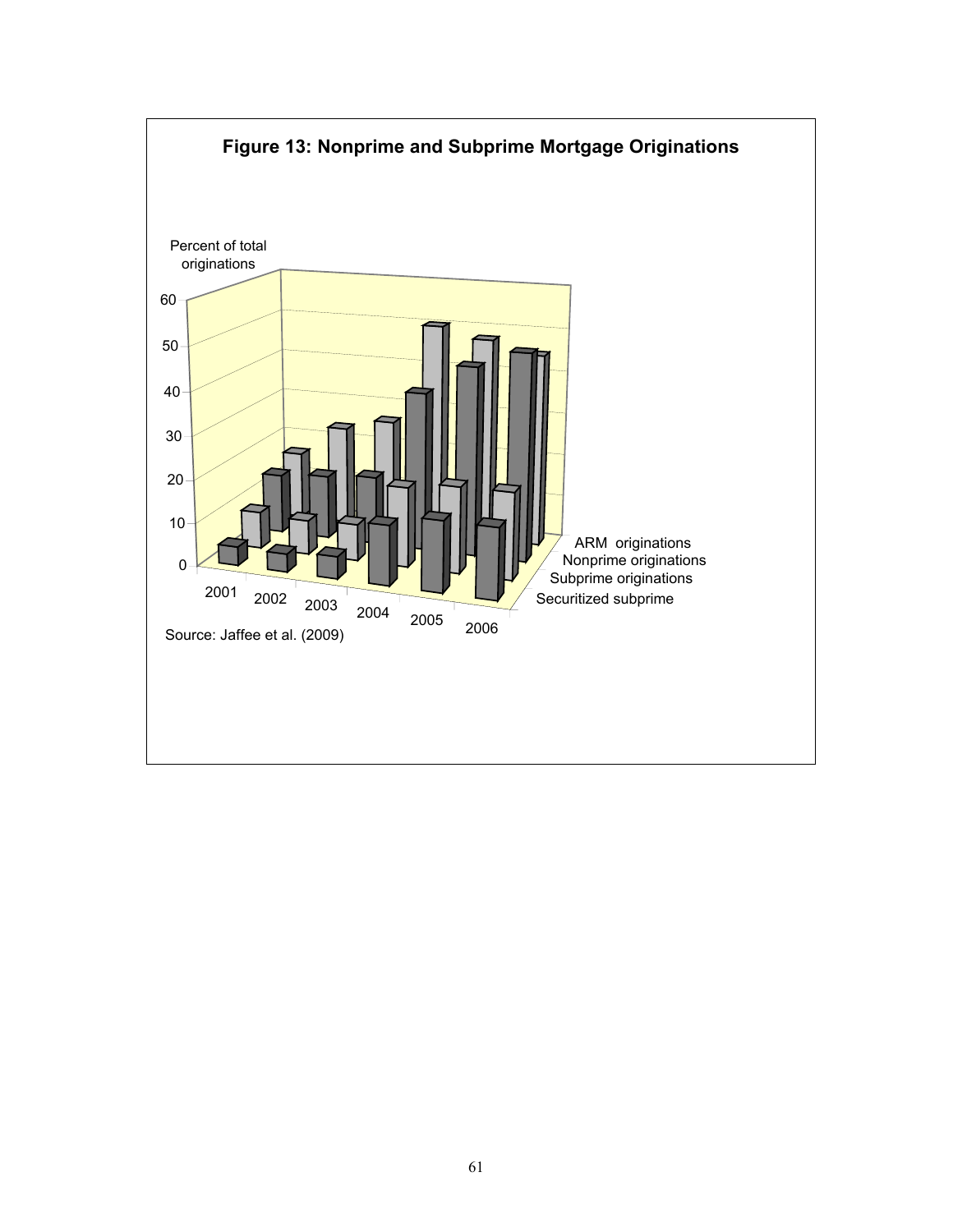![](_page_62_Figure_0.jpeg)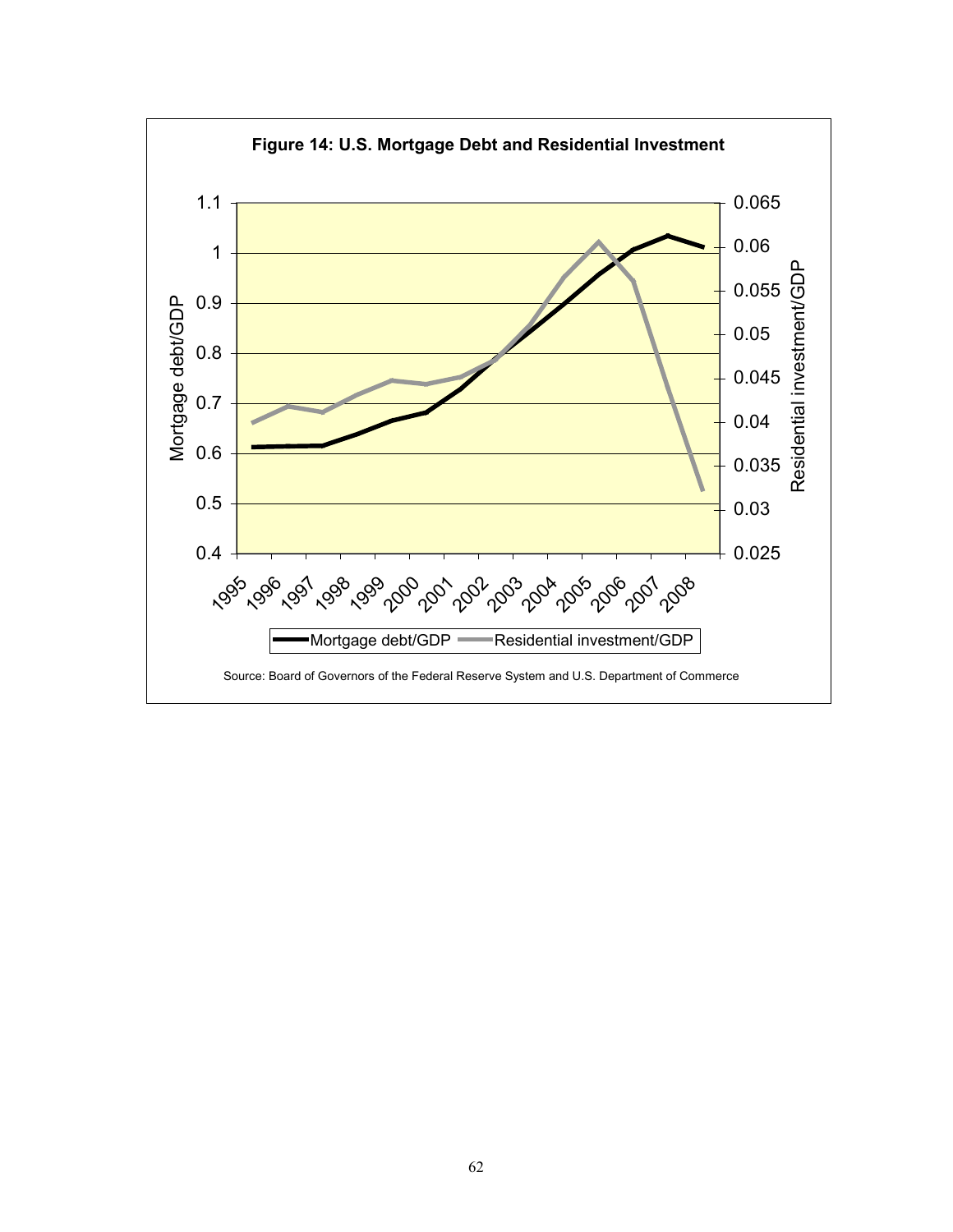![](_page_63_Figure_0.jpeg)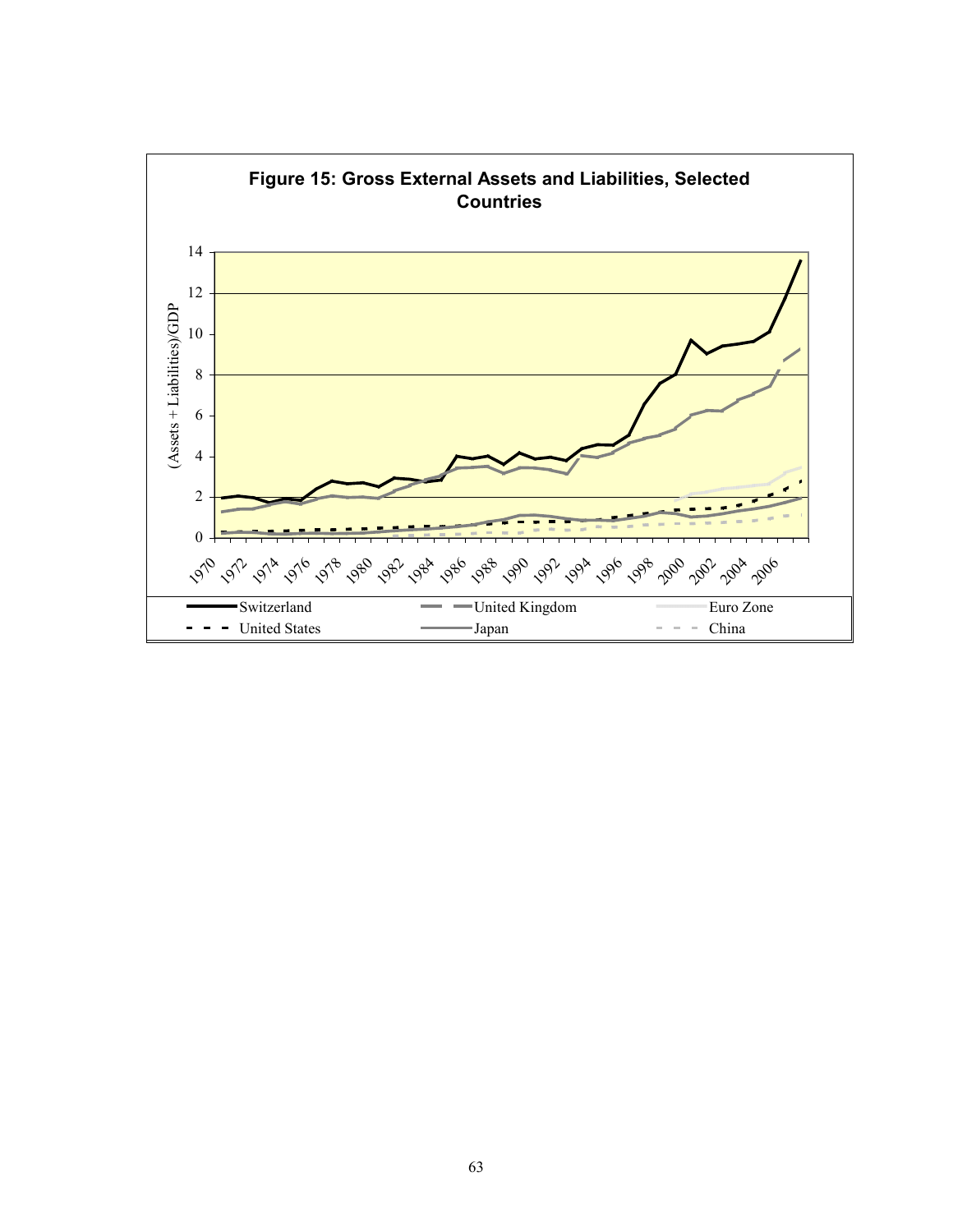![](_page_64_Figure_0.jpeg)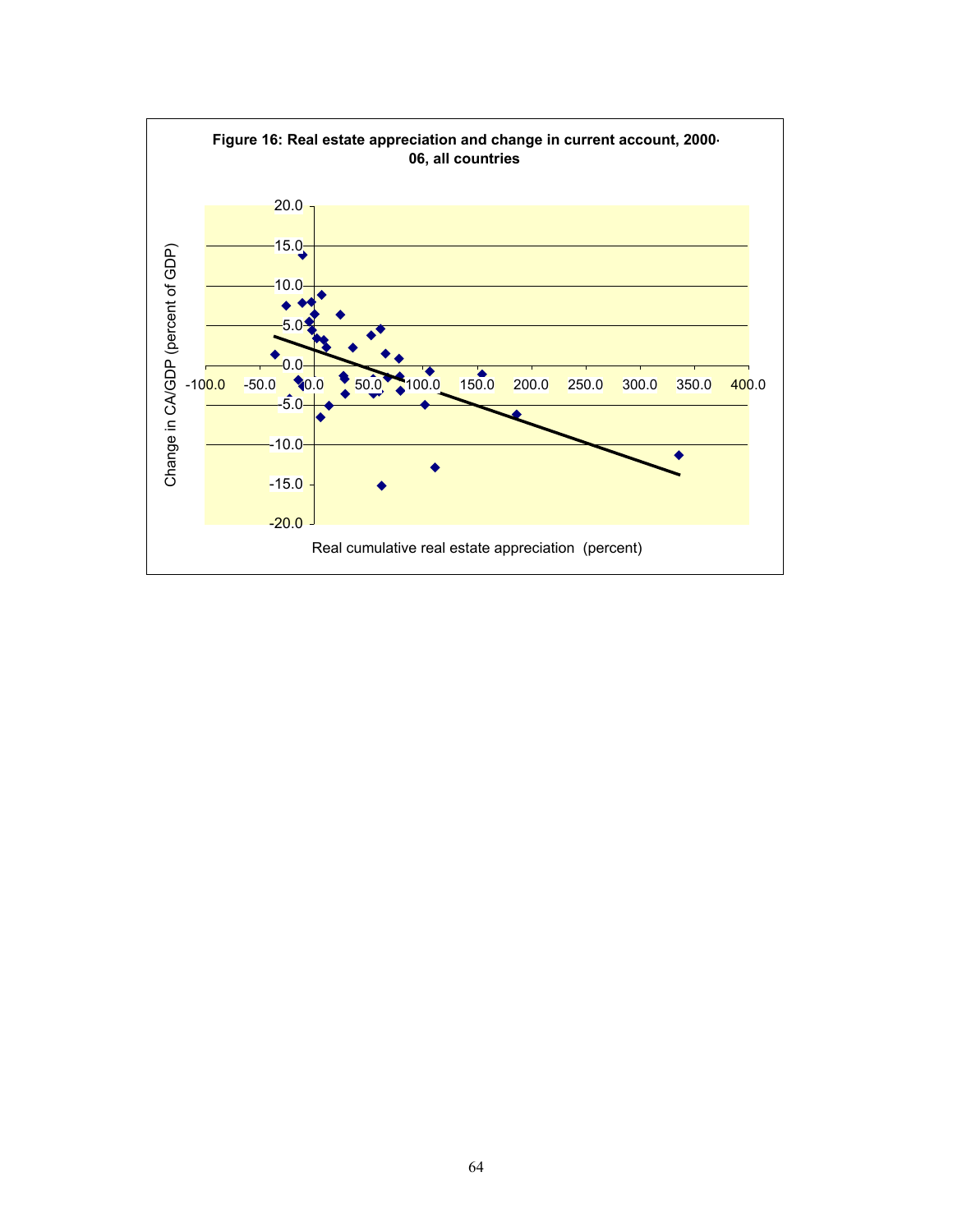![](_page_65_Figure_0.jpeg)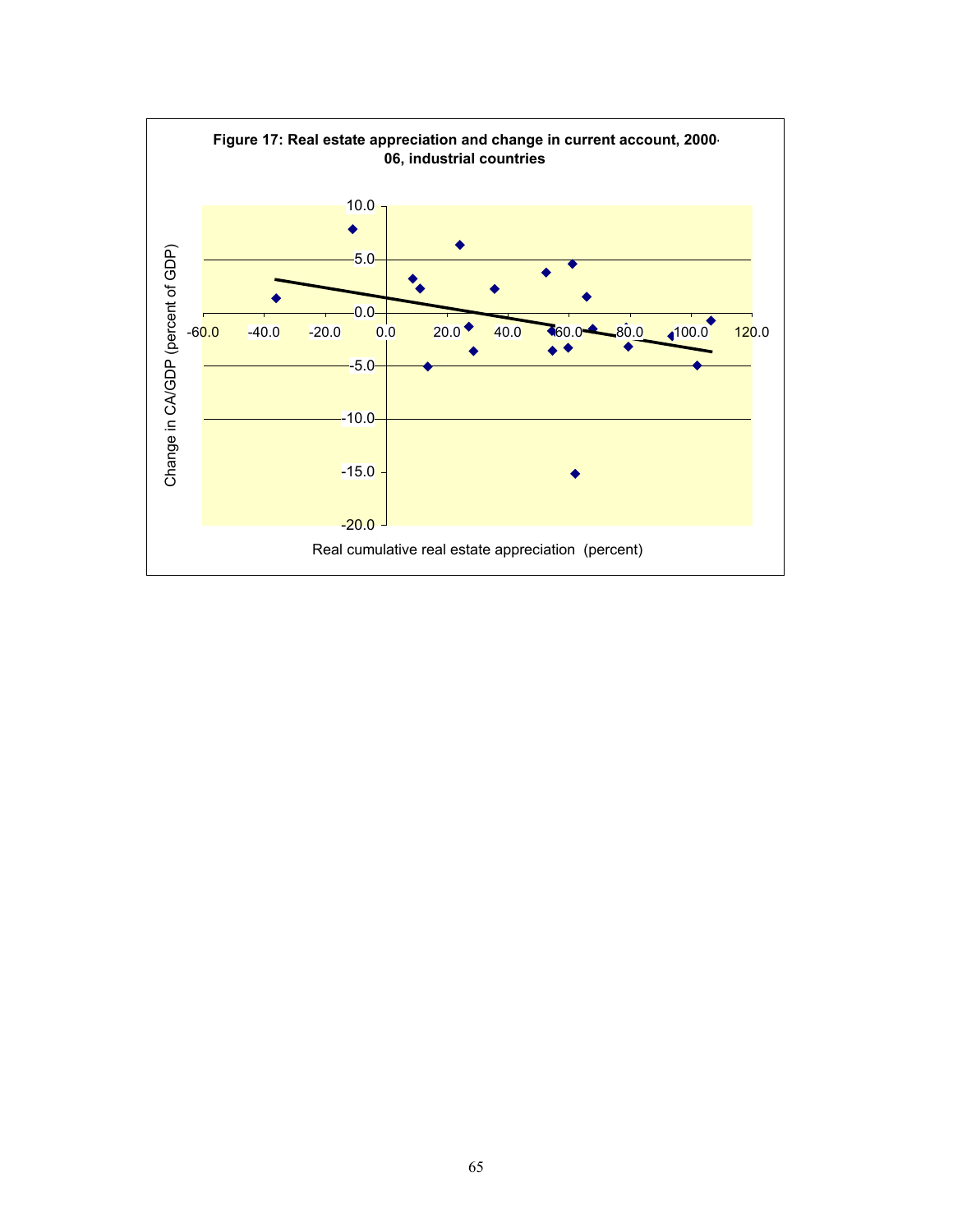![](_page_66_Figure_0.jpeg)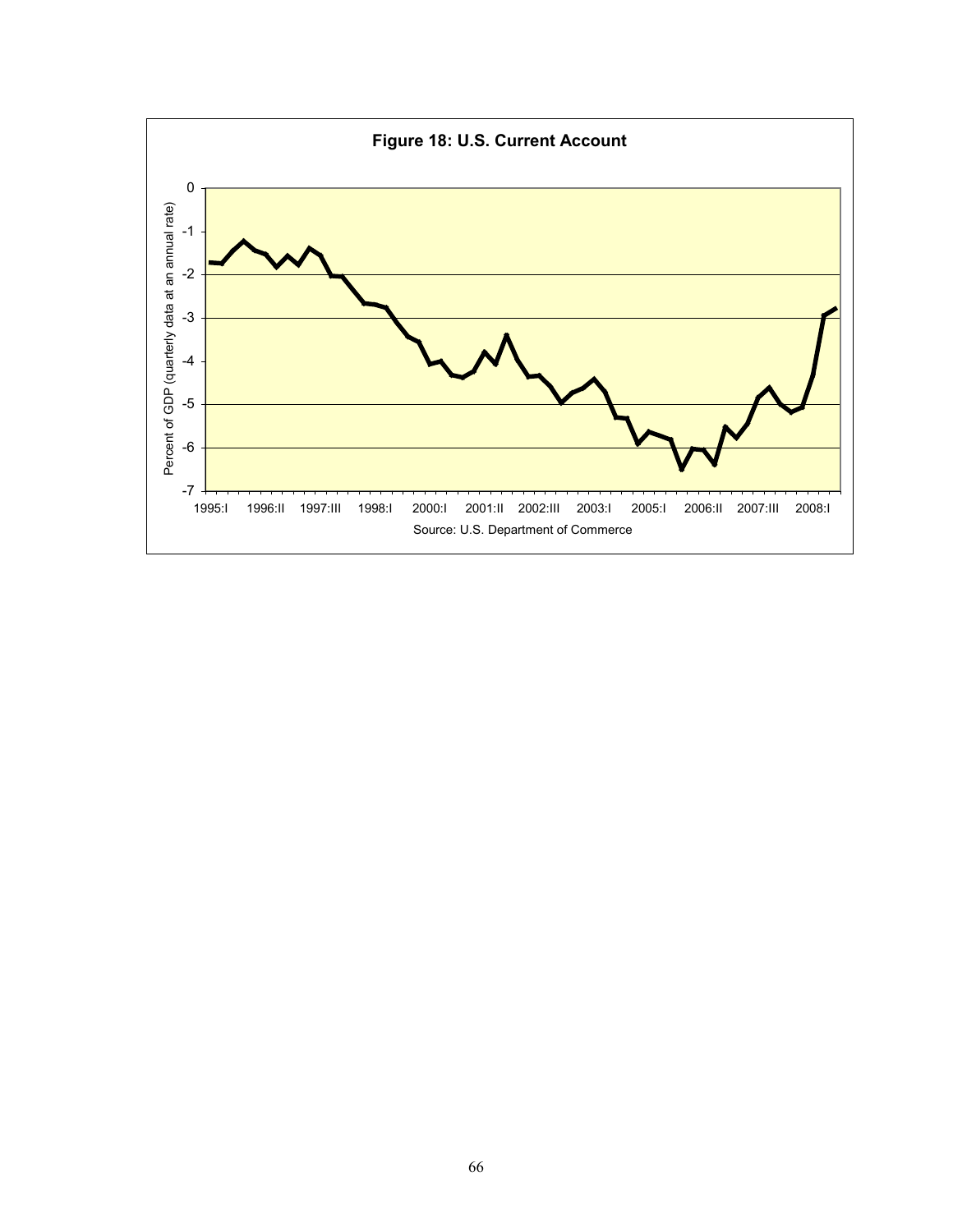![](_page_67_Figure_0.jpeg)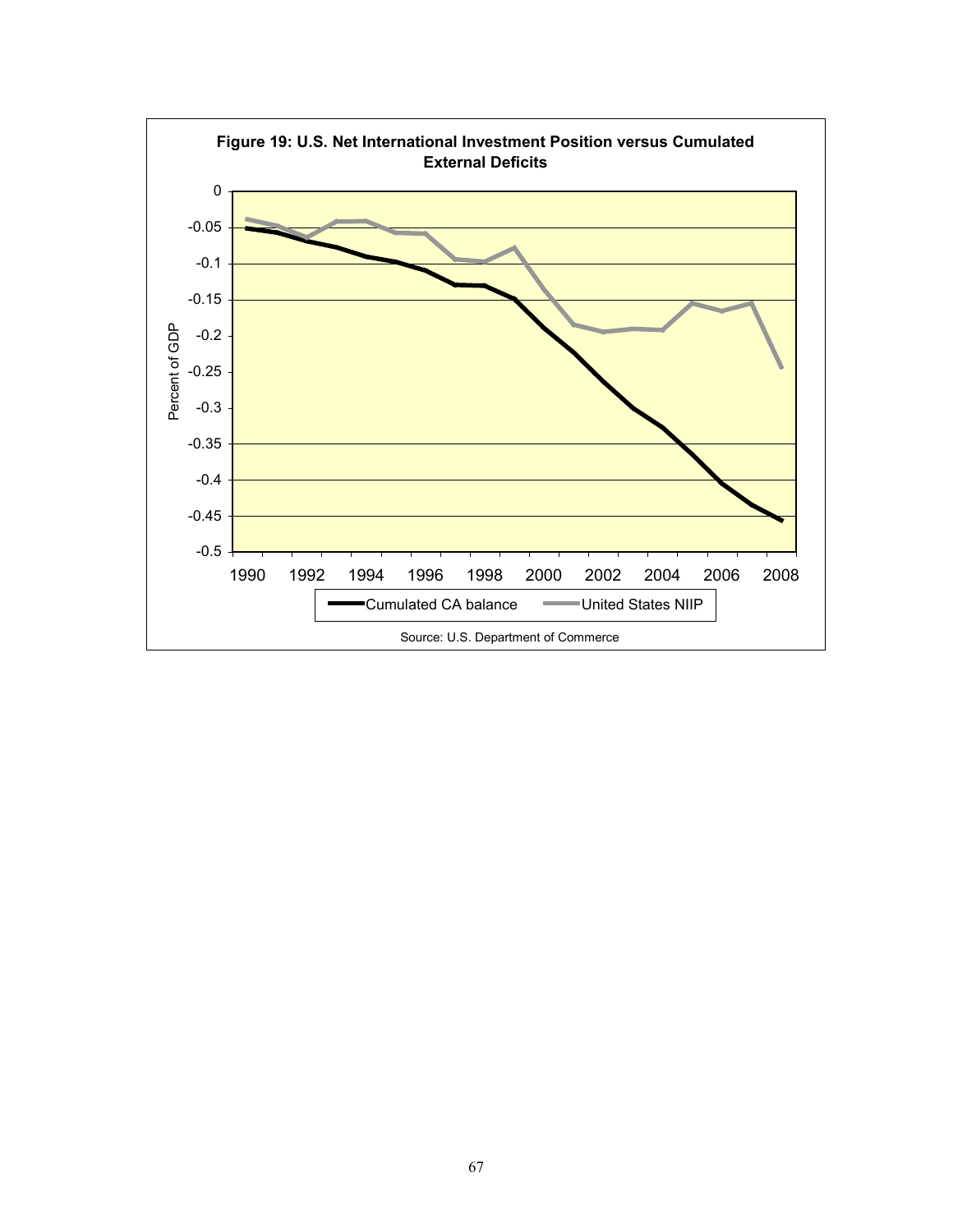![](_page_68_Figure_0.jpeg)